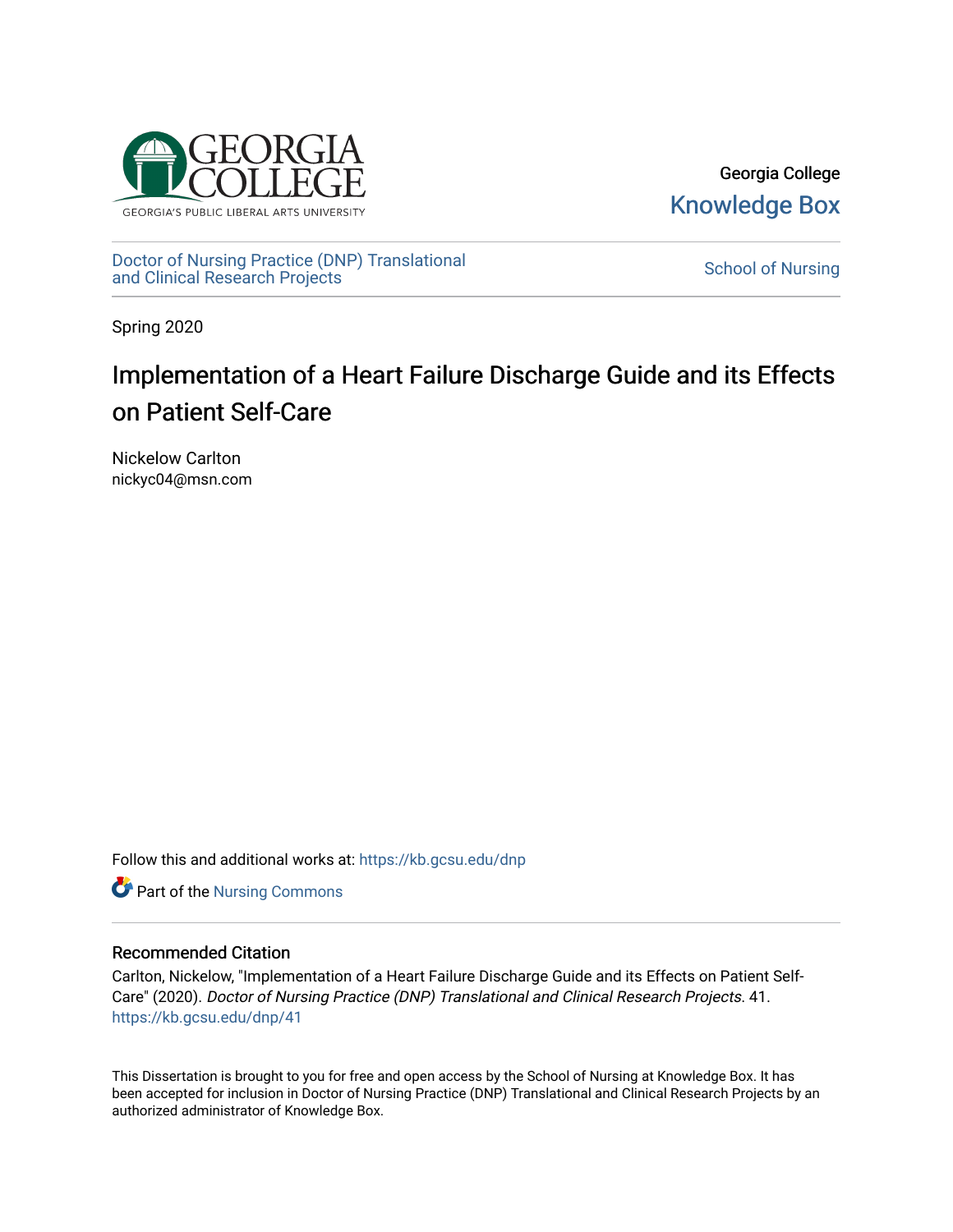Implementation of a Heart Failure Discharge Guide and its Effects on Patient Self-Care

Nickelow Carlton DNP Student

Georgia College and State University

Jennifer Goldsberry, DNP, MSN, FNP-BC, APRN, CNE

Sarah Handwerker, EdD, RN, OCN, CNE

Dr. Gehrig Harris, MD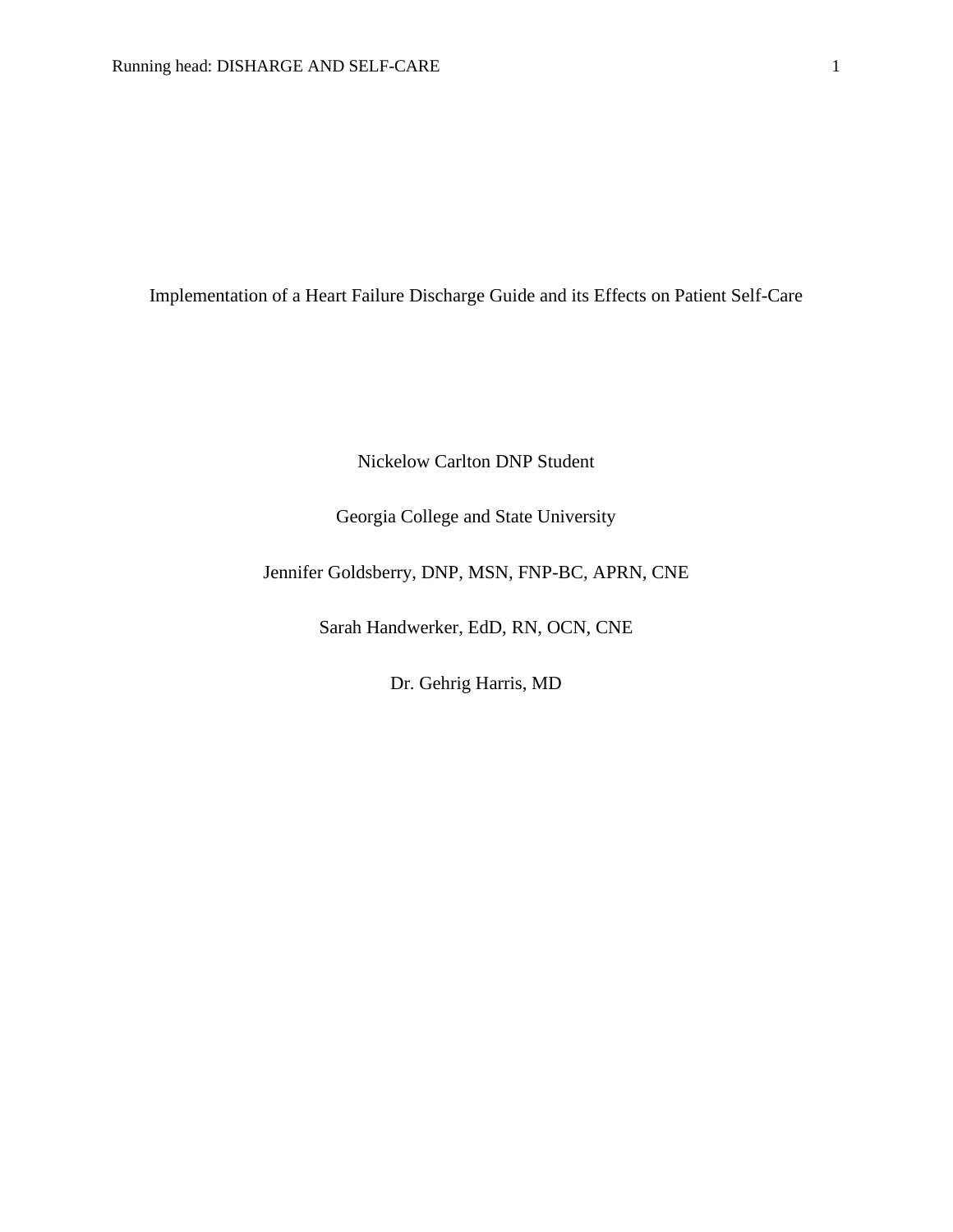|  | <b>Table of Contents</b> |
|--|--------------------------|
|--|--------------------------|

| Abstract                                | 3              |
|-----------------------------------------|----------------|
| Chapter I                               | $\overline{4}$ |
| Problem Statement                       | 5              |
| Purpose of the Project                  | 5              |
| Aims and Clinical Question              | 6              |
| <b>Background Information</b>           | 6              |
| <b>Needs Assessment</b>                 | 9              |
| Conceptual Framework                    | 12             |
| Chapter II: Review of Literature        | 15             |
| Chapter III: Methodology                | 23             |
| <b>Chapter IV: Results</b>              | 32             |
| <b>Clinical Questions</b>               | 34             |
| <b>Chapter V: Conclusions</b>           | 40             |
| <b>Clinical Questions</b>               | 41             |
| <b>Strength and Limitations</b>         | 42             |
| <b>Future Implications for Practice</b> | 44             |
| Appendices                              | 46             |
| References                              | 54             |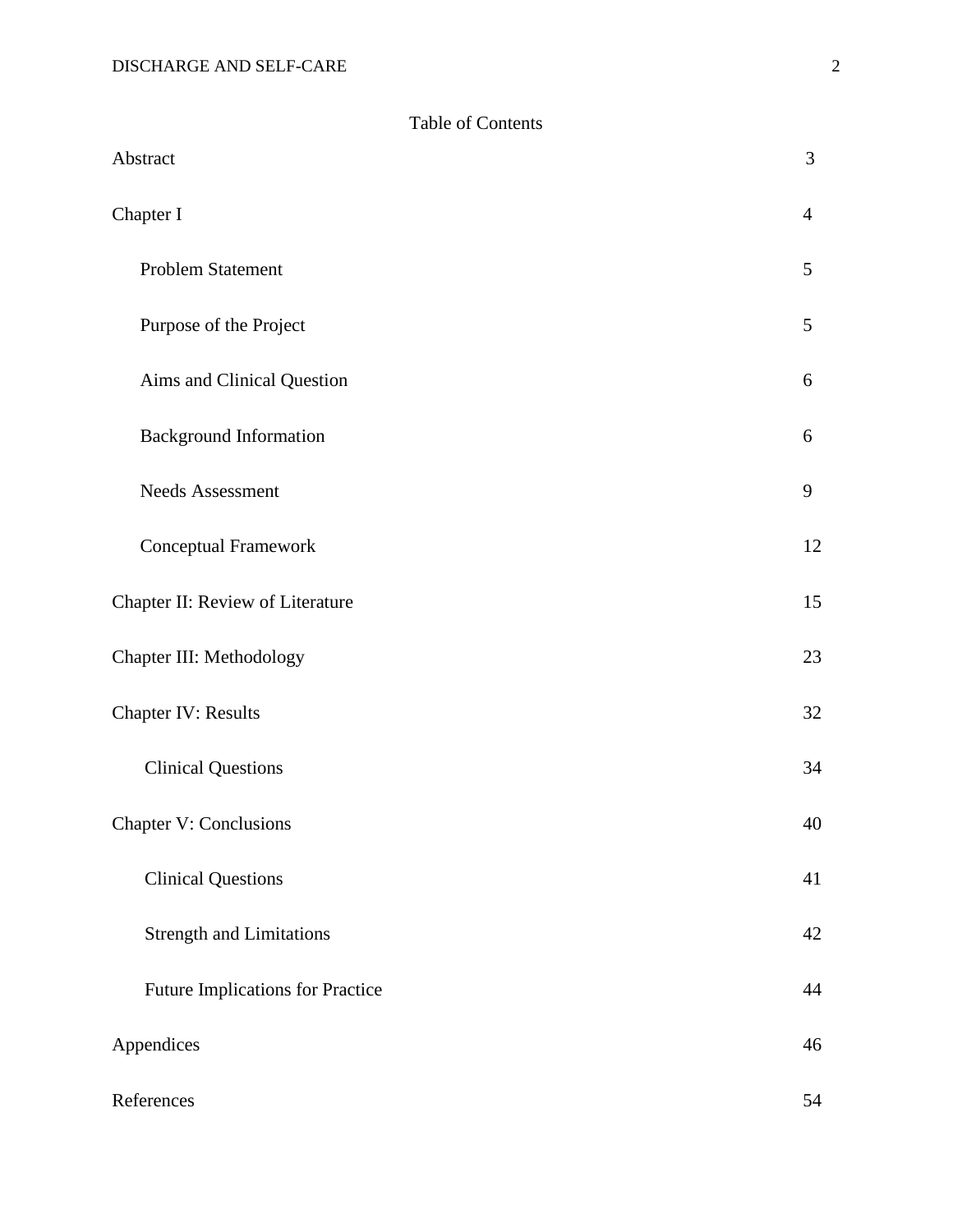#### **Abstract**

Heart failure (HF) is a chronic progressive disease that, if not managed adequately, may result in complications including rapid disease progression, frequent hospitalization, and early death. The prevalence of HF related deaths in Muscogee County, Georgia is the highest of all counties in Georgia. Additionally, Georgia is a state with one of the highest prevalence of heart- related diseases in the United States (Centers for Disease Control, 2016). The purpose of this translational project was to identify a standard HF discharge guide to implement on admission and determine if implementation increased self-care in HF patients after discharge. Self-care management scores at baseline ( $n = 22$ )  $M = 50.46$  (SD 28.02) as compared to one- week post intervention (n = 22)  $M = 63.18$  (SD 11.90) were indicative of statistical significance  $t = -2.301$ ,  $p = .032$  (CI -24.23- -1.22). There was no statistical significance identified in self-care scores from baseline to one-week post intervention for self-care maintenance,  $t(21) = -1.858$ ,  $p = .077$ , (CI -15.41- .86), or self-care confidence, *t* (21) = -1.699, *p* = .104, (CI -18.09-1.82). The study did show an increase in mean score from self-care maintenance pre-intervention *M =* 54.68 (SD 12.93) to post-intervention  $M = 61.95$  (SD 15.39) and self-care confidence pre-intervention  $M =$ 58.86 (SD 19.99) to post-intervention  $M = 67.00$  (SD 17.78). This study suggests that an educational intervention for HF patients does increase aspects of self-care from baseline to one week after discharge. Any education that can result in consistent increased self-care skills for HF patients should be considered a benefit. Future studies should focus on patient-centered methods and interventions for HF that promote competence in self-care skills.

*Keywords: Self-care, discharge instructions, heart failure*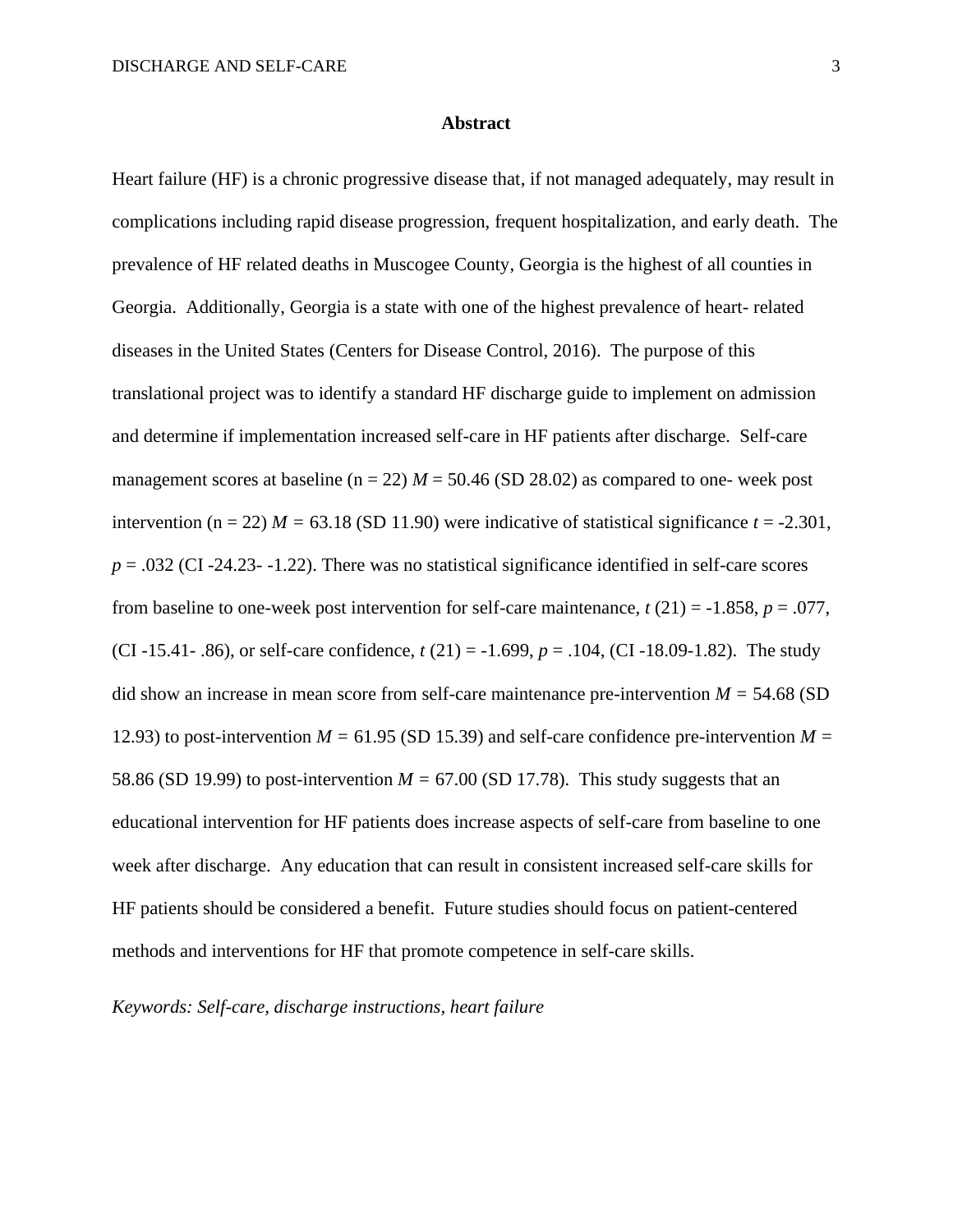#### **Chapter I**

Heart failure (HF) continues to be one of the most prevalent types of heart disease in the United States (US). According to an update by the American Heart Association (AHA) in 2017, over six million Americans suffer with HF; this is an increase from the 5.7 million previously identified in 2016 (AHA, 2017). By the year 2030 the prevalence of HF is expected to affect 46% of those over age 18 in the US. HF attributes to a large portion of healthcare costs annually. In 2012, nearly \$31 billion was spent on HF, with the majority of this cost being related to medical treatment expenses. It is anticipated that in 2030, almost \$70 billion will be contributed to HF-related expenses (Centers for Disease Control and Prevention [CDC] 2016). While the national burden of HF is important, the individual responsibility associated with management of HF is vital as well. Individuals with HF must be aware of not only the disease progression of HF, but also the clinical manifestations of the disease process. Individuals with HF may experience a myriad of physical and mental symptoms. Many of these symptoms can lead to poor self-care causing difficulty with medication adherence and resulting in disease exacerbation, hospitalization, or death. It is imperative that patients discharged from healthcare facilities are provided with evidence-based discharge instructions focusing on HF specific education to promote self-care. The teach-back method should also be carried out prior to discharge to ensure that education was understood. This education process should be continued with a follow-up phone call to reinforce information retained during the education process and allow opportunity for HF specific concerns and questions (Haney & Shepherd, 2014).

## **Problem Statement**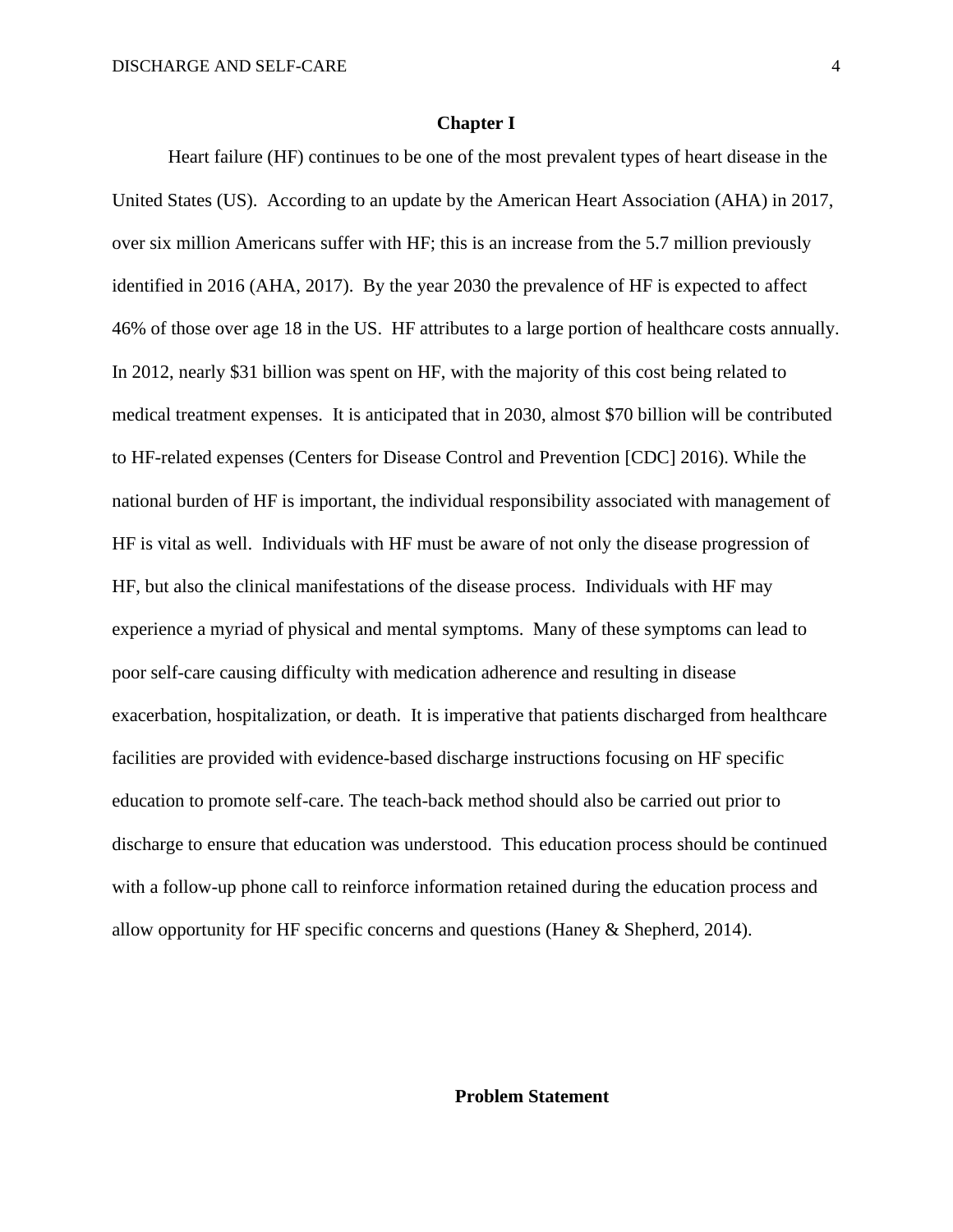Nearly half of individuals with HF die within five years of diagnosis due to disease complications. Healthcare costs and expenses associated with HF management and treatment average 30.7 billion dollars and are expected to rise (CDC, 2016). The CDC identifies the Southern states as having the highest incidence of HF. However, HF prevalence is not solely restricted to the US. According to the National Institute of Health (NIH) (2017), HF affects at least 26 million individuals worldwide, classifying it as a worldwide pandemic. As HF progresses, the disease becomes more difficult to manage. Traditional therapies are commonly ineffective when exacerbation of the disease manifests and patients are often forced to seek treatment in an acute setting, typically a hospital. Management of HF requires individuals to be proponents of their care. Individuals with HF must maintain self-care skills to prevent associated complications and exacerbations leading to hospitalization or untimely death. Unfortunately, many patients are admitted to the hospital and eventually discharged without receiving quality HF discharge education (Henke, Karaca, Jackson, Marder, & Wong, 2016). Evidence-based measures must be taken to educate patients and their families to prevent the cycle of dischargehome-readmission without any improvement or understanding of what it means to maintain selfcare regarding HF.

#### **Purpose**

The purpose of this translational project was to identify patients at risk for decreased self-care through best practice guidelines, evidence-based practice, and patient-centered care. Not only does the project empower patients and their families to be knowledgeable regarding self-management of HF, it also identifies trends in scores of individuals who score low on the Self-Care of Heart Failure Index (SCHFI) and any associated demographic or patient characteristic data. The project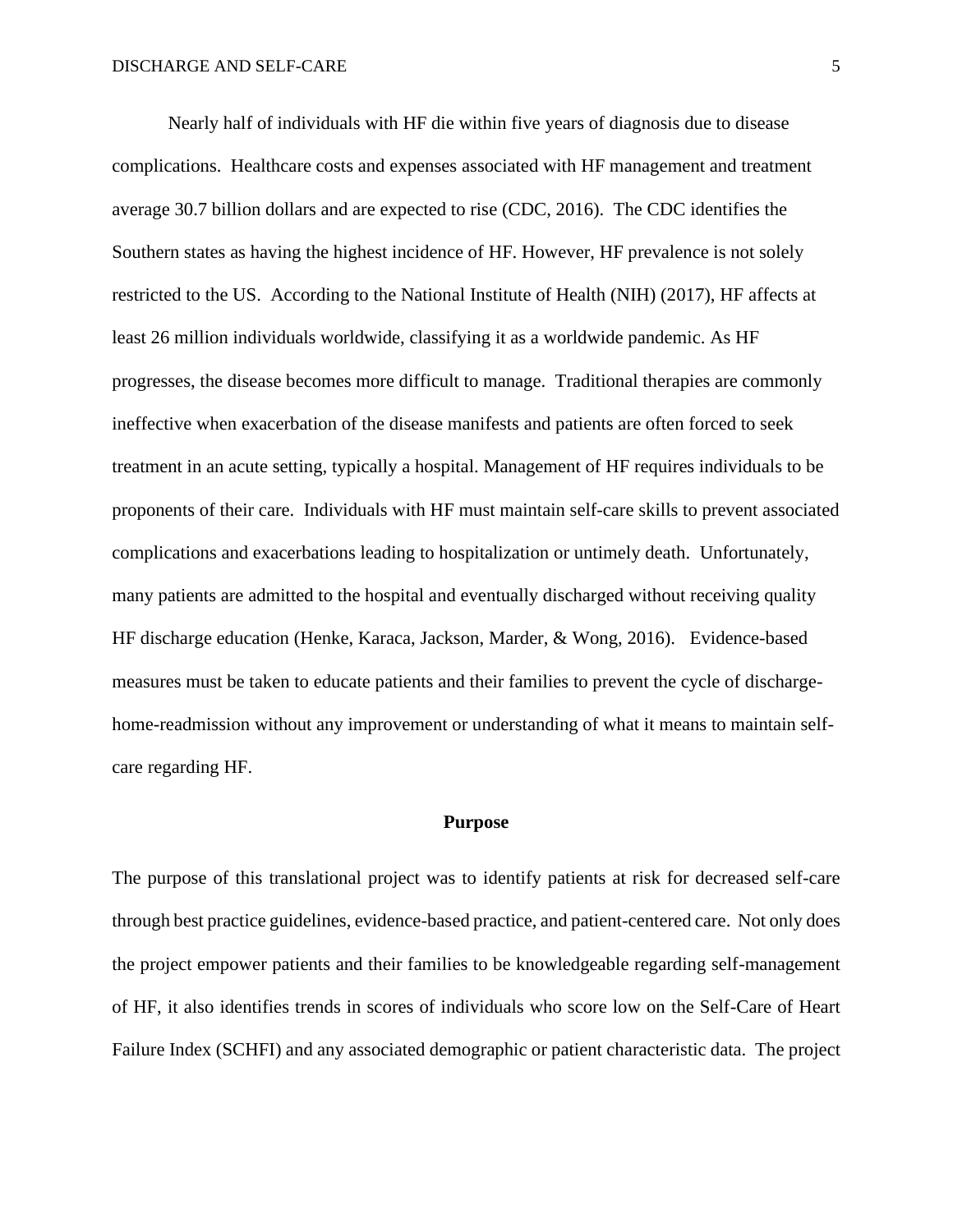also aimed to realign the discharge process using evidence-based practice guidelines and recommendations at a local healthcare setting by increasing patient self-care as it relates to HF.

#### **Aims and Clinical Question**

The overarching goal of the project was to improve self-care in HF patients. The primary aim of the project was to improve self-care for HF patients one week after discharge using a HF discharge guide during admission and a one-week post discharge follow-up phone call. The secondary aim of the project was to identify any trends in self-care scores related to patient demographics and characteristics.

The clinical questions to answer are: 1) What relationship exists between patient characteristics and their self-care? 2) Does a HF discharge educational intervention improve self-care management, maintenance, and confidence in HF patients one week after discharge?

#### **Background Information**

#### **Heart Failure**

HF accounts for the highest rate of readmission in Medicare beneficiaries. HF is a progressive disease in which the hearts' ability to pump blood to the body is impaired. The heart enlarges as it attempts to compensate for this inability, thus increasing workload. Approximately 875,000 new instances of HF are diagnosed in America annually (Sterne, Grossman, Migliardi, & Swallow, 2014). HF is associated with over one million hospital visits and nearly three million treatment facility visits each year (Black et. Al, 2014). Those living in rural areas have an even higher incidence of hospital readmission due to lack of access (Young, Hertzog & Barnason, 2016). An estimated 20% of the population is expected to develop HF in their lifetime. Because of the aging population and successful interventions post- myocardial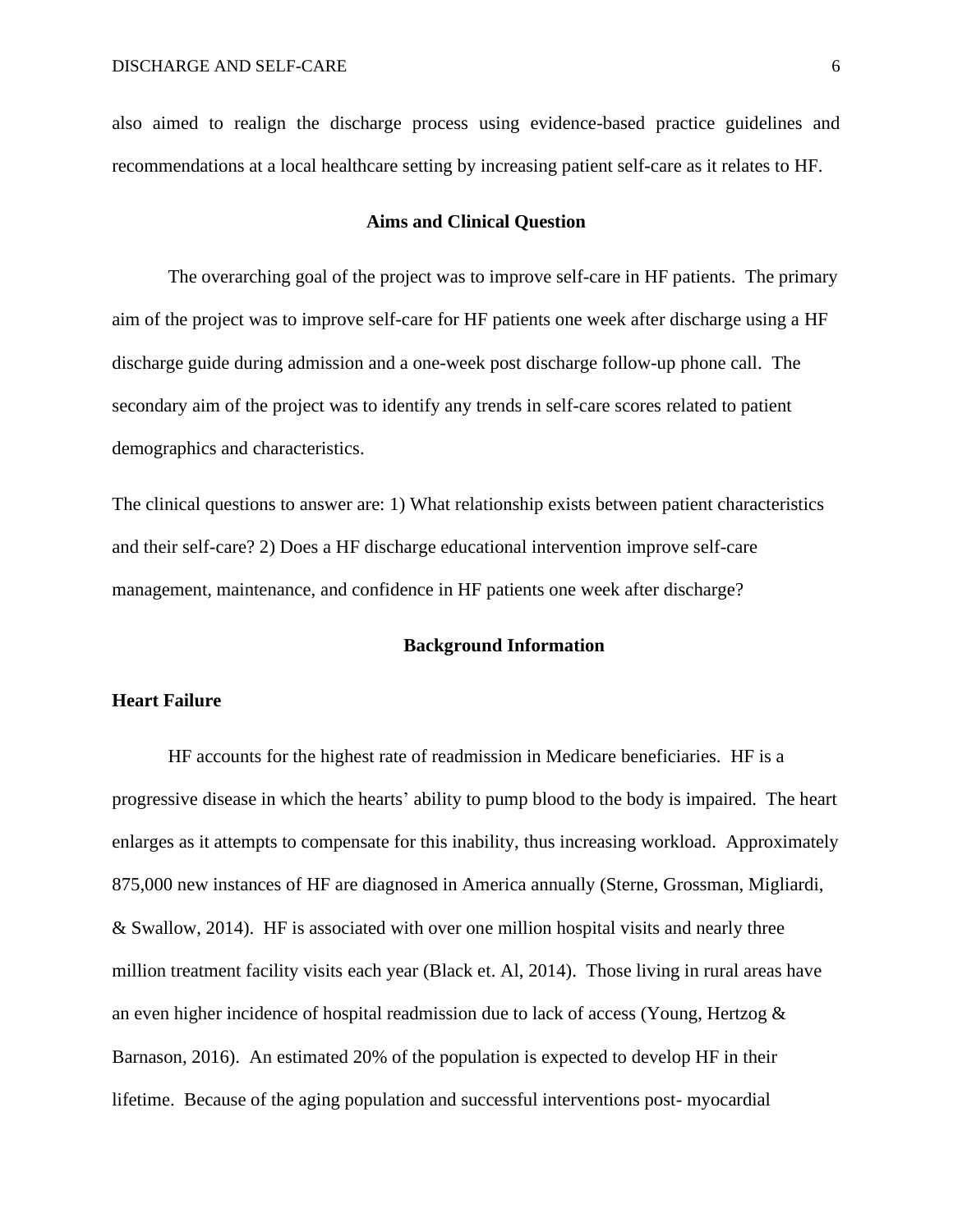infarction (MI), HF prevalence is increasing (Ptotka, Prokop, Migaj, Straburzunska-Miga, & Grajek, 2017). A cure for HF has yet to be determined. Due to the nature of the disease, readmission episodes are costly for healthcare and are detrimental to patients' overall state of health (White & Hill, 2014).

## **Heart Failure Readmission Burden**

More than half of the cost of healthcare is centered around hospital readmission rates. For every patient that is readmitted into a hospital, the cost of care will most likely be higher than their original admission. Patients readmitted due to HF generally exceed the average length of stay in the hospital when compared to other admitted patients. The Centers for Medicare and Medicaid Services (CMS) has taken a significant approach in addressing healthcare facilities with above national averages for certain readmitted disease processes; one of these being HF. Through the Hospital Readmission Reduction Program (HRRP), CMS is permitted to adjust hospital delivered payments. Healthcare facilities may be penalized a maximum of two percent of payment reduction for not complying with national standards (Sperry, Ruiz, & Najjar, 2014). It is estimated by the Medicare Payment Advisory Commission that the cost of unplanned admissions for HF reaches 17.4 billion dollars annually. Readmitted patients often present with worsening symptoms than the original admission encounter (Kim & Han, 2013). The patient, family, and healthcare facility bear the burden of financial and physical implications associated with HF rehospitalizations.

## **Heart Failure Education**

One of the greatest tools patients and providers can possess is knowledge. Education centered around HF is not limited to the patient, or the family, or the nurse; it is collaborative in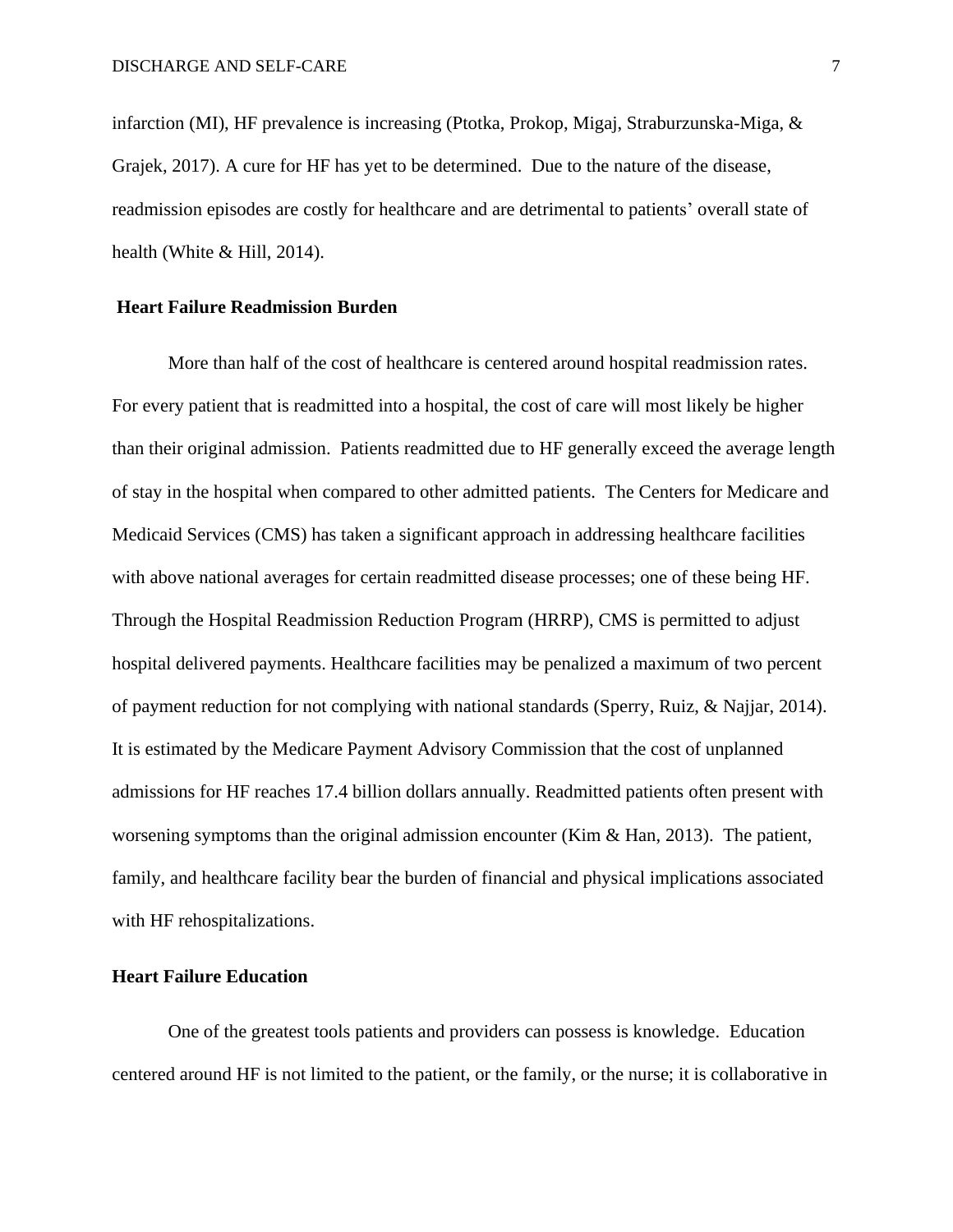nature and demands clear set goals and understanding. No one manner of education fits every chronic illness, therefore, it is imperative that HF patients are educated appropriately to manage their care at home and prevent readmission.

Patient education is not a one-way exchange of handouts and generic teaching; patientcentered education must focus on the patient. Patient health literacy tools address the patient's cognitive abilities to understand HF teaching. Patient-centered education is vital to HF education and requires the nurse and patient to collaborate in the plan of care. Within the last five years, disease management programs have grown as the standard for management of HF on an outpatient basis. During admission, discharge education must be initiated due to the extensive nature of HF and associated complications (Sperry et al., 2015). Many patients with HF believe there is a cure, when in fact they may be referring to symptom management. A patients' understanding of HF will be an indicator to their quality of life (Ptoka et al., 2017). Lack of detailed engagement of the patient for discharge may result in decompensated HF, a further complication resulting in readmission costs and long-term health effects (Sperry, et al, 2015).

Patients are not the sole individuals who require HF education. Nurses are the primary person of contact during hospitalization for the patient with HF, therefore, the nurse being knowledgeable about HF is imperative. Nurses play an important role in the outcomes of their patients based upon their own ability to gather and disseminate data. Upon discharge of the HF patient, the nurse is vital in providing education of the disease process including lifestyle modifications, exercise, and medication adherence (Sterne et al., 2014). Care collaboration is an additional avenue of education the hospital nurse must be aware of. Working closely with a pharmacist at a transitional clinic or on the unit with a nutritionist to review education with the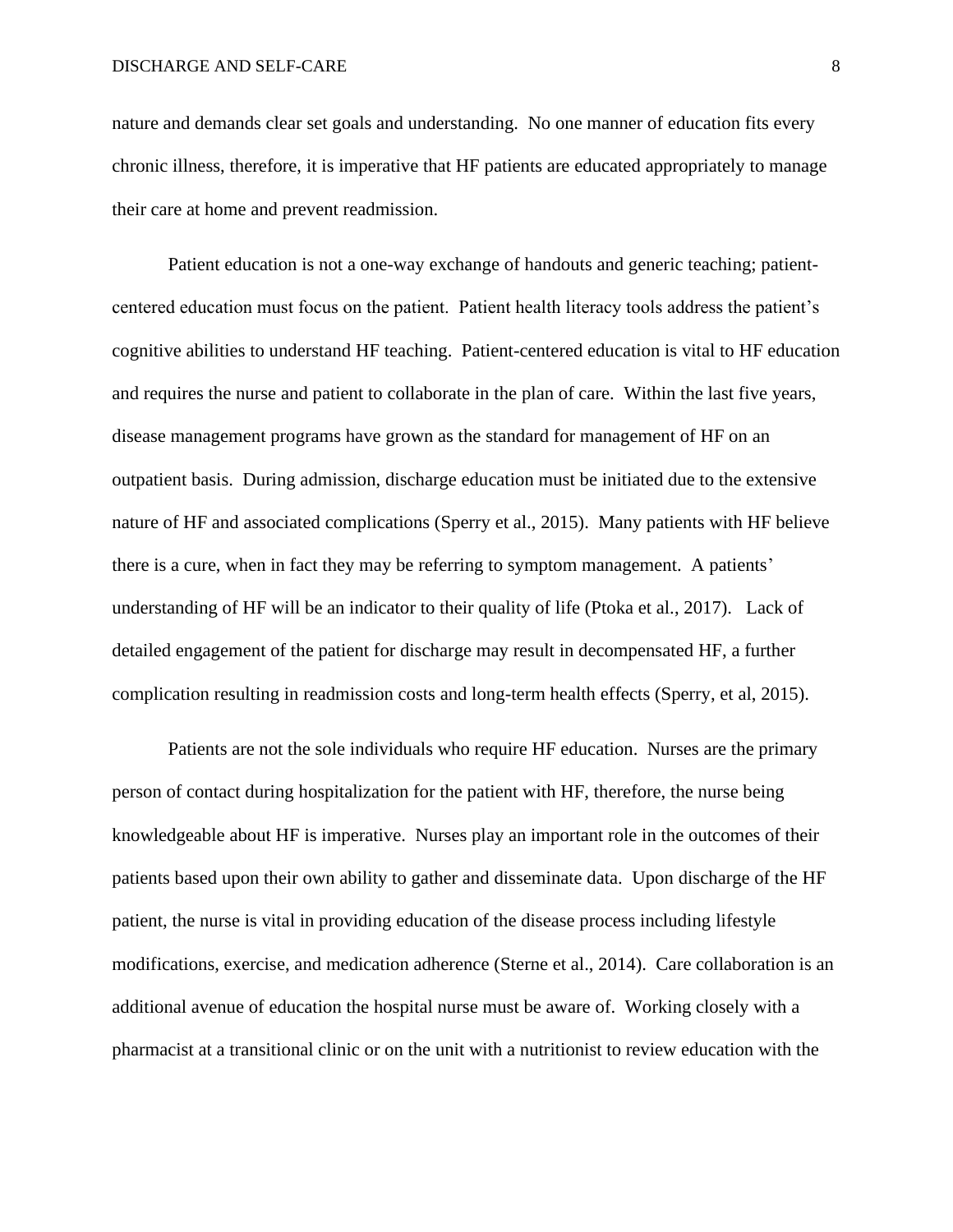patient and collaborate in a manner that puts the patient in charge of their own care is vital to self-care adherence skills (Boykin, Wright, Stevens, & Gardner, 2018).

#### **Self-Care in Heart Failure**

Self-care as defined by Riegal, et al. (2010), is the natural decision process that occurs when health maintenance meets symptom management. Providing patients with education is at the center of promoting self-care skills for HF patients. It is considerably important that patients and their families not only understand signs and symptoms of HF but can also identify why these symptoms occur. Symptom recognition is not enough in self-care skills; knowing the reason for the symptom promotes better understanding of HF (Lee, Moser, & Dracup, 2018). When evaluating HF patients for effective self-care measures, self-care management, maintenance, and confidence skills are all used as a guide to promote the best self-care possible. Measures such as hospital consumer assessment of healthcare providers and system (HCAHPS) scores and community needs assessments facilitate the continued need for research regarding measures that increase self-care in patients, particularly HF patients.

#### **Needs Assessment and Feasibility**

A needs assessment was conducted at Piedmont Columbus Regional-Midtown Campus to assess several quality and core measures identified by the facility. After an initial face to face interview with the unit director of adult care services (ACS), a need to address HF patient teaching and the discharge process for HF patients was identified. Improving self-care efficacy for HF patients not only addresses financial implications, but also the discharge process and promoting patient self-management to improve overall patient outcomes. Stakeholders included pharmacy, nursing, and quality improvement, all of whom have identified the need for a standard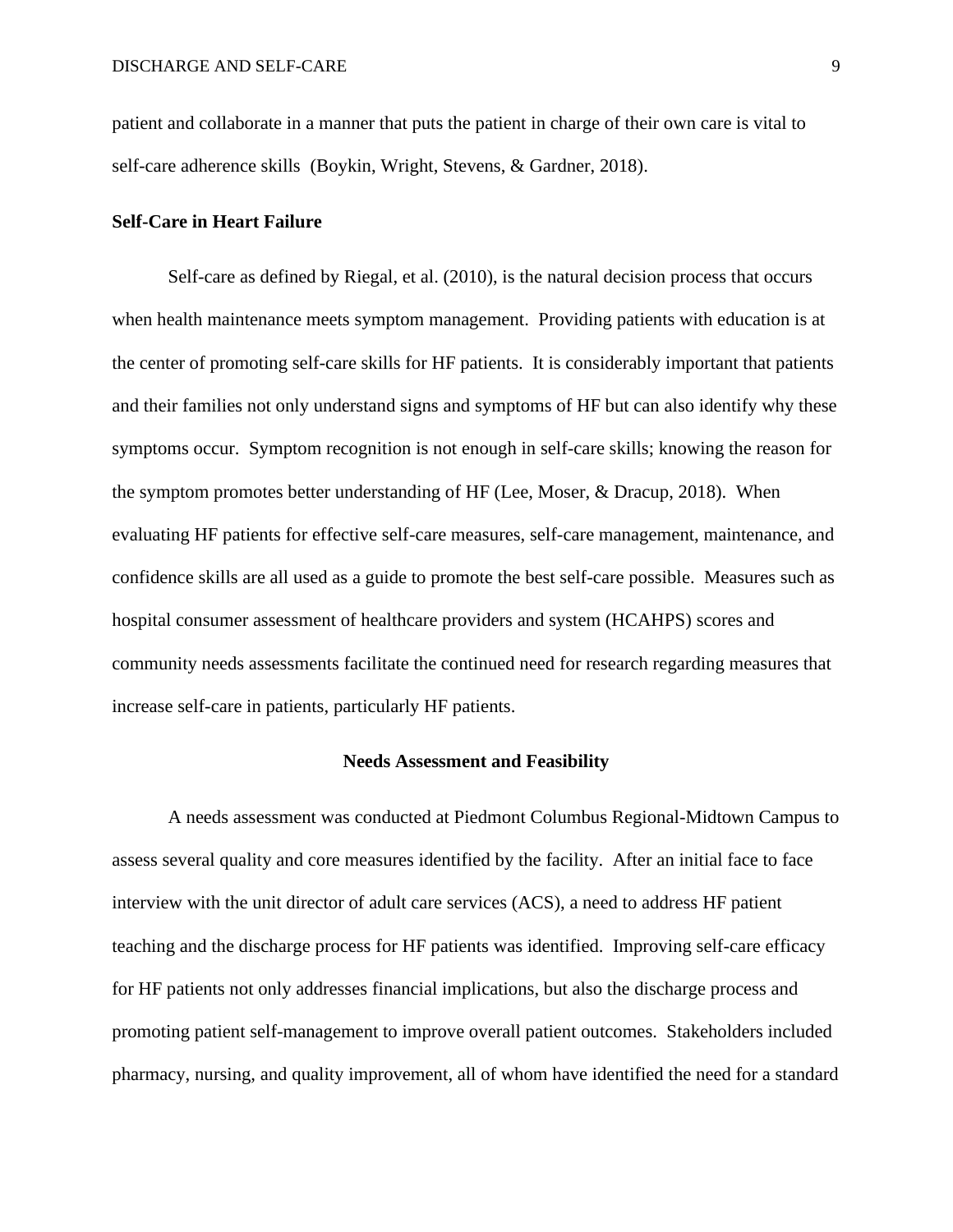discharge process for HF patients. This process would help patients improve their ability to manage their HF at home, improving self-care and reducing the number of readmissions. A strengths, weaknesses, opportunities, and threats (SWOT) analysis and technical, economic, legal, organization, and schedule (TELOS) assessment, multiple interviews, and evidence-based research was conducted to further measure the need for an improved discharge plan for HF patients.

#### **Community Needs Assessment**

A 2015 community needs assessment was created for the facility of interest to assess the behaviors and needs of the community, and as a guide for decision making. The summary revealed that heart disease/stroke and cancer accounted for 50% of deaths in Muscogee county, Georgia. Among other comorbidities, Muscogee county also failed to meet goal objectives for the Healthy People 2020 initiative. Demographic data was identified as one of the potential causes for disparity of cardiovascular care in this area. Factors that increase the likelihood of developing HF such as hypertension, high cholesterol, and previous cardiovascular incidents are above the US average in this county (Professional Research Consultants, 2015). In addition to the community needs assessment, a search on the CDC atlas was used to evaluate the prevalence of HF and HF-related mortality in this area. From 2013-2016 Muscogee county had the most deaths related to HF than any other county in the state (CDC, 2016).

#### **Data Organization**

A three-part needs assessment was completed over a three-month time period. Stakeholders identified at the hospital included: patients with heart failure, bedside nursing and nursing ancillary staff, upper management nursing staff, pharmacists, three physicians, two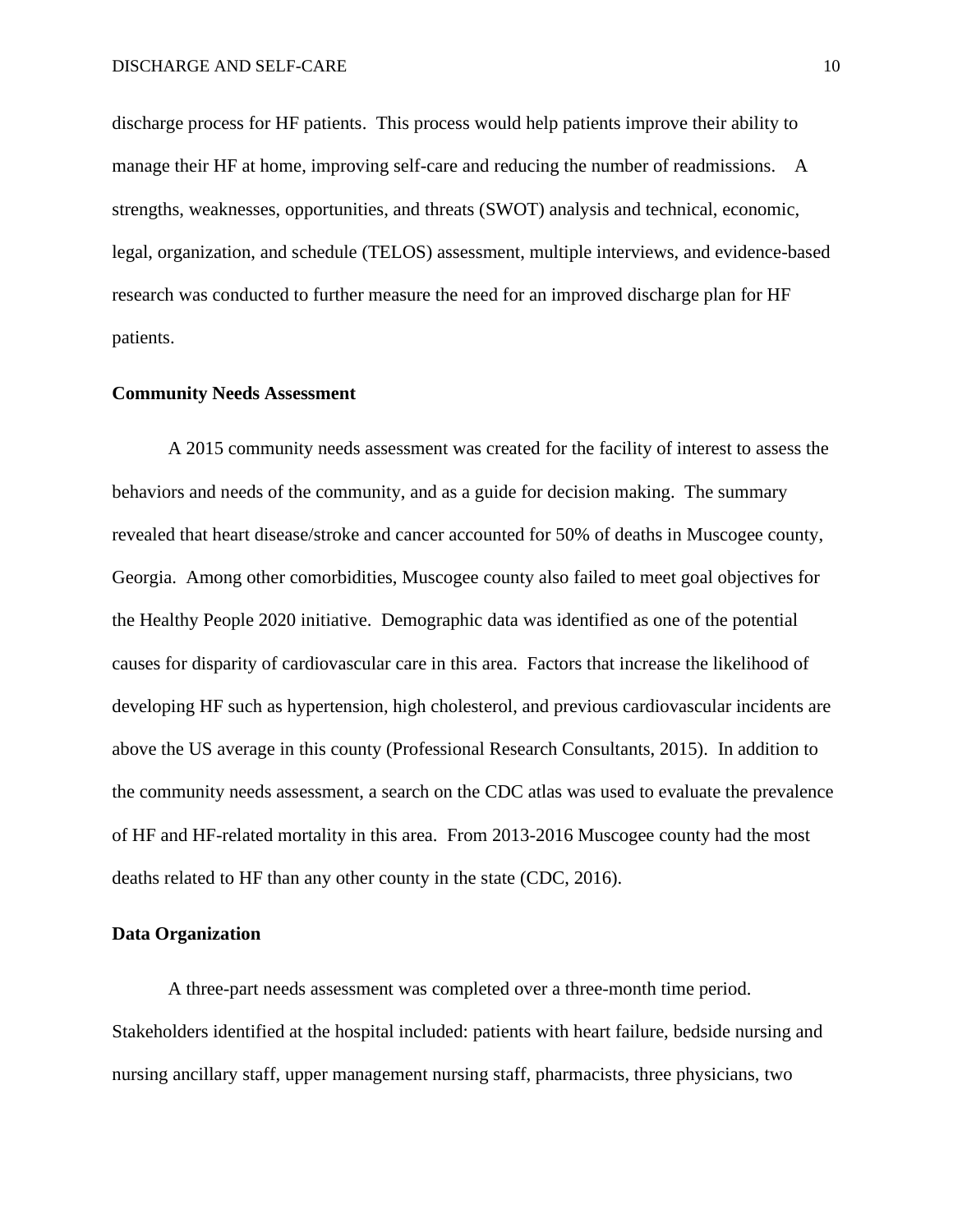clinical analysists and quality improvement personnel. The identified problem at this facility was a lack of standard discharge education for patients with HF. As the process stands, patients are admitted to the cardiac unit if a bed is available or placed on a medical-surgical floor and given a HF education handout. It is the responsibility of the primary nurse to initiate HF education on admission and place consults for nutrition, physical therapy, and pharmacy. Other than the multi-optional printable education located in the facility's intranet, patients are not given any formal education regarding HF on admission. The same process is carried out at discharge. From April 2018 to October 1, 2018, this facility was above their selected quartile for average length of stay associated with HF at 4.63 days with the quartile average of 4.48 days.

A SWOT analysis and TELOS assessment were also conducted as part of the needs assessment. Among the SWOT analysis, interested stakeholders were of a notable strength while understaffing and lack of HF standards were identified as weaknesses. Opportunities in the form of collaboration with other disciplines was assessed. A potential threat was identified and related to patient safety issues regarding patient falls.

With regards to technology, integration of a new electronic health record (EHR) was identified as a feasible measure to complete the project. Providing a standardized evidencebased education discharge process would potentially improve HF patients' understanding of selfcare, thus potentially reducing the costs associated with HF readmission. The ethics committee and required legal standards ensures legal feasibility. Operational and scheduling factors such as implementation of a new process for discharge and the time required to carry out the intervention were identified as possible barriers in completing the project.

#### **Patient Satisfaction**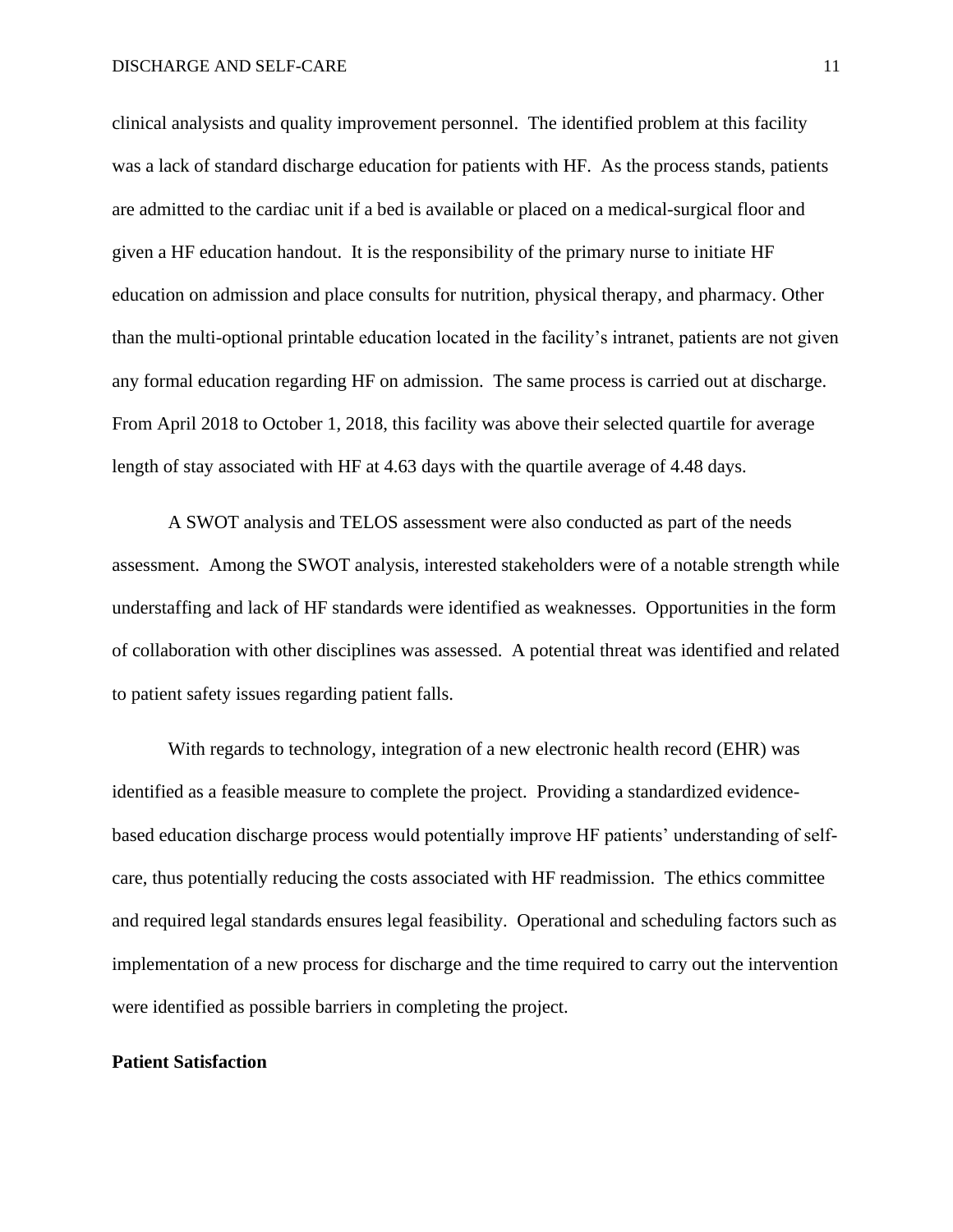The importance of improving self-care for HF patients can also be apparent in patient perceived survey data. The hospital of interest currently participates in the consumer assessment of healthcare providers and systems (CAHPS) and the CAHPS hospital survey (HCAHPS). One benefit of these surveys and assessments is financial incentive. However, even though stakeholders have financial incentive as a motivator, the organization aims to deliver innovative quality patient care that is above national standards. Though patient satisfaction scores regarding discharge information has varied in the facility over the years, focusing on a standard discharge guide for HF patients has been expressed as an interest.

## **Conceptual Framework**

According to the American Association of Colleges of Nursing's (AACN) 2006 publication of *The Essentials of Doctoral Education for Advanced Nursing Practice*, the Doctorally prepared nurse is equipped to improve the healthcare delivery system through several practice-focused essentials. Essential one places nursing theory as an imperative guide to nursing practice. Essential two addresses the importance of leadership in healthy quality improvement and system outcomes, while essential three emphasizes the role of clinical scholarship and methods to analyze evidence-based research into practice. The project uses the 1998 Chronic Care Model (CCM) developed by Edward H. Wagner to outline how the components of this model pertain to the educational intervention for HF patients during a hospital admission.

#### **Chronic Care Model (CCM)**

Interaction between the healthcare provider and patient is an integral aspect of disease management. Acute symptom manifestations of chronic diseases are often placed at the forefront of patient care needs. This type of environment, if left unaddressed, will promote a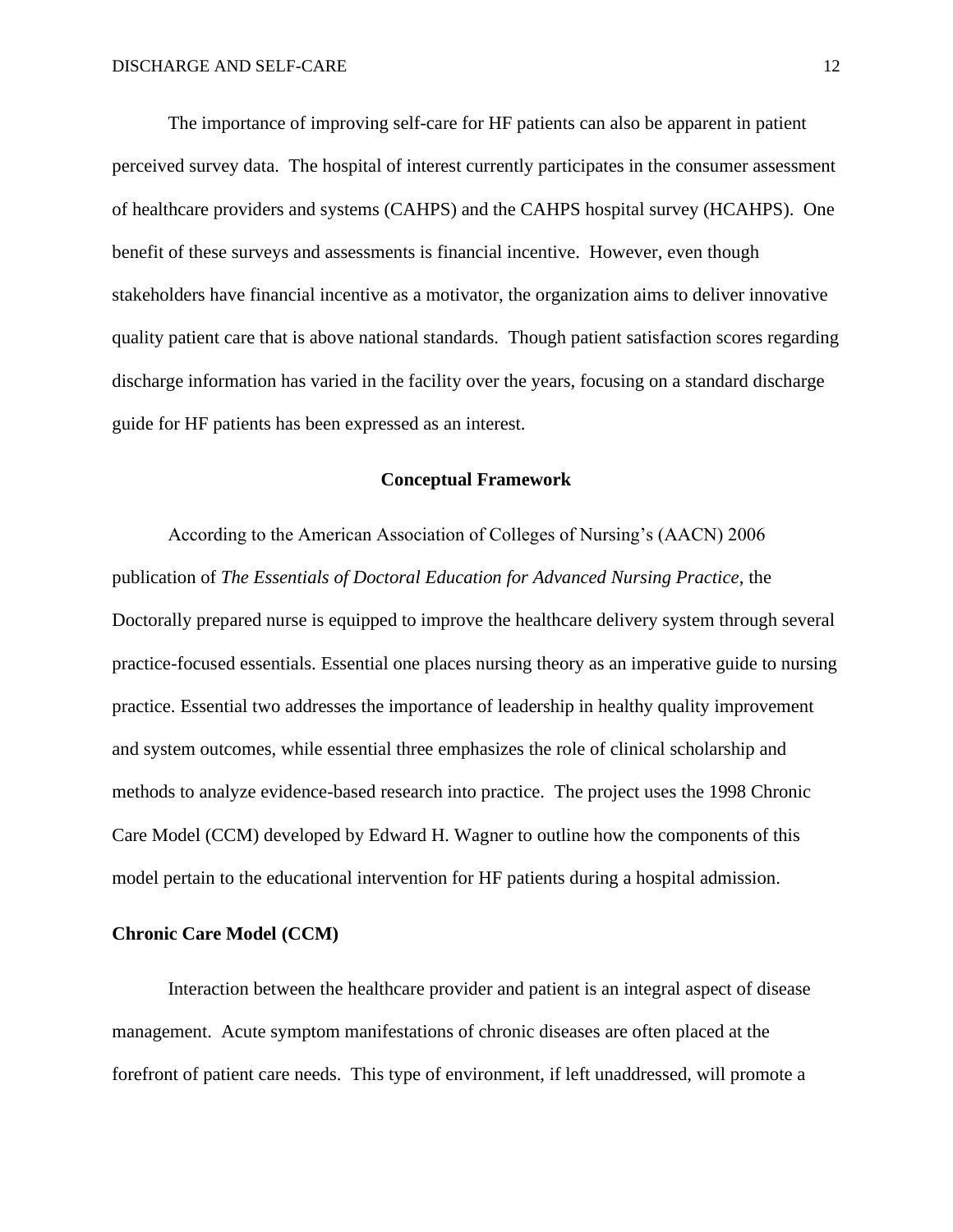reactive healthcare environment, instead of a proactive milieu of appropriate self-care behaviors. The CCM illustrates the community, healthcare system, and provider organization as the three overarching areas where chronic care management begins and continues. Within these three areas, six fundamental elements are identified to promote quality chronic disease management (Bodenheimer, Wagner, & Grumbach, 2002).

**Community.** The role of the community may not be evident initially in chronic care illness management; however, healthcare organizations often provide resources for members in the community to aid in disease management and self-care. Primary care providers and clinics may be limited in their resources. Providing patients with community access programs could prove cost-effective. Partnerships with other businesses, faith-based organizations, support groups, and exercise programs are methods to involve patients with community resources and agencies that will continue the self-care cycle after provider interaction (Bodenheimer, et al., 2002).

**Healthcare organizations.** Chronic care disease management, to include prevention and symptom treatment, must have undeniable significance to the goals of an organization for novel ideas to develop and healthcare outcomes to be substantial in the delivery system. Because healthcare organizations are businesses in addition to providers of care, revenue and reimbursement factors are greatly affected by chronic care management. Decreasing healthcare organization expenses and increasing quality of care can ensure longevity of an organization. Regulatory agencies and insurers must have evidentiary proof that healthcare organizations are meeting care standards to award these organizations for chronic care management quality (Bodenheimer, et al., 2002).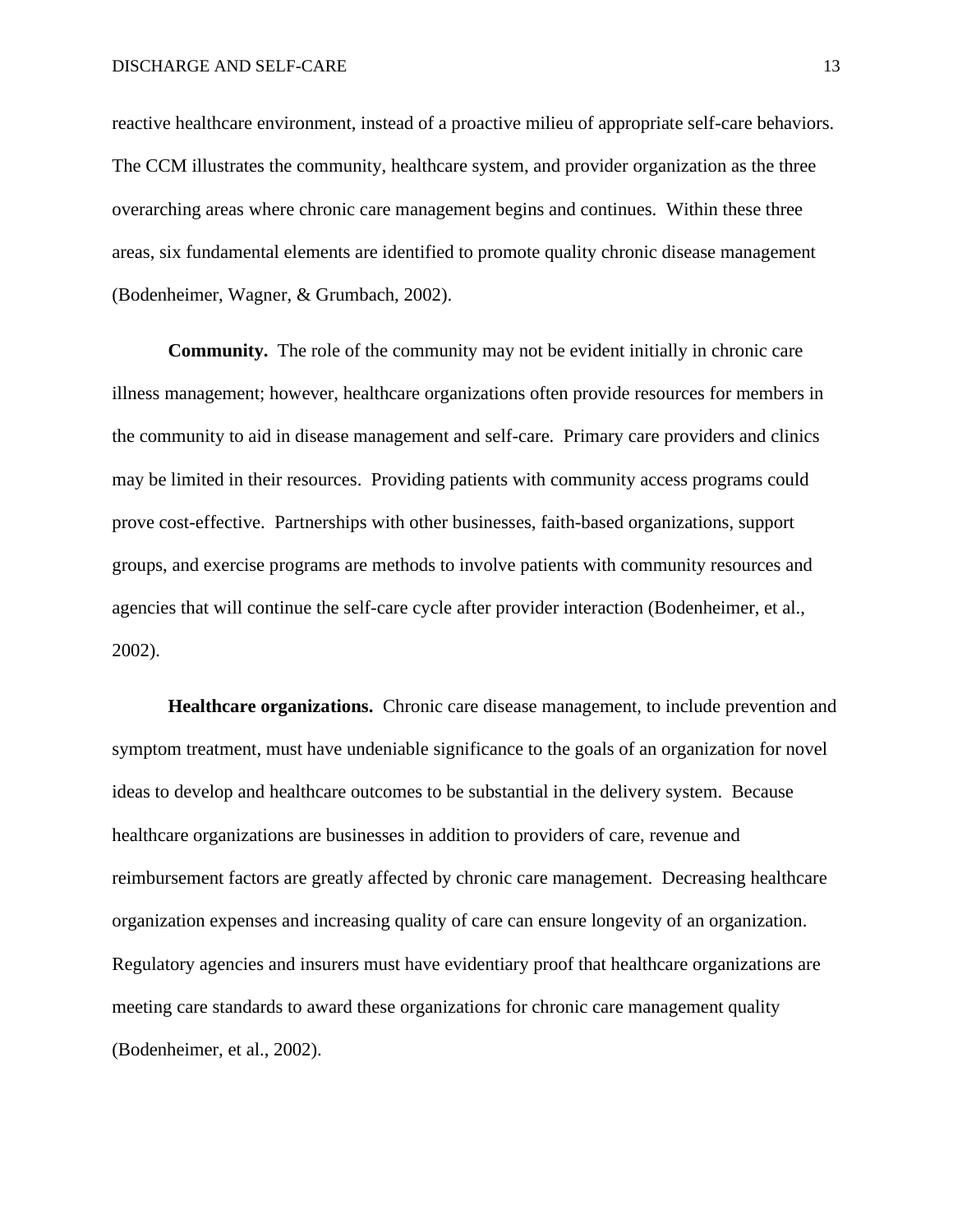**Self-management support.** The core values of self-care ultimately reside with the patient or care giver. As providers of care, healthcare workers facilitate learning for patients. This learning must be a patient-centered, evidence-based educational intervention to place the patient in an active care role. Promoting interprofessional collaboration between patients and members of the healthcare team encourages a setting where self-care evaluation and constructive adjustments can be made (Bodenheimer, et al., 2002).

**Delivery system design.** Care delivery occurs during multiple stages for the individual with a chronic disease. Delineation of healthcare personnel roles can provide patients with a clearer understanding of their disease status. In the acute and non-acute setting, physicians or advanced care providers treat patients accordingly and ensure the development of treatment plans. Individuals who are not physicians or advanced care providers are tasked with a significantly important role as well. These individuals must ensure treatment regimens are being adhered to, while simultaneously reiterating patient self-care skills (Bodenheimer et al., 2002).

**Decision Support.** Best-practice guidelines serve as the quintessential measure of chronic illness disease care. These guidelines and other decision support tools are incorporated in the daily care regimen of patients and the healthcare team. To keep primary care providers proficient in best-practice evidence-based care management, continuing education is highly encouraged and open communication with care specialists is central (Bodenheimer et al., 2002).

**Clinical information systems.** The benefit and purpose of the computerized clinical information system is three-fold. First, computer systems serve as reminders for guideline compliance. Secondly, these systems provide feedback for advanced practice providers as they interpret diagnostic and laboratory results allowing the provider to evaluate the progress of a chronic illness. Finally, the clinical information system aids in patient and population centered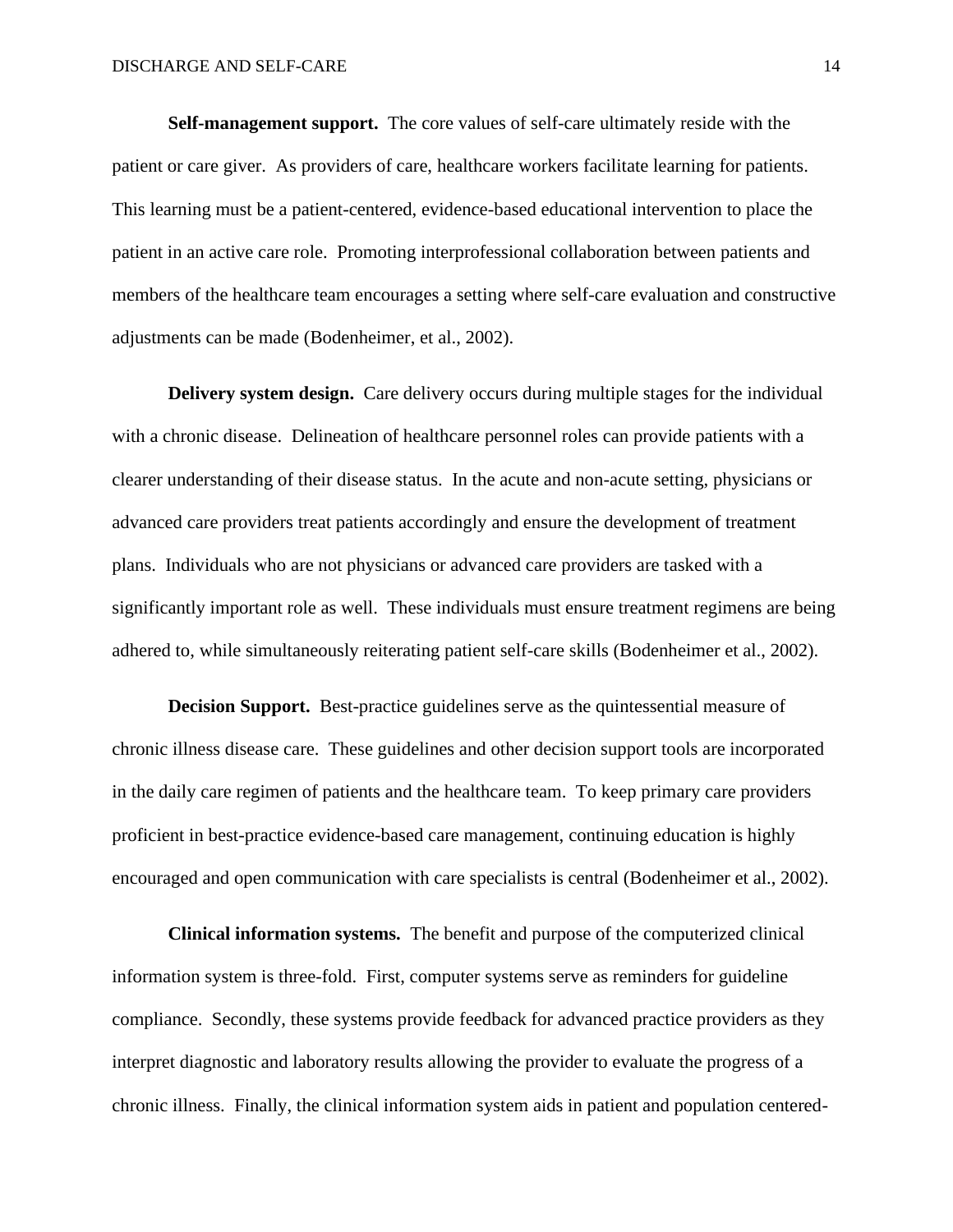care registries. These registries can provide reflex generated reminders for care providers in the electronic health record prompting further interventions (Bodenheimer et al., 2002). (See Figure 1).

#### **Chapter II**

#### **Literature Review and Synthesis**

An evidence-based advanced search in Galileo was conducted to identify supporting evidence for the clinical questions presented. Database selection included CINAHL Complete, Science Direct, Advanced Placement Source, Medline, PsycINFO, Academic Search Complete, and Complementary Index. The key phrases used for the advanced search were: discharge instructions and: heart failure, cardiac failure, CHF, chronic heart failure, or congestive heart failure and: self-care or management. The initial search yielded 27,302 articles. The search was narrowed by applying the filters of: scholarly articles published between 2013-2019 in academic journals, in the English language. The narrowed search yielded 2,844 articles. After selecting heart failure as the subject for the search, 131 articles were presented and after duplicates were removed there was a remainder of 80 articles. (See Preferred Reporting Items for Systematic Reviews and Meta-Analysis (PRISMA) flow diagram).

#### **Article Selection**

From the 80 articles generated, 29 were eliminated as they were identified as systematic reviews, integrative reviews, abstracts, or journal excerpts. The remaining 51 articles were vigorously reviewed and 31 were found to be related to the specific aims and clinical questions of the project. No one article addressed all aspects of the SCHFI tool and the use of a discharge guide to assist patients in transition to home. The literature revealed the lack of an educational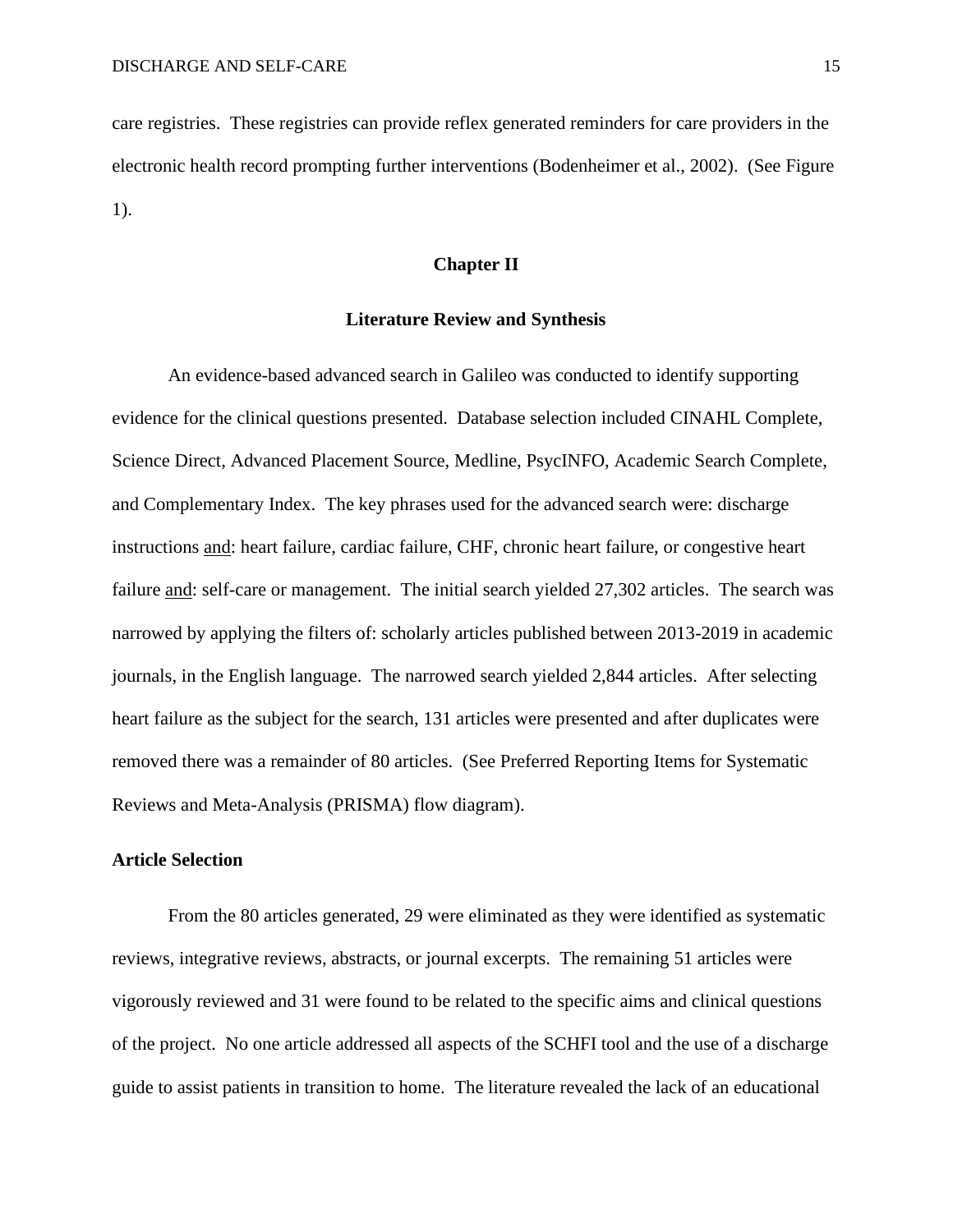guide for the discharge process of inpatient HF patients. This concept is vital to the transition from hospital to home for HF patients. These patients must be able to effectively manage their disease process at home to prevent complications and rehospitalizations. Because HF is a chronic, progressive disease, every healthcare encounter with a patient must reinforce self-care skills and provide the patient an opportunity to share their understanding of the skill. The evidence reveals benefits for self-care management and measures to assist patients in managing their HF effectively.

#### **Self-Care Management, Maintenance, and Confidence**

Self-care as it relates to HF is described as one's natural capability to maintain health and adequately manage intrinsic or extrinsic factors that may challenge one's health status (Riegal, Lee, Dickson & Carlson, 2010). According to Yancy et. al, (2013), the burden of HF on the general population is so great, it has become a quality measure in the healthcare system over the past 20 years. The plan of care for patients with HF should have a strong focus on promoting an understanding and knowledge of self-care skills. Adequate self-care skills are at the epitome of HF management for the patient (Yancy, et.al, 2013).

HF is often accompanied by other comorbidities. The weight of HF accompanied with other comorbidities may place a patient in a confusing state when attempting to make decisions regarding self-care. In their mixed methods study, Dickson, Buck, and Riegal (2013) gathered data from 114 patients and assessed patient self-care using the Self-Care of Heart Failure Index (SCHFI). A descriptive meta-analysis was performed to examine qualitative data and determine if increased comorbidities affected patient self-care of HF by decreasing self-efficacy or confidence. The study revealed a significant decrease  $(p=0.3)$  in the patient's level of self-care in the presence of comorbidities.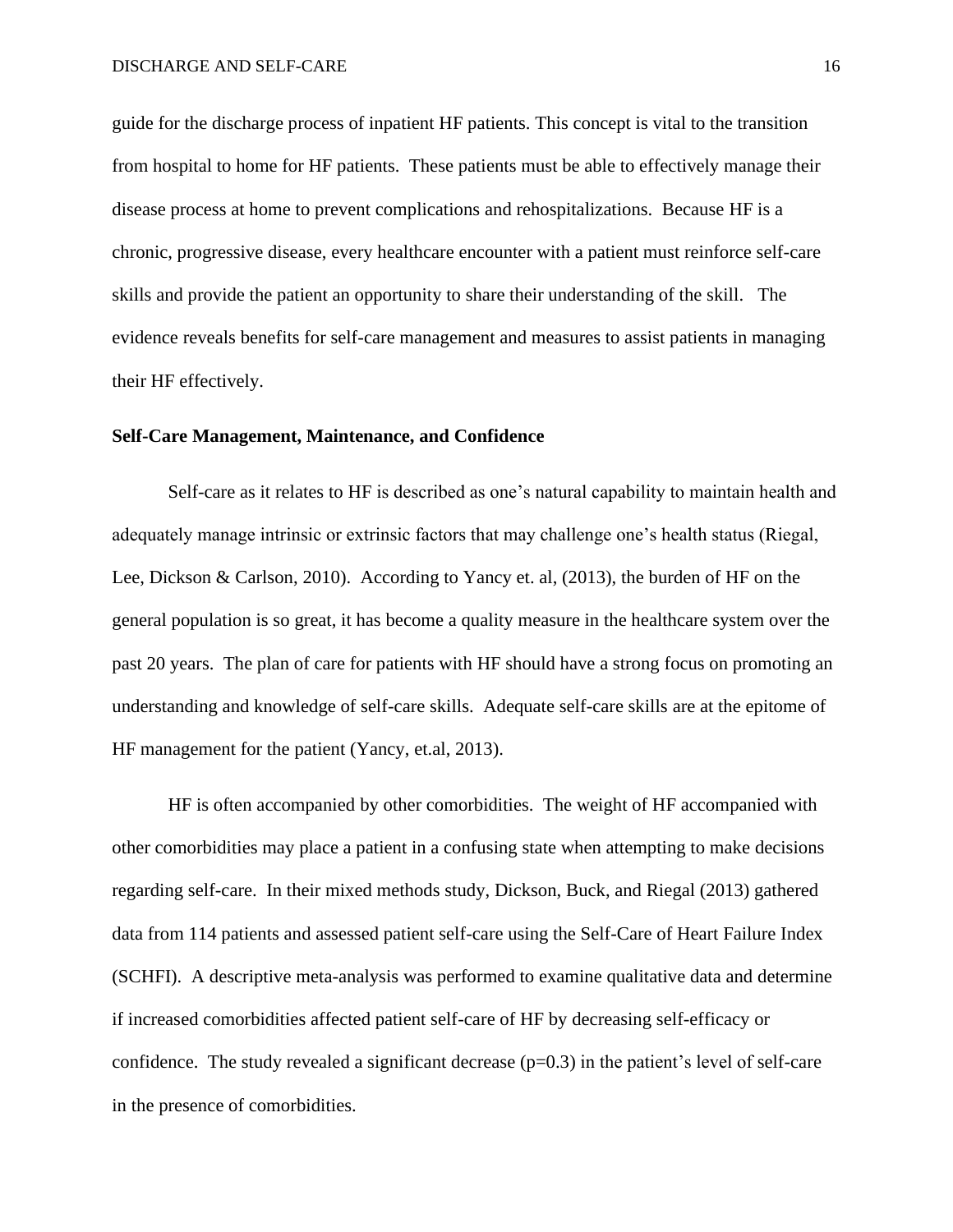Due to the complex nature of HF, patients must be able to demonstrate the ability to adequately care for themselves on an outpatient basis. Self-care skills depend on the patient's willingness to be active in self-care maintenance and management. Effective self-care skills are thought to be reflective of an individual's self-care confidence (Grafton, Bassett, & Cohn, 2017). In a descriptive correlational study by Grafton, Bassett, & Cohn, (2017), 40 patients participated in a survey using the SCHFI to assess if self-confidence directly affected self-care. The study found that patients who scored higher in self-care confidence, demonstrated a higher overall selfcare score with a level of significance of 0.01.

It is not enough for patients to know about self-care for HF, they must also be able to understand why symptoms manifest in order to make better decisions in their care. Lee, Moser, and Dracup (2018), showed that of 571 patients grouped as having either poor, moderate, or complete understanding of HF, less than half (40.1%) had a moderate understanding of how symptoms of HF were associated with self-care. All patients were considered statistically significant in recognizing the use of diuretic management for edema in HF. This study emphasizes that self-care is not just about knowing what to do but understanding the why behind self-care skills (Lee, Moser, & Dracup, 2018). Programs that focus on disease management continue to focus on patient-centered teaching. One London study (Goodman, Firouzi, Banya, Lau-Walker, & Cowie, 2013) sought to assess how patients perceived their illness, quality of life, and self-care behavior before discharge and at two- and six-months post discharge using the SCHFI, Illness Perception Questionnaire, Hospital Anxiety and Depression Scale, and the Minnesota Living with Heart Failure Questionnaire. The study was conducted over a fifteenmonth period at facilities that participated in heart failure management programs. Surveys were gathered at three intervals: prior to hospital discharge, at two months, and at six months. After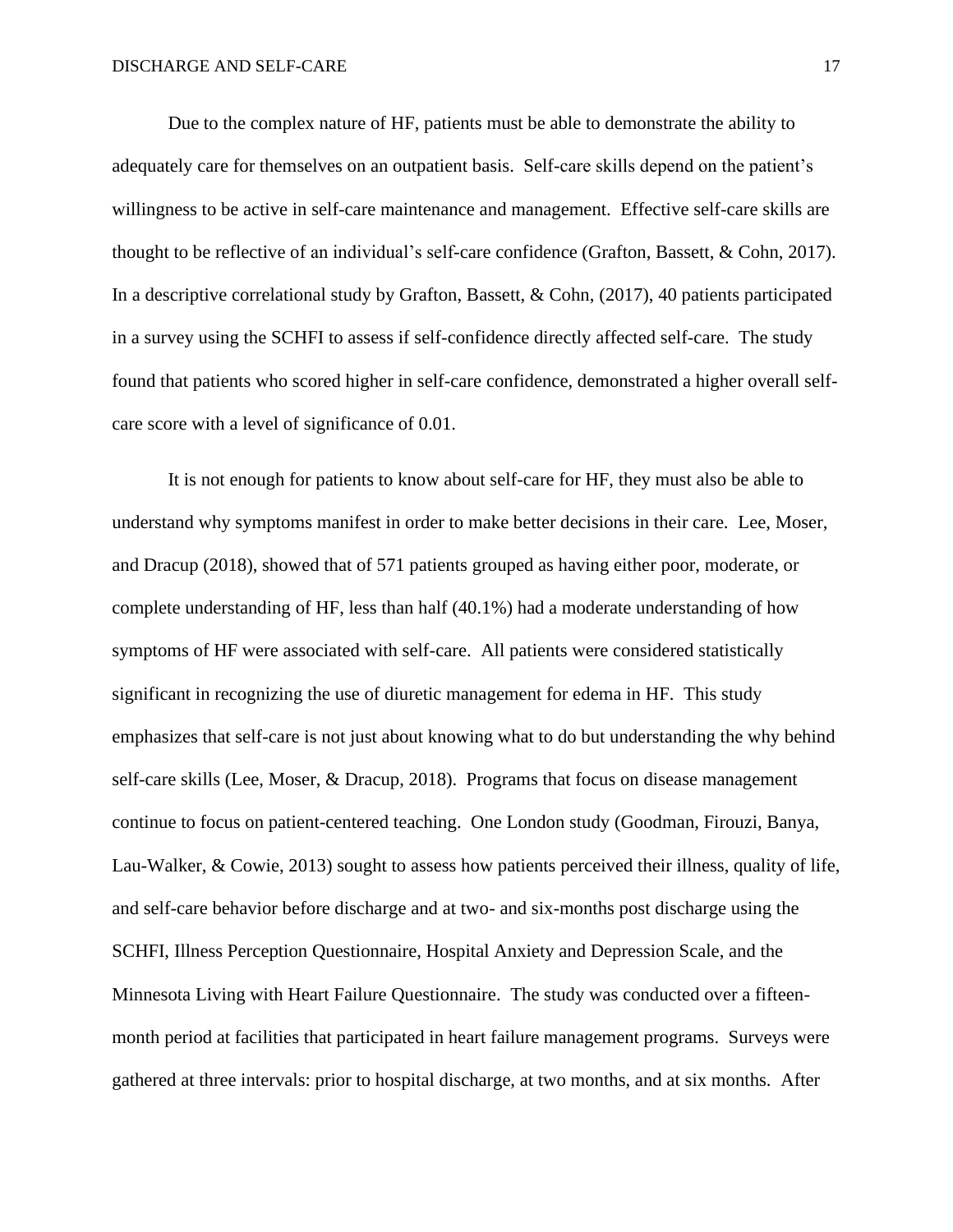#### DISCHARGE AND SELF-CARE 18

two months, statistical significance was observed as patients improved their self-care maintenance scores at two months and maintained that improvement throughout the six-month interval  $(p<0.0001)$  using the SCHFI. A statistically significant relationship is noted between illness coherence and self-care confidence as well. One common theme noted was that patients considered HF symptoms to be out of their control. Patient learning is specific to the patient and patient specific barriers should be tackled. Patients' perceptions of HF determine their attitude toward disease management (Goodman, Firouzi, Banya, Lau-Walker, & Cowie, 2013).

Self-management behaviors are a major outcome of HF teaching. Achieving selfmanagement skills has an impact on an individual's quality of life because the individual must decide how they will tackle symptoms of HF. Interventions to enhance self-management are set to have a lasting impact on patient's overall health perception. Musekamp et al. (2017), found after a discharge intervention in an inpatient rehabilitation center, patient's self-reported selfmanagement behaviors predicted their change in quality of life and depressive indicators (Musekamp, et al, 2017).

Self-management interventions have also been shown to decrease HF readmissions in rural area patients. In a study by Young, Hertzog, & Barnason (2016), patients who received a patient activation intervention (Patient AcTivated Care at Home[PATCH]) showed significant adherence to self-management behavior of obtaining daily weights, adhering to a low-salt diet, and following their daily medication regimen and physical activity routine three and six months post discharge (p<0.005) when compared to the standard care group. Additionally, a p-value of <0.05 was found regarding self-management of HF and short-term readmission of 30 days (Young, Hertzog, & Barnason, 2016).

#### **Patient Centered-Care**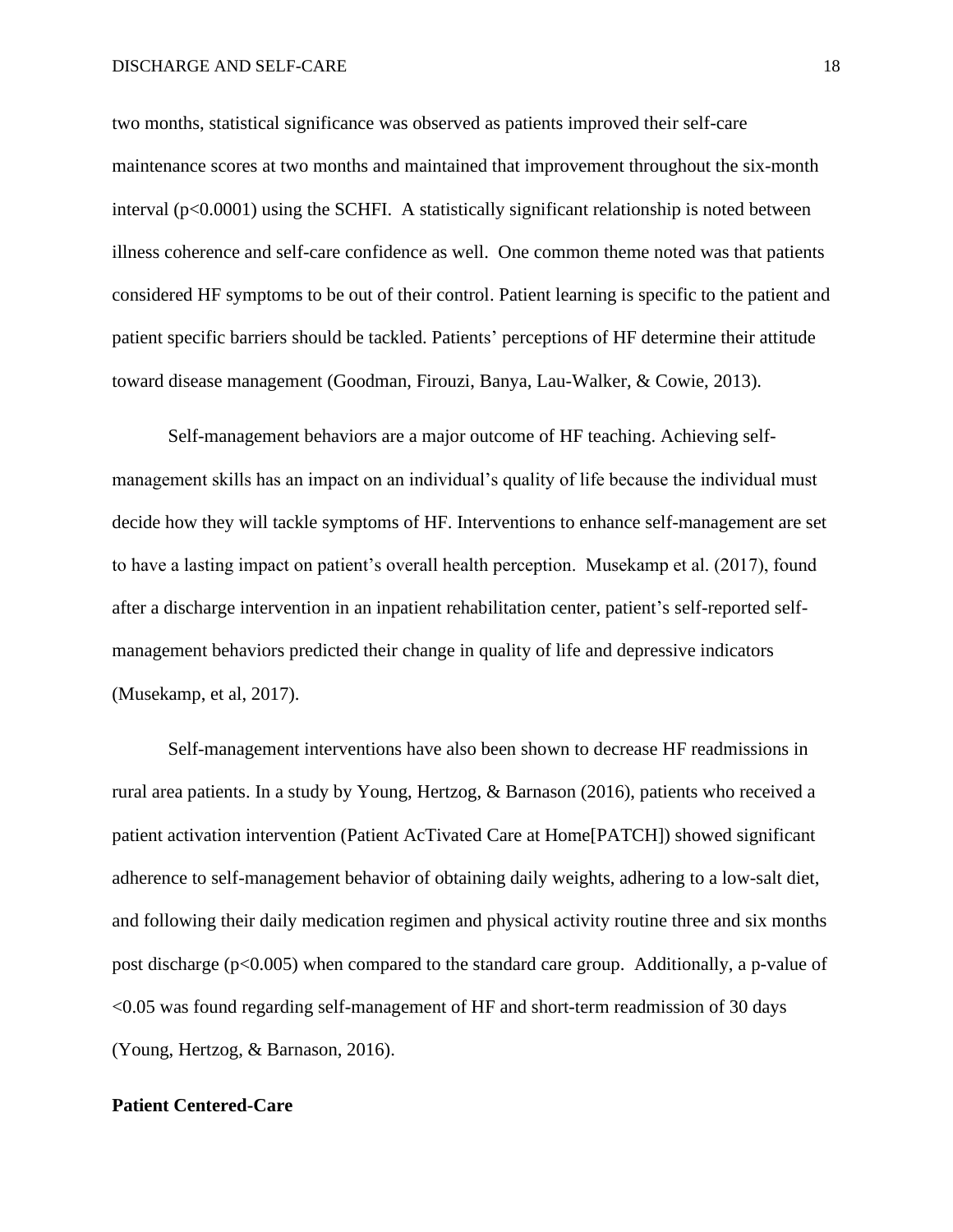Financial burdens of HF management in the healthcare setting are well known. The enactment of the Hospital Readmission Reduction Program (HRRP) by the Centers for Medicare and Medicaid Services (CMS) has placed a heavy emphasis on financial reimbursement for hospitals with high rates of readmission (Boykin, Wright, Stevens & Gardner, 2018). The Institute of Medicine (IOM) sees patient care as an integral part of the healthcare system. The IOM (2001) defines patient-centered care as care that addresses the needs, values, and preferences of the patient in a respectful and responsive manner so that what the individual deems valuable is influencing the clinical decision-making process. Though the financial environment of HF related healthcare costs is important, focusing on patient-centered education explores potential barriers that may contribute to frequent hospitalizations, lack of self-care skills, and even mortality

In a study by Matthew & Thukha, (2017), baseline information was assessed using a mental status exam, SCHFI, and the Atlanta heart failure knowledge test to better guide patientcentered care for HF patients. To improve the effectiveness of a patient-centered intervention, a HF booklet and YouTube videos were used to allow patients to be active participants in their care. Three different sessions were conducted with patients and post-intervention analysis showed significant improvement in patient self-care maintenance, management, and confidence with a p-value of <0.000 (Matthew & Thukha, 2017).

For HF patients, identifying a knowledge gap related to self-care is one effective way to tailor educational interventions specifically to patient needs. Gonzaga (2018), conducted a survey identifying patient gaps in effective self-care maintenance, management, and confidence behaviors as evidenced by the SCHFI tool. Once identified, the researcher spent 15-20 minutes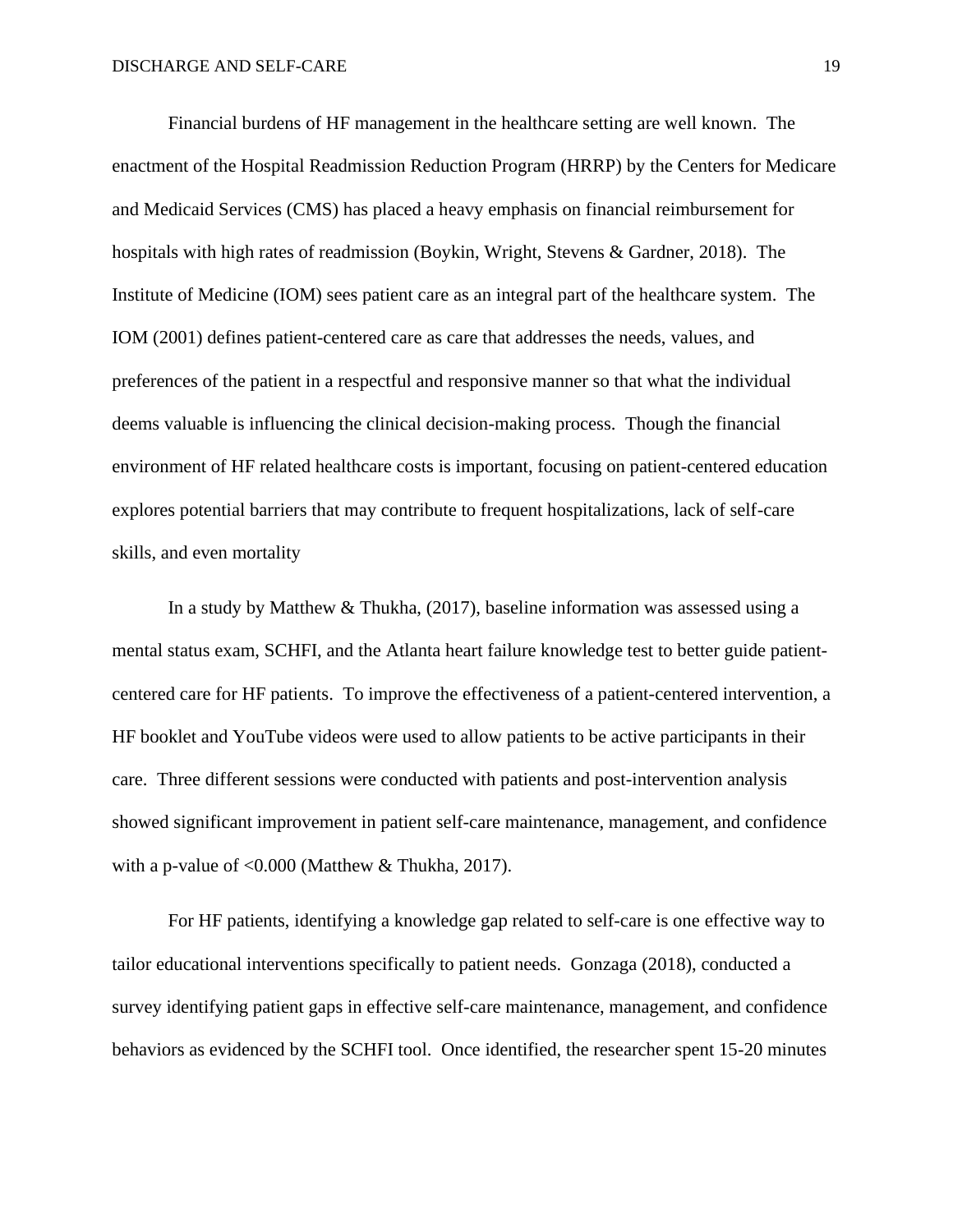with the patient or their family and focused on the area of deficiency. Self-care maintenance, management, and confidence all showed significant improvement after the intervention.

Another important aspect of patient-centered care involves interprofessional collaboration. HF is a multifaceted disease process that requires intentional teaching methods for patients to possess effective self-care behaviors. This not only aids patients in understanding their care, but also benefits to the healthcare system by reducing the number of hospital readmissions. Pharmacists have become an integral part of patient-centered education in the hospital setting as much of HF self-care focuses on medication adherence. In addition to pharmacists, Boykin, Wright, & Gardner (2018) recognizes the integration of a trained community paramedic who performs home visits and identifies life-threatening issues. An advanced care provider and HF nurse contacts the community paramedic if further follow up is needed and provides patient-centered discharge follow-up respectively. This process occurs up to thirty days after the patient is discharged from the hospital. From July 1-31st 2016, the healthcare facility that utilized this model experienced a decrease in readmission rates from 23.5% to 10.5%. This illustrates patients benefit from patient-centered care interventions (Boykin, Wright, & Gardner, 2018).

#### **Readmission and Discharge**

Readmission rates for HF continue to be of concern for healthcare facilities despite HF specific innovations. Identification of patients at risk for recurrent, or less than 30-day, readmission has gained national attention. From an admission standpoint, nurses serve as an instrumental asset for reviewing and adhering to the plan of care for patients with HF. Clinical factors such as self-management and patient education are major factors when considering readmission. Nurses must assess current patient treatment plans, surmise if the treatment plan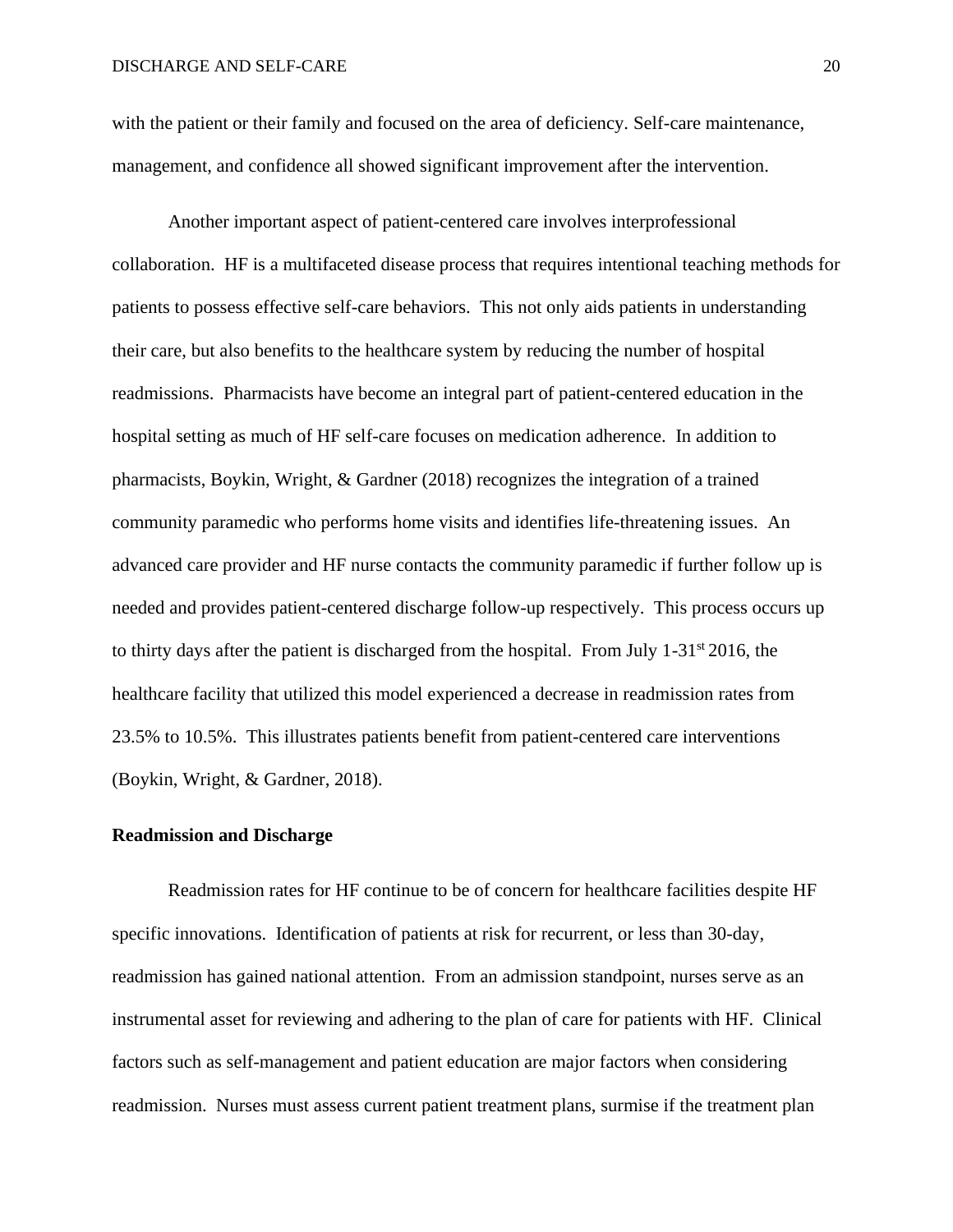will align with patient needs at discharge and reemphasize HF education with the patient and family. Participation in self-management requires knowledge and a skill set to be effective. When focusing on self-management, medication adherence is one of the most substantial behaviors in self-care. The role of the nurse when educating patients with HF is to provide evidence-based patient specific concepts that actively engage the patient and their family in care. Assessment of quality of life for patients with HF is also an important predictor of readmission. Quality of life screening prior to discharge may prove an invaluable tool for predicting readmission (Ryan, Bierle, & Vuckovic, 2019).

Patients are not the only individuals who contribute to HF readmission because of lack of knowledge. In a 2014 study by Sterne, Grossman, Migliardi, & Swallow, nurses at a hospital in the northeast participated in a pre- and post- educational intervention to determine their baseline knowledge of heart failure, improve their knowledge of HF related topics, and decrease 30-day readmission rates for patients with HF. A total of 45 nurses participated in the study. Results showed improved knowledge of HF post-educational intervention with a statistical significance of p<0.001. Thirty-day readmission rates also decreased from 25.4% before the interventional program to nine percent after the intervention (Sterne, Grossman, Migliardi, & Swallow, 2014).

Discharge instructions may seem simple for healthcare providers however, patients often have more difficulty understanding. Patients in the acute care setting are under stress from hospitalization and may not be able to comprehend education easily. Nonetheless, discharge teaching must take place prior to discharge. The teach-back method is an acceptable and evidence-based method to ensure patients and family have understood discharge instructions. In this method of active learning, health care providers can refocus teaching points in an environment that is patient centered. According to Haney and Shepherd (2014), an ideal amount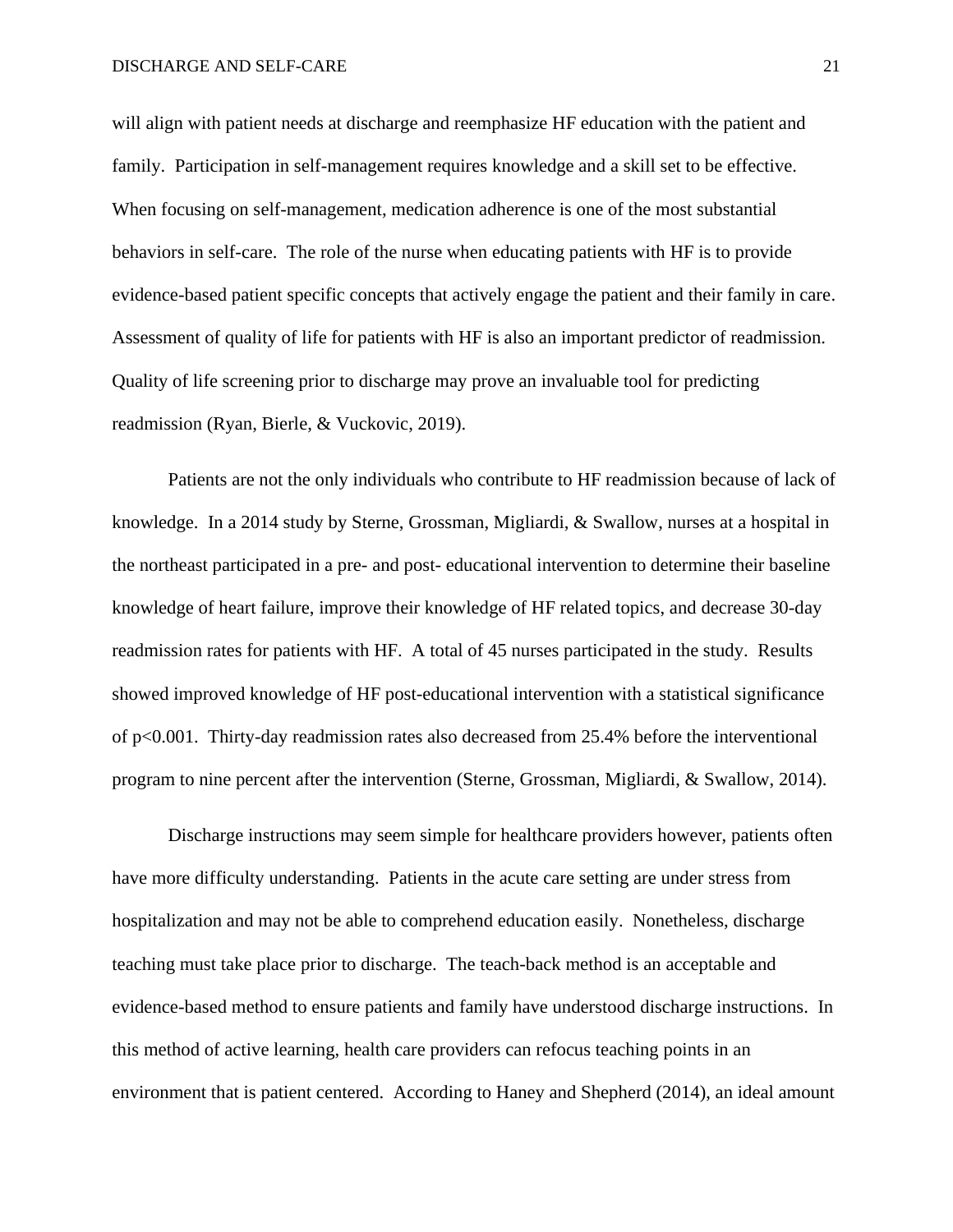of time for discharge instructions for HF is one hour. Providing discharge teaching with the teach-back method and following up with a phone call after discharge have been identified as methods to improve self-care and decrease readmission rates (Haney & Shepherd, 2014).

Discharge teaching for HF patients must include medication adherence, follow-up appointments, dietary management, physical activity, daily weights, and recognition of worsening symptoms (Yancy, et al., 2013). Discharge planning is described as a collaboration among the patient, family, and healthcare providers for a plan of care after hospitalization. The goal for the discharge process is to begin upon admission, allowing families and patients to ask questions and allotting time for adaption of plan of care changes. In a study of readmission for myocardial infarction, HF, pneumonia, and knee or hip arthroplasty, the relationship between quality discharge planning and hospital readmission had a significance of p=.05 for a decreased 30-day readmission rate for all groups except myocardial infarction (Henke, Karaca, Jackson, Marder, & Wong, 2017). Quality discharge planning also correlated with patient preference to return to the same hospital if a readmission was required (Henke, Karaca, Jackson, Marder, & Wong, 2017).

#### **Synthesis of Literature**

The literature defines self-care measures of maintenance, management, and confidence as essential behaviors that greatly influence how well a patient will understand and adhere to HF instructions (Liou et al, 2015). HF complexities attribute to decreased quality of life, depressive symptoms, and increased readmission rates. For HF educational interventions to be effective, they must be evidence-based and patient-centered. Patients are active participants in their plan of care and should be encouraged to engage in behaviors that promote effective self-care. Many of the studies in the literature involve an intervention that focused on HF self-care or self-care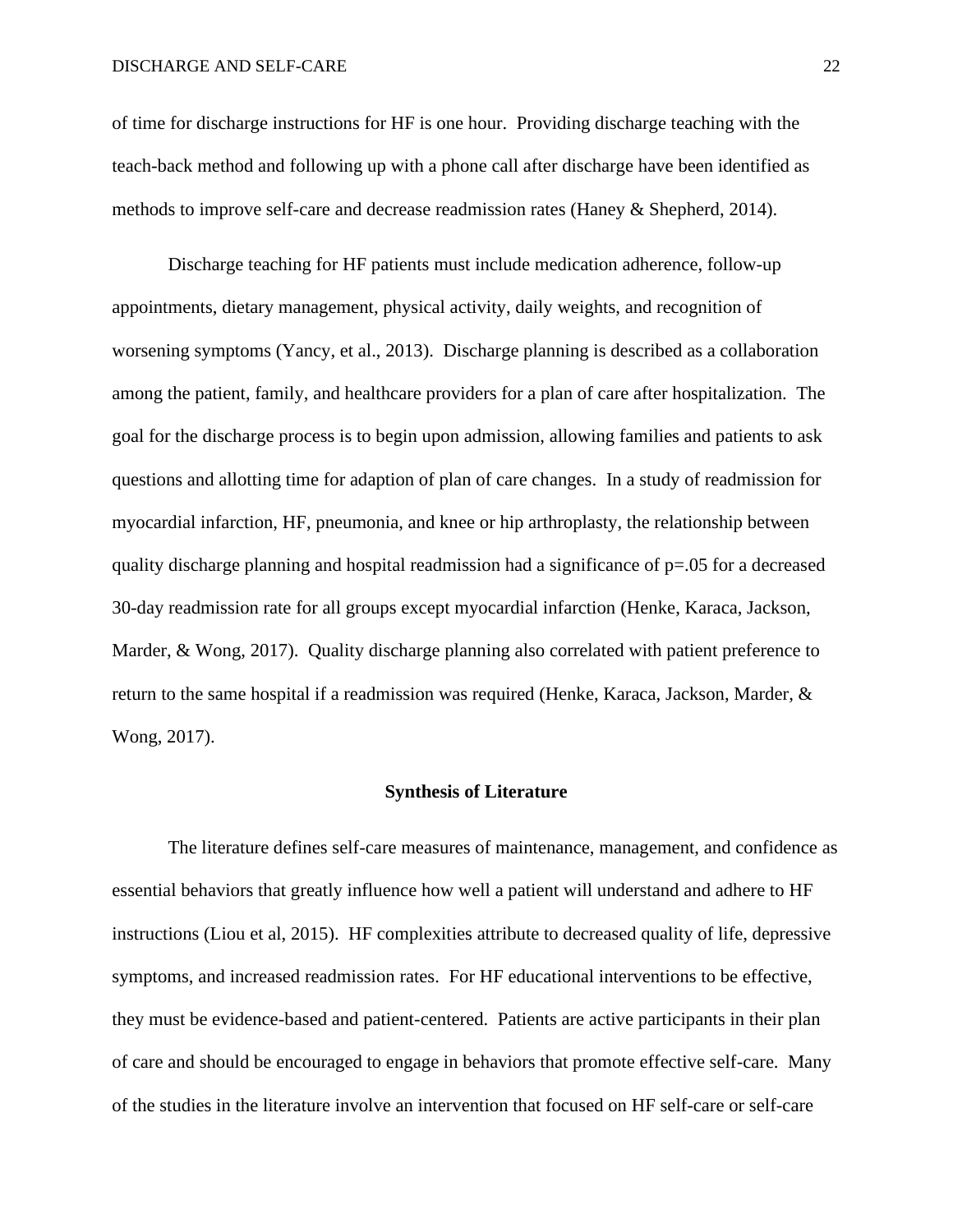management and how these factors gave way for improving patient outcomes (Goodman et al., 2013; Ryan et al., 2019; Young et al., 2016; Musekamp et al., 2017; Lee et al., 2017; Henke et al., 2017, Ptoka et al., 2017).

#### **Limitation of Current Evidence**

The most recurrent theme in the literature is that of a small sample size. This did not diminish the level of significance in the studies; however, this limits the generalizability of the studies (Sterne et al., 2014; Ptoka et al., 2017; Lee et al., 2017; Matthew et al., 2017; Graftan et al., 2017; Dickson et l., 2013; Boyde et al., 2017). The number of randomized clinical trials were limited in the literature, with an overwhelming number of convenience sampling studies.

#### **Strength of Current Evidence**

Use of the SCHFI or other measures to assess patient self-care was utilized in all pre- and post- patient educational intervention studies. This allowed for significance to be compared. Educational interventions were also based on evidence-based practice guidelines. These guidelines emphasize the need for patient-centered educational interventions to promote active patient and family interaction. The evidence also provides measures to decrease the financial burdens associated with HF, a common cause of hospital admission and readmissions.

## **Chapter III**

#### **Methodology**

To improve self-care efficacy in heart failure patients, a quality improvement project was developed. Millions of Americans annually are diagnosed with or live with heart failure. Factors associated with poorly managed heart failure include recurrent hospitalization, medication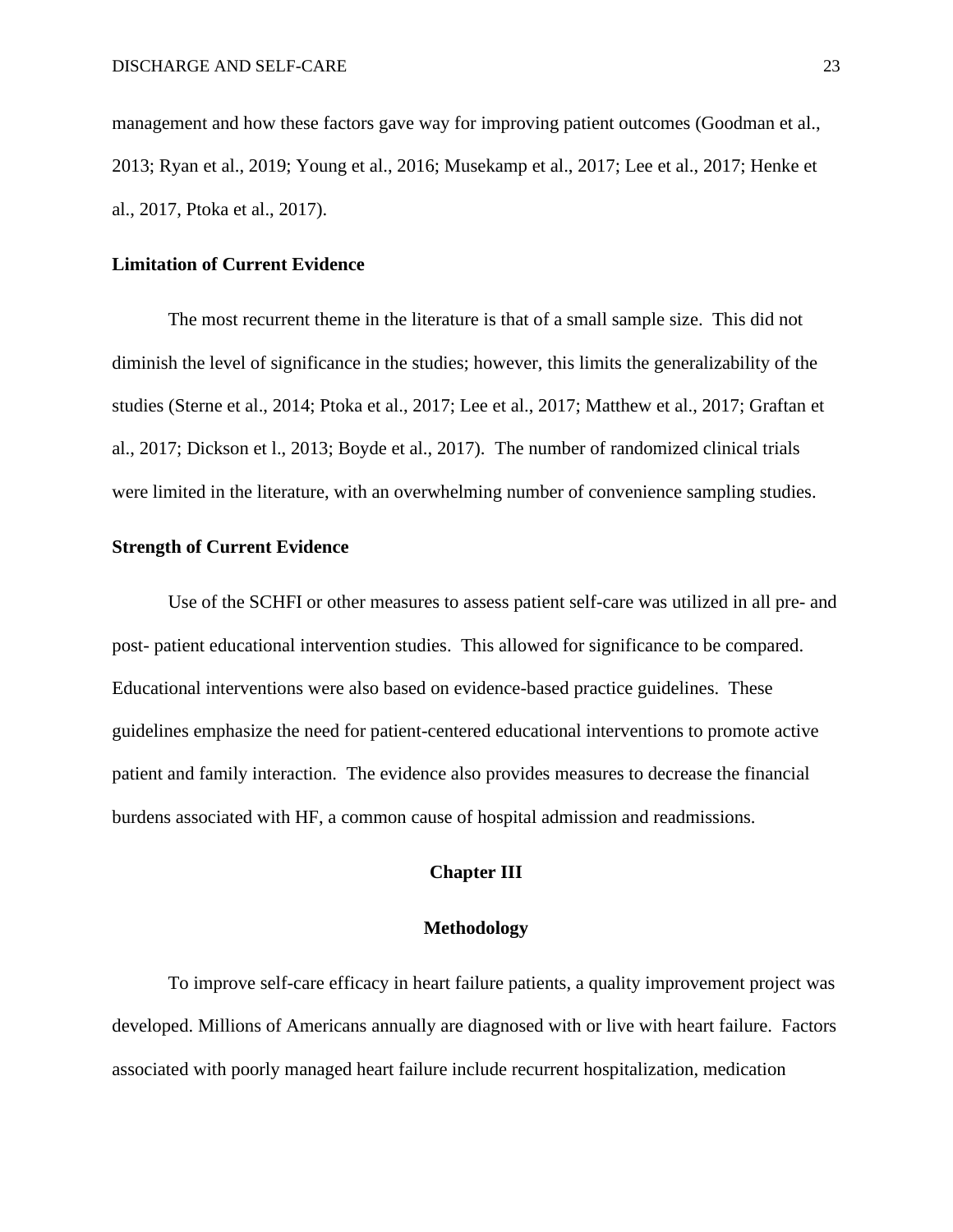nonadherence, and mortality (Marti et al., 2013). This project used evidence-based research, best practice guidelines, data from the literature, and community-based research to improve outcomes associated with self- care in heart failure patients during hospitalization with a one-week telephone follow-up. The discharge process for heart failure patients at a facility was addressed to improve the care transition process from hospital to home. This translational project focused on the implementation of a heart failure discharge guide and its effects on patient self-care. The project answers the following clinical questions: Does a heart failure discharge educational intervention improve self-care management, maintenance, and confidence in heart failure patients one week after discharge using a telephone follow-up? What patient demographic or characteristics are identified as being more at risk for decreased self-care of HF? The design for the project will be outlined below.

#### **Plan -Do- Study- Act**

Plan-do-study-act (PDSA) is a strategy used to implement and evaluate quality improvement projects. For the implementation of this project, PDSA outlines the discharge process change as it relates to HF patients. The plan portion focuses on improving self-care of heart HF patients through a discharge guide. Data was collected from the EHR prior to initiation of the intervention and via surveys during initiation and after patient discharge. The Do portion of the intervention is the focused of this translational project and was instituted on a designated unit of the chosen healthcare facility. Data was gathered and organized during this stage of the study. The analysis of data and assessment of significance occurred during the study portion of the project. The population, intervention, comparison, outcome, time (PICOT) question and subsequent clinical questions were answered at this time. During the last process step of Act,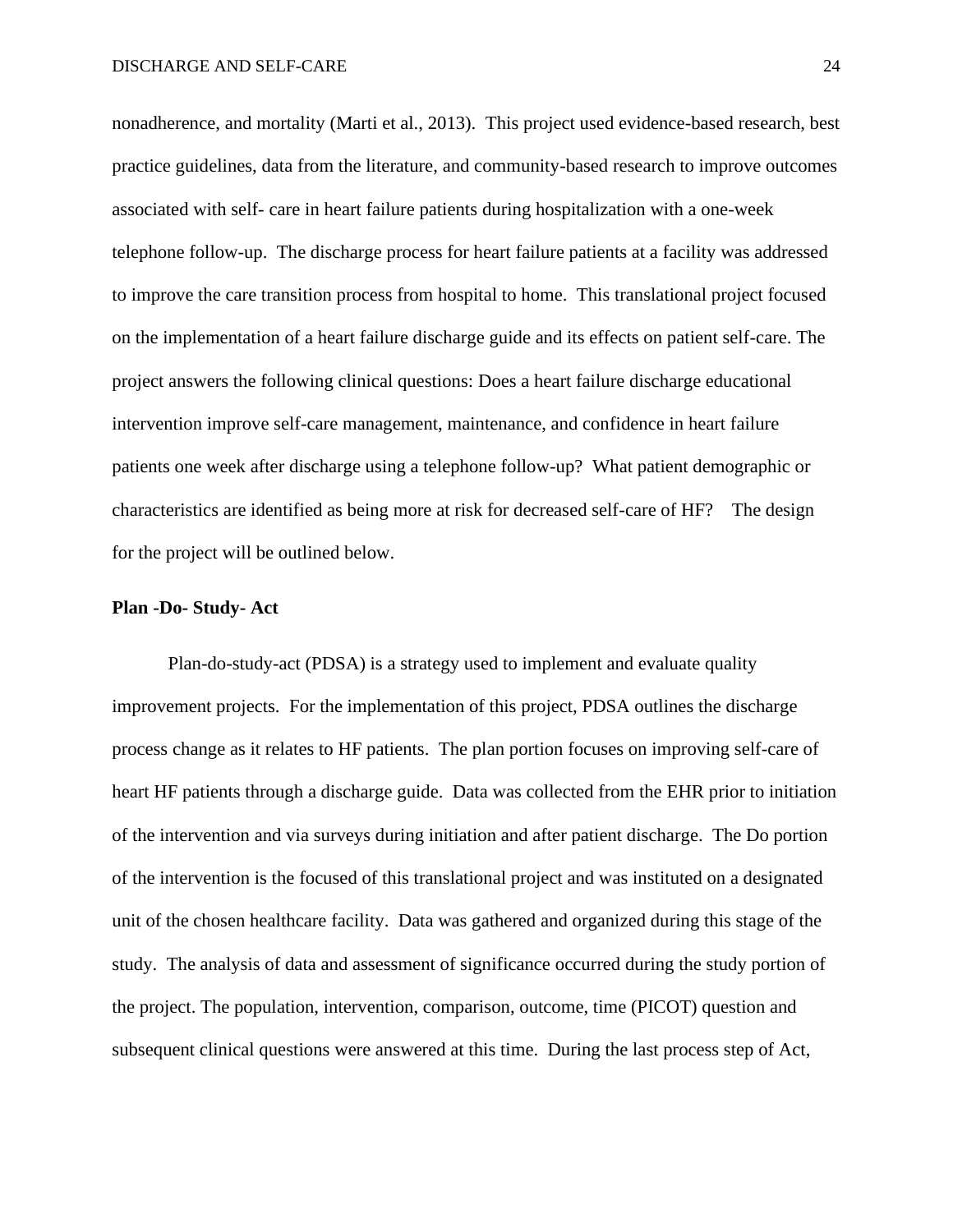recommendations and strengths were analyzed and sustainability and usability of the guide was addressed. (See Figure 2)

#### **Setting & Sampling**

#### **Project Setting**

The setting for this quality improvement translational project is an acute care hospital in Columbus, Georgia. The facility serves individuals in west Georgia, east Alabama, and surrounding counties. The setting also manages the adult, pediatric, and neonatal population. The intervention took place on a telemetry, medical-surgical, and progressive care unit. This unit has a 33-bed capacity with a focus specifically on cardiac- related illnesses.

#### **Population Sampling**

Data gathered over a three- month time period revealed that on average, 135-142 patients with a diagnosis of primary or secondary heart failure were admitted to this facility. Considering this, a sample size of at least 100 subjects was determined to be needed for the project to be considered significant. This was calculated with a sample size calculator. The confidence level was set at 95% and the confidence interval at 5.35. Using a population of 142, 100 subjects were determined to be needed. Inclusion criteria was age 18 or older with a primary or secondary diagnosis of HF on admission and access to a functioning telephone. Exclusion criteria included patients on home inotropic infusion, end stage disease process, dementia and/or Alzheimers diagnosis, or no access to a telephone. These were chosen as exclusion due to possible decreased patient cognition and to decrease the complexities of end-stage heart failure. Subjects were recruited via convenience sampling within the first 24 hours of admission to the unit. The only compensation offered was the heart failure discharge booklet.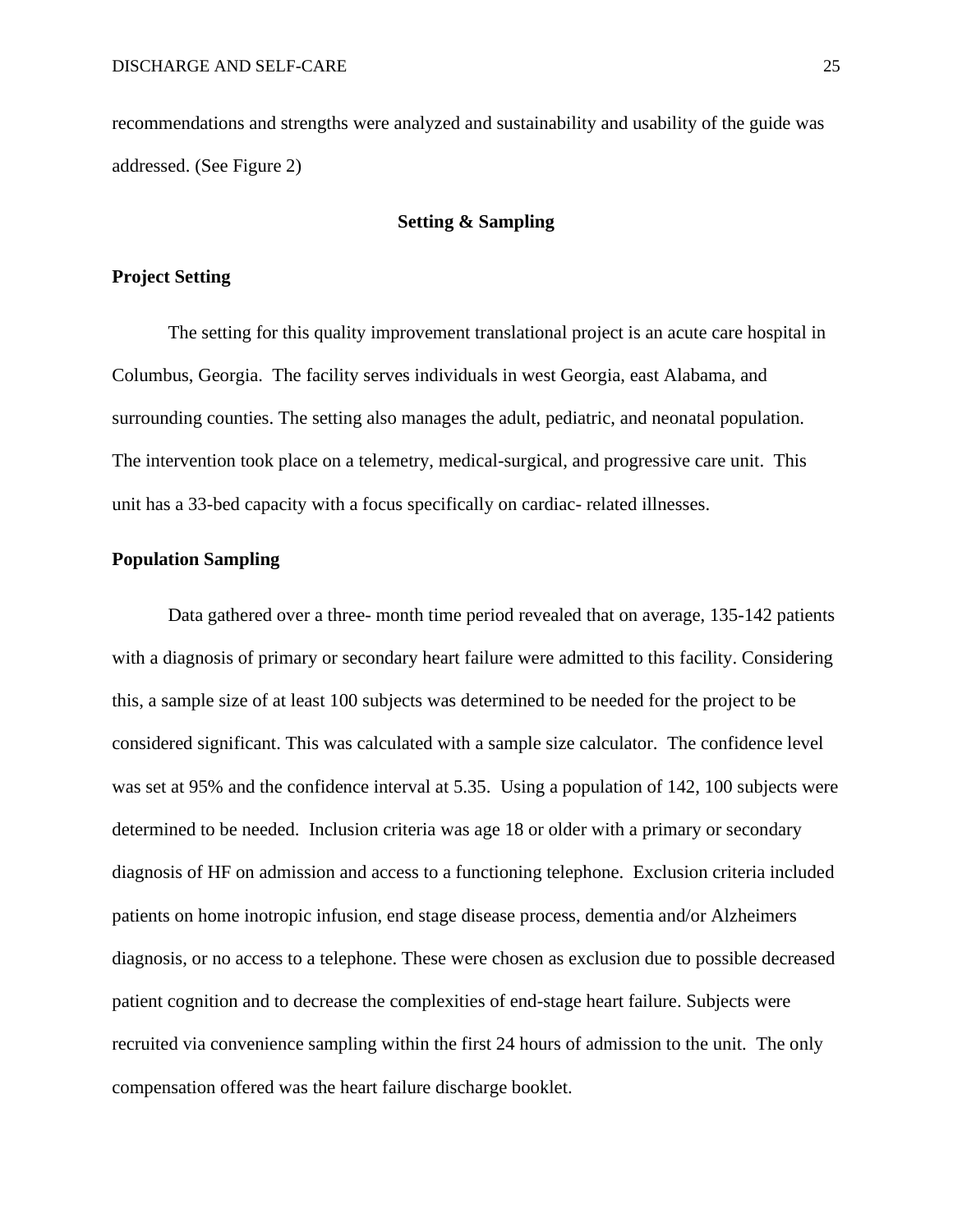#### **Protection of Human Subjects**

To maintain protection of human subjects, institutional review board (IRB) approval from Georgia College and State University, and the integrity panel at the hospital in Columbus, Georgia was obtained prior to the initiation of patient specific interventions or data collection. Once IRB approval was obtained, patients were informed of the goals and aims of the study and consent was obtained. It was stressed to the subjects involved that their participation was voluntary and at any point they could withdraw from the study without prejudice or punitive actions. All surveys were stored in a three-ring binder in a locked combination locker on the unit that only the primary investigator had access to. Data was gathered and analyzed to answer the clinical questions for this project. All patient names were coded with an identifier number to ensure confidentiality. Raw data was placed into the appropriate version of SPSS on the investigator's private, secure computer. Data was aggregated. Data and records will be reserved for a minimum of three years and later destroyed per Georgia College research policy and standards.

#### **Type of Data and Sources**

Most data gathered from the study was primary data as the primary investigator was obtaining, analyzing, and interpreting the data. Primary data also originated from the subjects participating in the study. The demographic survey served as primary data. The Self-Care of Heart Failure tool used pre-and post-intervention served as a secondary source of data. Data was obtained from the electronical medical record under the admitting diagnosis tab or the patient's history and physical.

## **Data Collection and Intervention**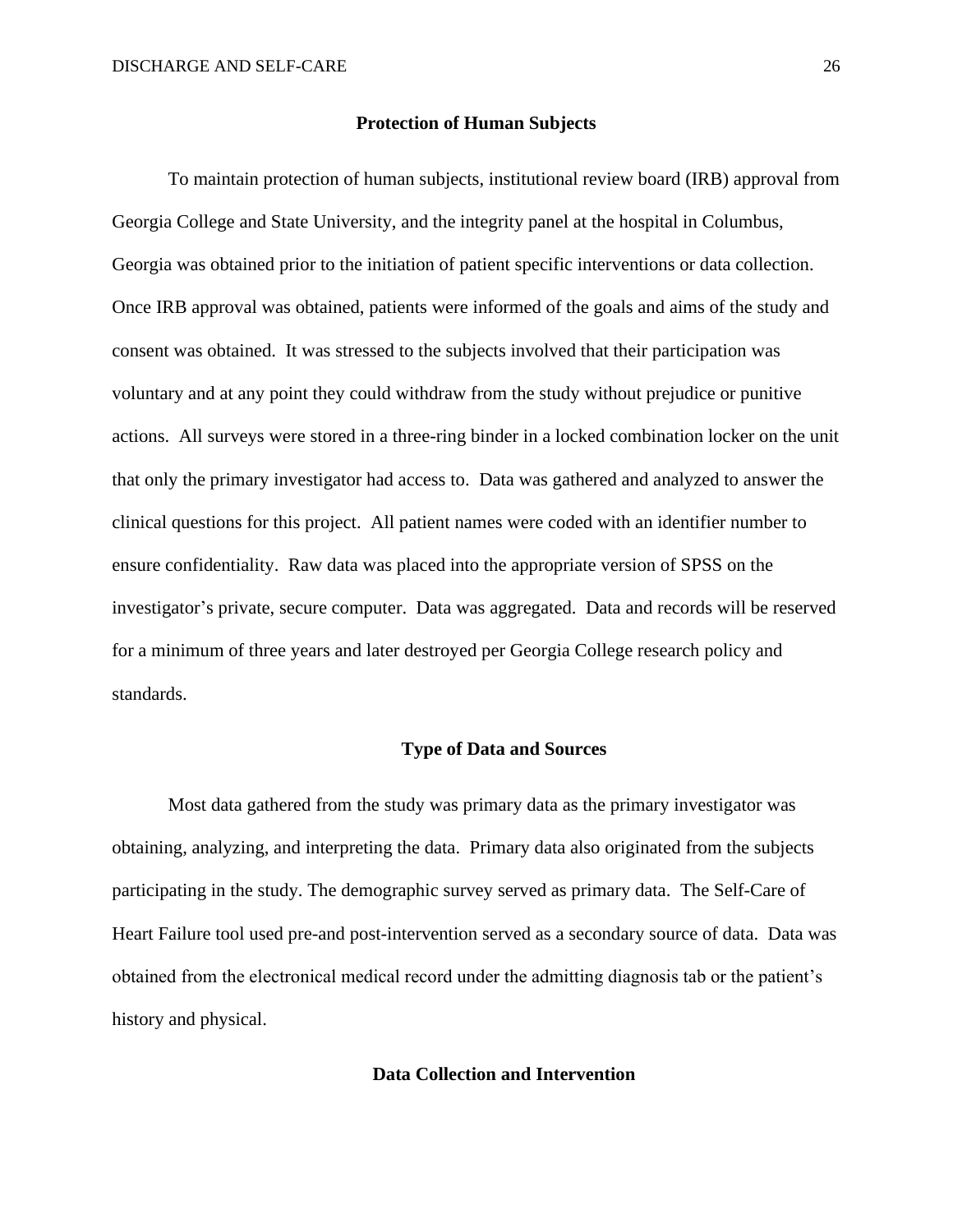#### **Prior to Patient Implementation**

After IRB approval was granted, the primary investigator notified the unit manager and unit director. Subsequently, staff on the unit were made aware of project implementation by the primary investigator during the night shift and day shift staffing huddle. An email was also sent to the charge nurses on the unit with a copy sent to the unit director and manager along with a reminder of the study implementation.

## **Data Collection Pre-intervention**

The expected time for the intervention was eight weeks. The primary investigator with the assistance of the charge nurse assessed the daily census on the unit for patients with primary or secondary diagnosis of HF via the electronic health record (EHR). Diagnosis was confirmed from the subject's history and physical and the international classification of disease code (ICD) or diagnosis related group (DRG) code found in the active problems list of the patient's summary in the EHR (See Figure 4). Once eligible patients were identified and inclusion criteria met, the primary investigator approached the subject within 24 hours of admission to recruit the individual for the study. During this face-to-face session, the primary investigator explained the goals and aims of the project. Potential subjects were advised that the study was completely voluntary, and they may withdraw at any time.

#### **Implementation of Intervention**

Once informed consent was obtained and prior to the implementation of the discharge educational booklet, subjects were asked to complete two forms. The first was a demographics survey and the second was the Self-Care of Heart Failure Index which the primary investigator reviewed with the subjects. The purpose of the demographics survey was to assess subject trends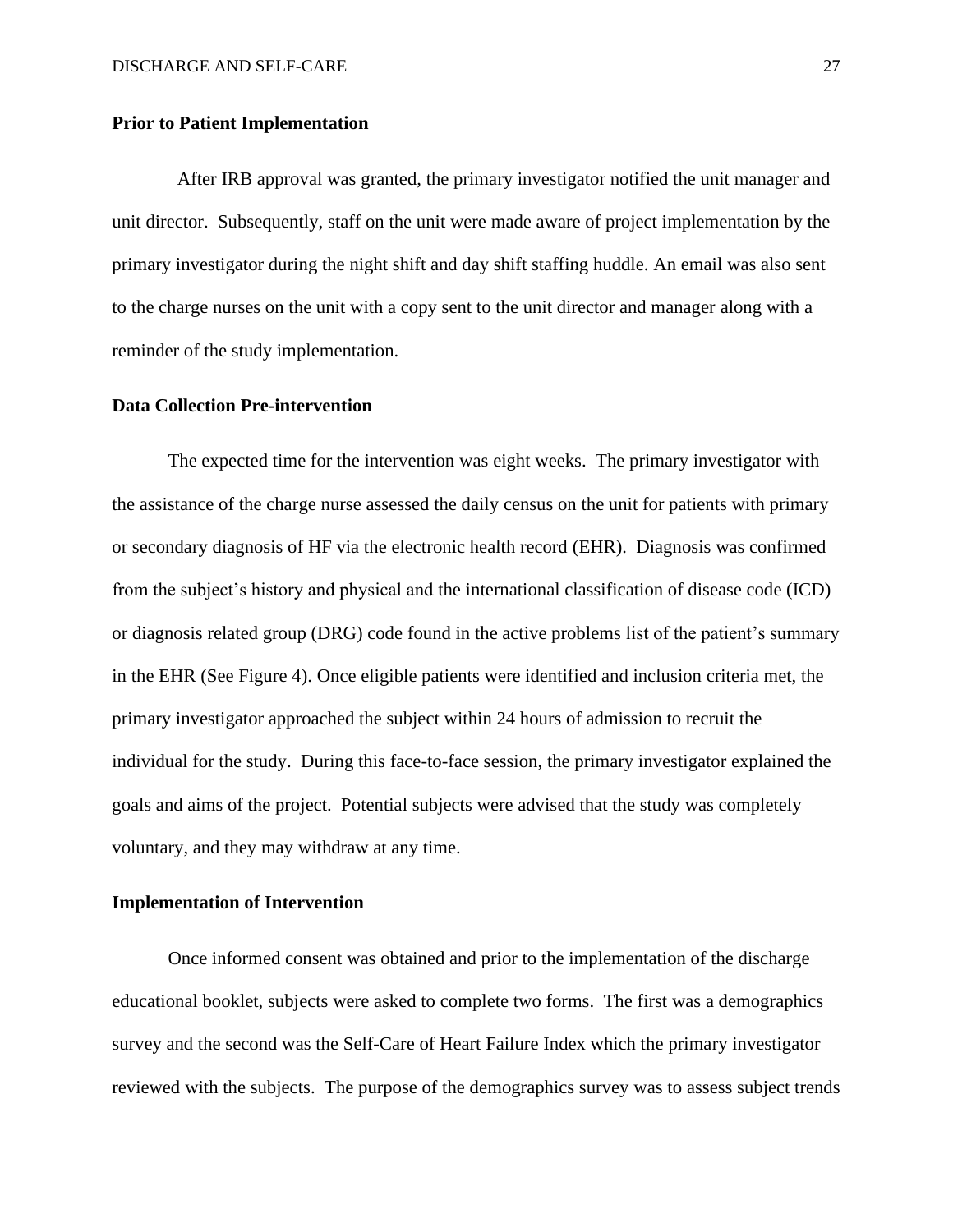or characteristics that may be similar among participating subjects. The Self-Care of Heart Failure Index served as a pre- and post-assessment for measuring self-care of the patient with heart failure. The score obtained from the SCHFI determined the subject's self-care score. The scale is divided into 3 subsets: self-care maintenance, self-care management, and self-care confidence; each of which is scored separately. The educational intervention for all patients was the same regardless of their scores on the SCHFI. The goal of the pre-and post- assessment of the survey was to improve self-care after discharge.

The primary investigator oversaw that all forms provided were completed. Once the forms were completed and deidentified accordingly, they were stored in a three-ring binder which only the primary investigator had access to. This binder remained in a locked locker which only the primary investigator had access to.

The discharge educational portion of the discharge guide was conducted over a three-day period with each educational session lasting 30 minutes. Twenty of the thirty minutes was dedicated to the primary investigator providing education and ten minutes was spent utilizing the teach-back method to assess the subject's understanding of HF teaching. The teach-back method was chosen to assess not only knowledge retention, but also understanding of heart failure concepts and management. In the teach-back method, the learner is an active participant in the learning process. Teach-back is a way for the learner to put the concepts they have learned in their own words. The primary investigator asked the subjects to explain concepts of the heart failure educational booklet as they understood it. This allowed the primary investigator to identify areas of the educational process that need more focus or rewording so the participant could manage their disease appropriately. Within the first 24 hours of admission, the primary investigator and the subject reviewed the first ten pages of the discharge booklet, *A Matter of*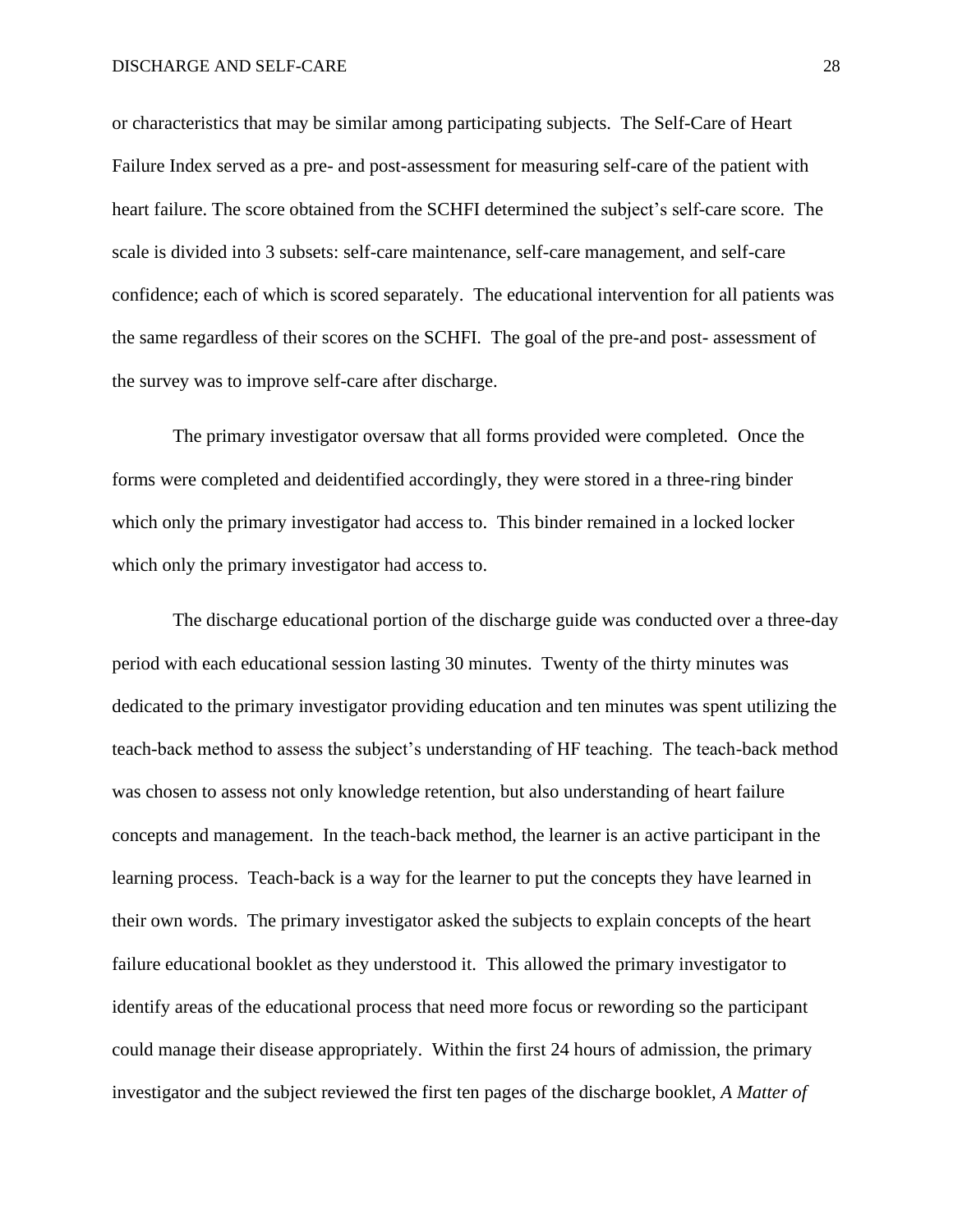*Heart*, which was developed by the primary investigator according to the recommendations and guidelines of the AHA, Heart Failure Society of America, and Agency for Healthcare Research and Quality. The booklet and survey forms were also available in Spanish for those unable to speak or understand English. The educational portion of the session took 30 minutes; 20 minutes allotted for the teaching and ten minutes for teach-back and review. After the first day of education, the subject was reminded of the next educational session the following day. At the end of day three's educational session, an accurate phone number was obtained from the subject and they were reminded of the one-week follow-up phone call post intervention. At the end of each day, the primary investigator checked with the charge nurse on shift to discover if the subjects who participated in the study were discharged. For participants who were admitted longer than three days and participated in the study, a follow-up phone call was made; however, the post survey was not completed until one-week post discharge.

## **After Discharge**

Follow up phone calls were made to the participants in the study one week after discharge. Participants were re-asked questions from the SCHFI survey tool. Participants were also given an opportunity to comment on their experience in the study. Total amount of time allotted for this portion of the project was approximately 5-10 minutes. Follow-up phone calls took place in the discharge lounge of the facility and were conducted by the primary investigator.

#### **Instruments**

#### **Self-Care of Heart Failure Index**

The Self-Care of Heart Failure Index version 6.2 (SCHFI) is a 22-item Likert scale that assesses an individual's naturalistic process regarding self-maintenance, self-management, and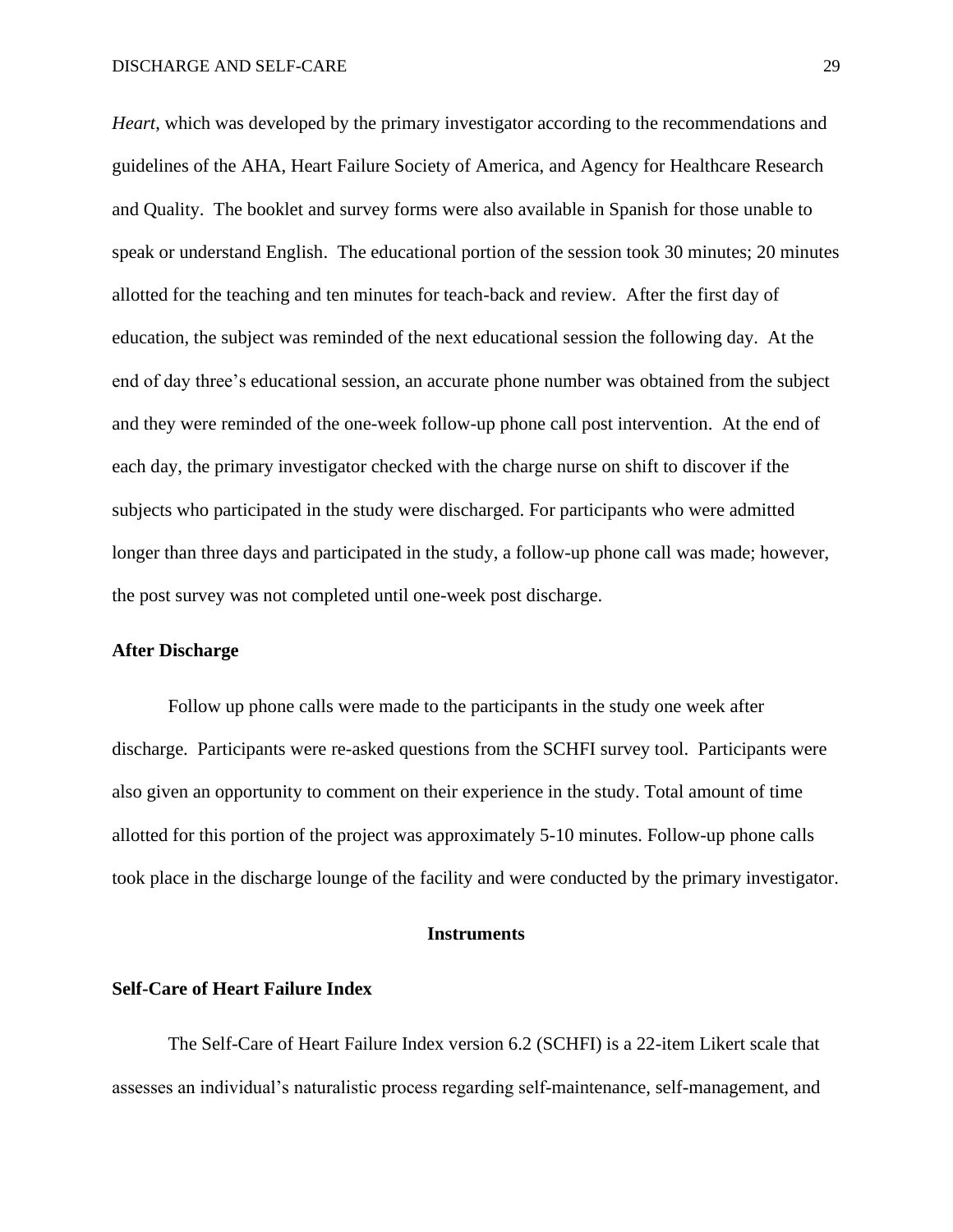confidence as it relates to heart failure. It is considered an ordinal level of measurement with the potential for interval levels of measurements depending on other variables used. The three subsections that make up the scale are to be analyzed and calculated separately. A total score of greater than or equal to 70 in each section is counted as good judgement for self-care. It is recommended that the tool not be used beyond three months for follow-up questioning. Validity for the 6.2 version of the index was confirmed by a confirmatory factor analysis followed by an exploratory factor analysis that revealed a comparative fit index for self-care maintenance, management, and confidence of .92, .95, and .99 respectively. To test for reliability, test-retest reliability was used. Measurement for reliability ranged from an interclass coefficient of .64-.89 (Vellone et al., 2013). A Spanish version of this survey was also available for participants needing a Spanish version. (See Figure 5).

## **Demographic/Patient Characteristic Survey**

A demographic and patient characteristic tool was used by the primary investigator to gather subject data prior to the initial SCHFI survey. This survey was developed by the primary investigator. Demographics included age, gender, race, number of years with heart failure, highest grade level achieved, any other health problems other than heart failure, currently taking medications for heart failure, and number of years in Columbus, Georgia (See Figure 6).

## **A Matter of Heart**

The discharge booklet was created by the primary investigator and guided by recommendations from the AHA, HFSA, and AHRQ. The booklet was created to review with participants and their families in a daily teaching session for 30 minutes over a three-day period. The booklet is presented as 31 easy to read, in color, large font front and back pages. Areas are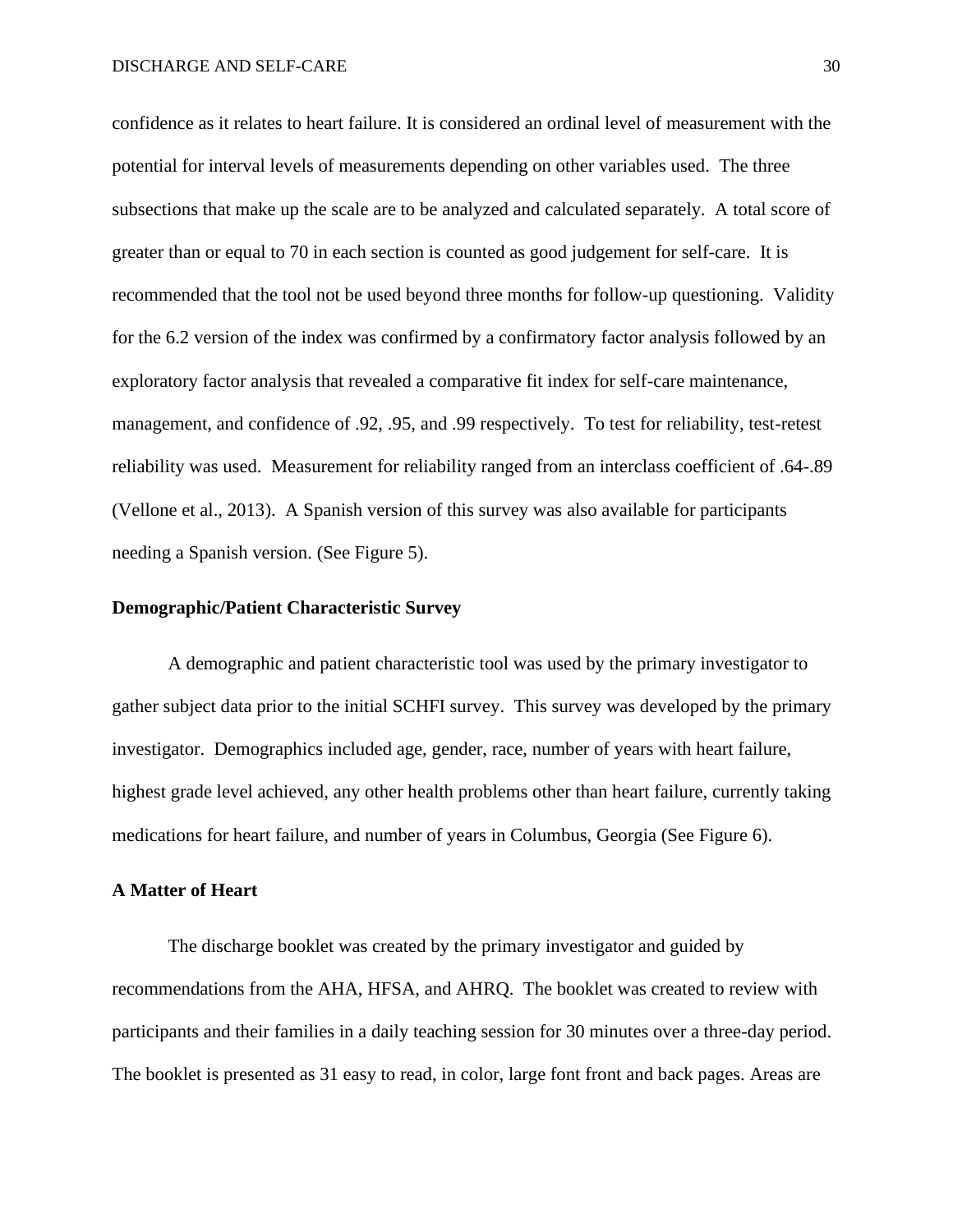provided for subjects to place their medication list, current weight, primary and cardiovascular provider, and both dietary and fluid restrictions. A notes section is also available in the back of the booklet. Additional resources are posted in the back of the booklet. Approval to use the booklet as a discharge educational tool was granted by the unit manager and director of the project setting.

## **Descriptive Analysis**

#### **Analyzing Data**

For this portion of the correlational project, the independent and outcome/dependent variables were analyzed using the statistical package for social sciences 25 (SPSS) software. Factors from the demographic survey such as age, race, and gender were measured at ordinal and nominal levels of measurement using measures of central tendency. Additional variables were measured and analyzed according to their descriptive statistic. Variables were identified, analyzed, and tested for significance or covariance.

The following clinical questions were analyzed as follows:

#### **Clinical Question 1**

What relationship exists between patient characteristics and their self-care?

This question was answered using both a Pearson's correlation and chi-square analysis test.

#### **Clinical Question 2**

Does a HF discharge educational intervention improve self-care management, maintenance, and confidence in HF patients one week after discharge? This question was answered using a paired-samples t-test.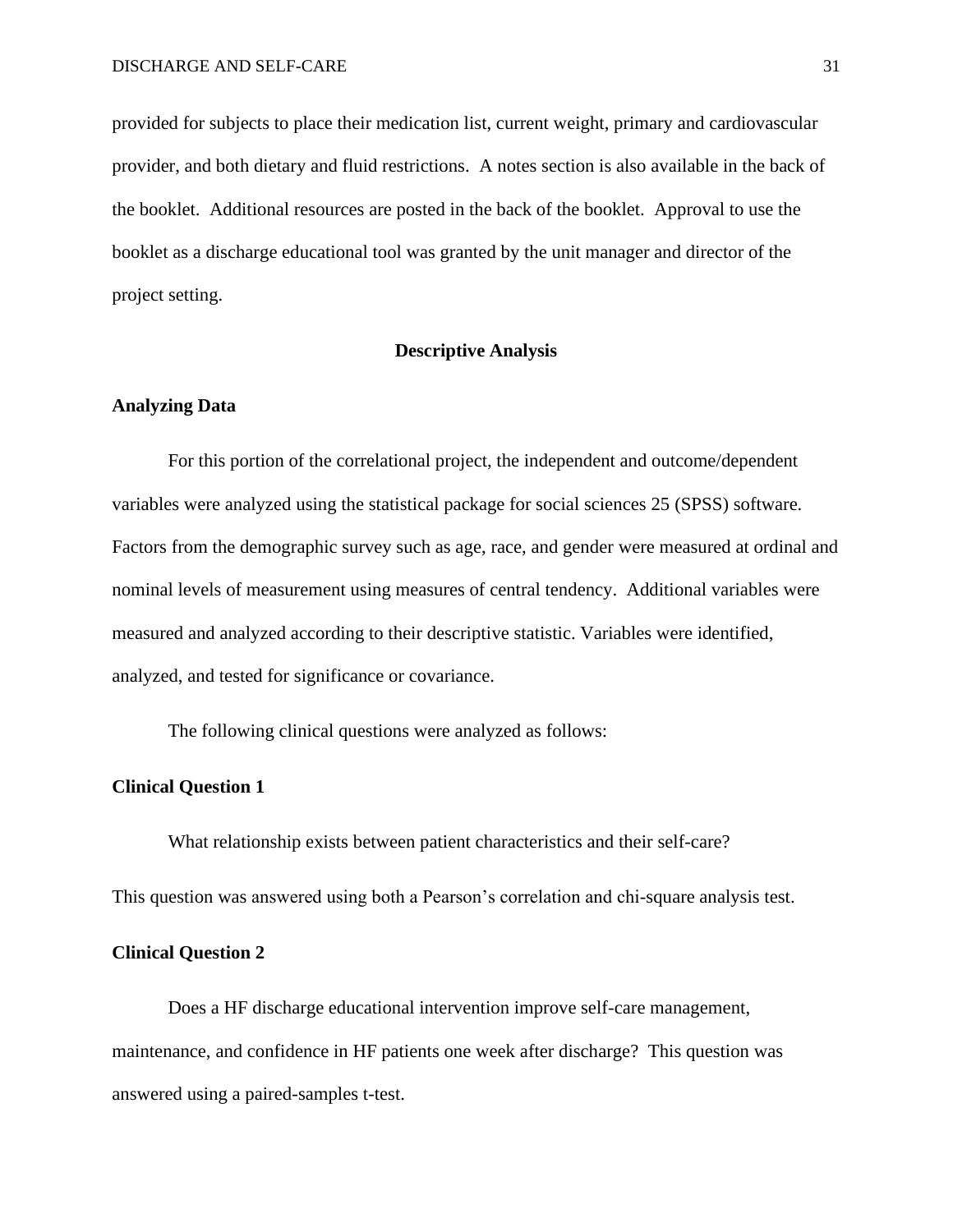#### **Chapter IV**

#### **Results**

This chapter will discuss the results of both correlational and parametric statistical analysis used to evaluate the translational project. Reported findings include the relationship between patient characteristics and aspects of self-care. Findings will also discuss the impact of an educational intervention on self-care maintenance, management, and confidence at baseline and after one-week.

Data analysis for the project began with data cleansing and evaluating for missing data. Frequencies and descriptives were assessed for all variables according to their levels of measurement. Data was analyzed for normal distribution and multicollinearity. Parametric and nonparametric analysis was conducted on entered data. Interval/ratio variables were normally distributed except for age, gender, number of years with heart failure, number of years lived in Columbus, and health conditions other than heart failure.

#### **Sample Description**

Of the thirty-four participants recruited, 22 (65%) agreed to participate in both the preand post- interventions of the study. The sample population was comprised of varying levels of education, age, race, gender, and health status. The largest percent of participants acquired at least a high school diploma or general education diploma (GED) (40.9%) followed by some college (31.8%), less than high school (18.2%), and beyond college (9.1%).

Most participants were female (59.1%) and Black American (63.6%). The majority of participants were in the age range of 51-80 years old (68.2%). The mean number of years lived in Columbus was 41.1 (SD 20.31) with a range of 1-76 years. The mean number of years known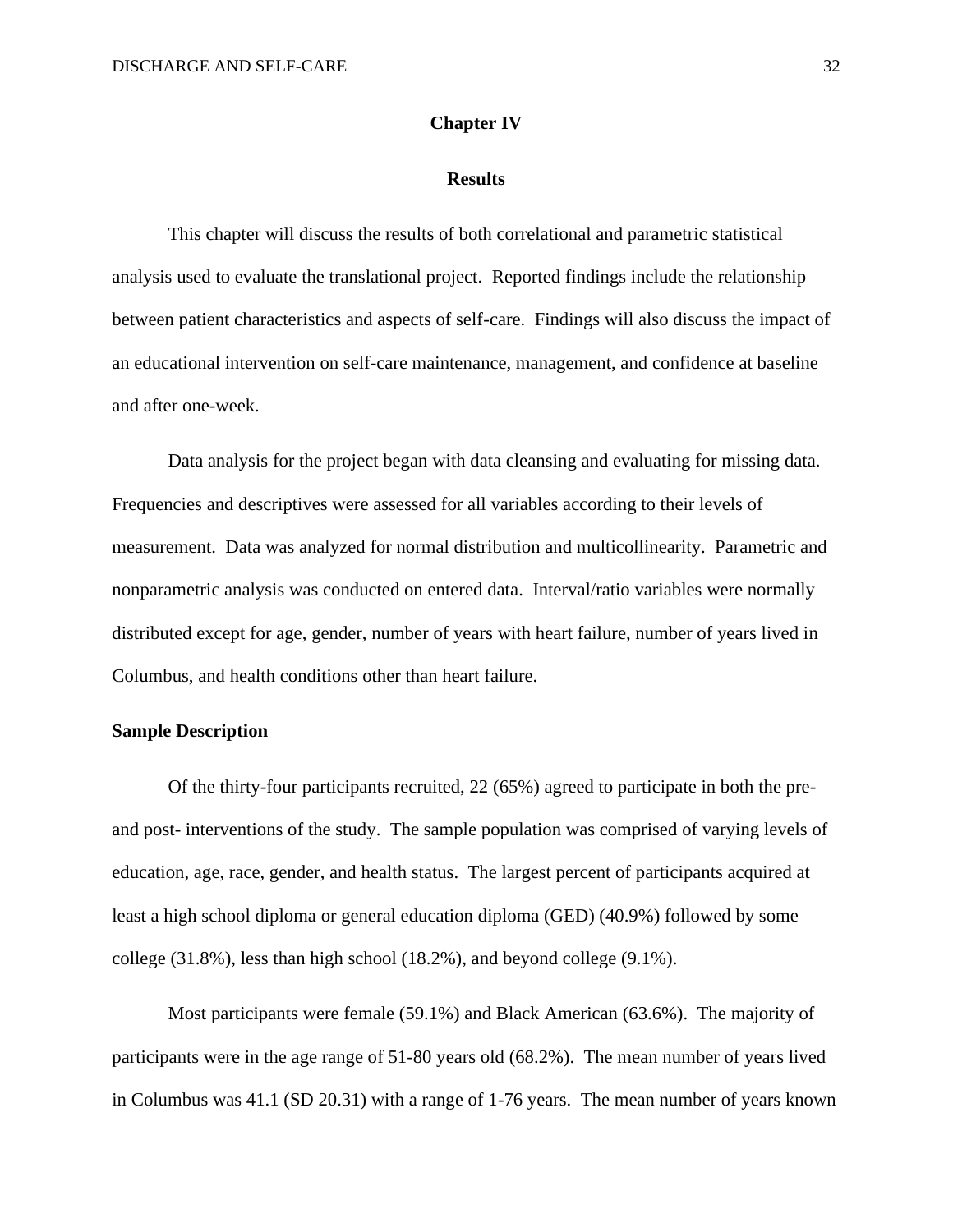## DISCHARGE AND SELF-CARE 33

to have heart failure was 4.95 (SD 8.39) with a range of 1-36 years. Almost all participants answered yes to having a health condition other than heart failure (95.5%) and 77.3% admitted to taking medications for HF.

| Table 1                   |                |          |  |
|---------------------------|----------------|----------|--|
| Sample Characteristics    |                |          |  |
| Characteristic N=22       | x(SD)          | Range    |  |
| Years lived in            | 41 (20.31)     | $1-76$   |  |
| Columbus                  |                |          |  |
| Years with HF             | 5(8.39)        | $1 - 36$ |  |
| Characteristic            | $\mathbf n$    | $\%$     |  |
| Gender                    |                |          |  |
| Male                      | 9              | 40.9     |  |
| Female                    | 13             | 59.1     |  |
| <b>Age Range</b>          |                |          |  |
| 18-35                     | 3              | 13.6     |  |
| 36-50                     | $\overline{2}$ | 9.1      |  |
| 51-80                     | 15             | 68.2     |  |
| $81+$                     | $\overline{2}$ | 9.1      |  |
| <b>Level of Education</b> |                |          |  |
| Less than high school     | $\overline{4}$ | 18.2     |  |
| High school/GED           | 9              | 40.9     |  |
| Some College              | $\tau$         | 31.8     |  |
| <b>Beyond College</b>     | $\overline{2}$ | 9.1      |  |
| Race                      |                |          |  |
| Caucasian                 | $8\,$          | 36.4     |  |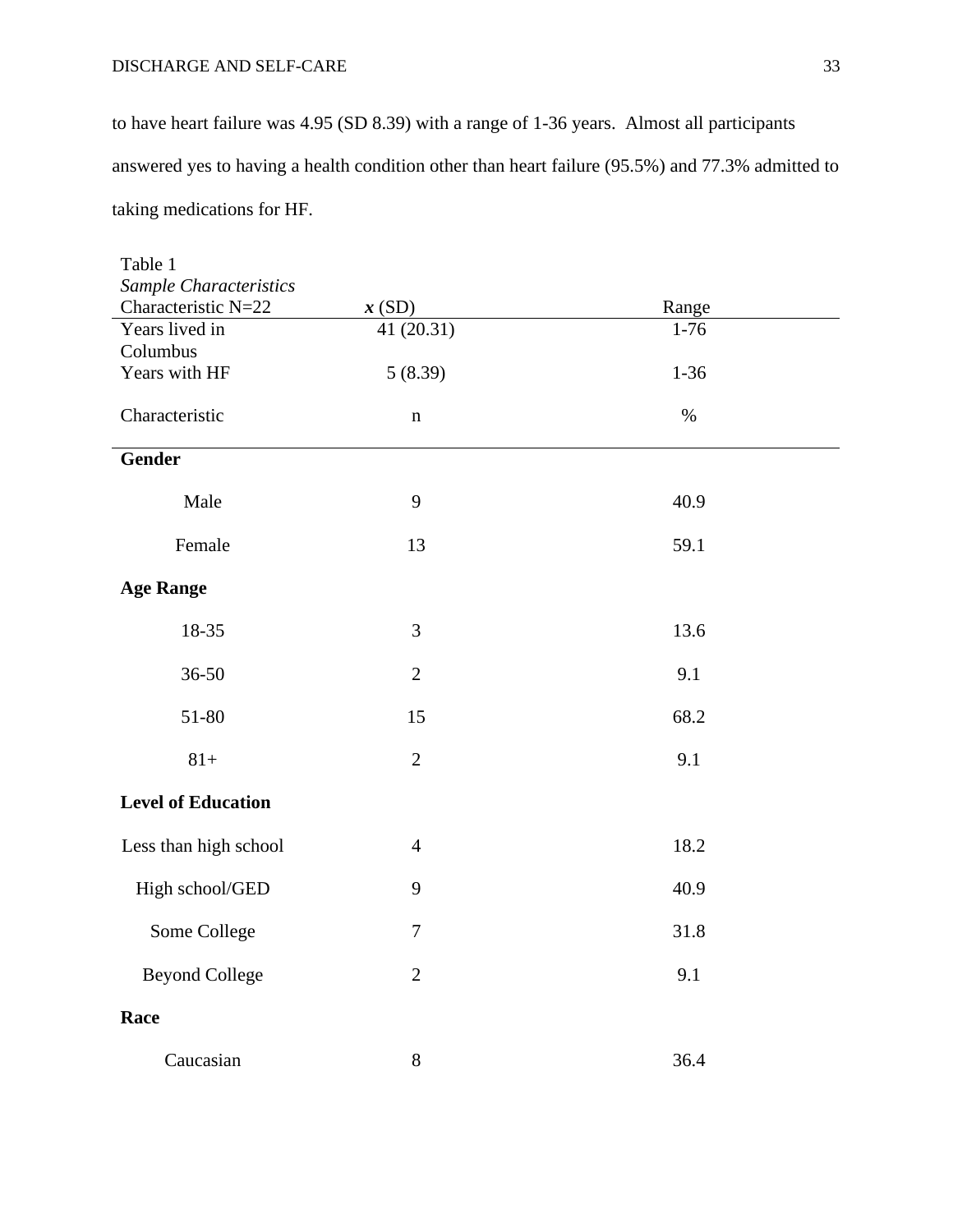| <b>Black American</b>     | 14           | 63.6 |
|---------------------------|--------------|------|
| <b>Taking Medications</b> |              |      |
| Yes                       | 17           | 77.3 |
| No                        | 5            | 22.7 |
| <b>Other Health</b>       |              |      |
| <b>Conditions</b>         |              |      |
| Yes                       | 21           | 95.5 |
| No                        | $\mathbf{1}$ | 4.5  |

#### **Clinical Questions**

**Clinical Question 1:** What relationship exists between patient characteristics and their self-care?

In order to assess the relationship between dichotomous interval/ratio variables and selfcare maintenance, management, and confidence, a Pearson's correlation was conducted. A correlational analysis was utilized to test the research hypothesis that a relationship does exist between the variables of gender, number of years with HF, number of years lived in the Columbus area, health conditions other than HF, and taking medications for HF as related to self-care scores. Not all variables at the scale level were normally distributed; however, correlational studies were still conducted. Level of significance was determined with a Cronbach's alpha of 0.95. There was a moderate negative relationship in the pre-intervention score between self-care management and taking medications for HF,  $r(20) = -0.425$ ,  $p = 0.049$ . Individuals taking medications for HF reported significantly lower self-care management scores pre-intervention than those not taking medications for HF. There was also a strong negative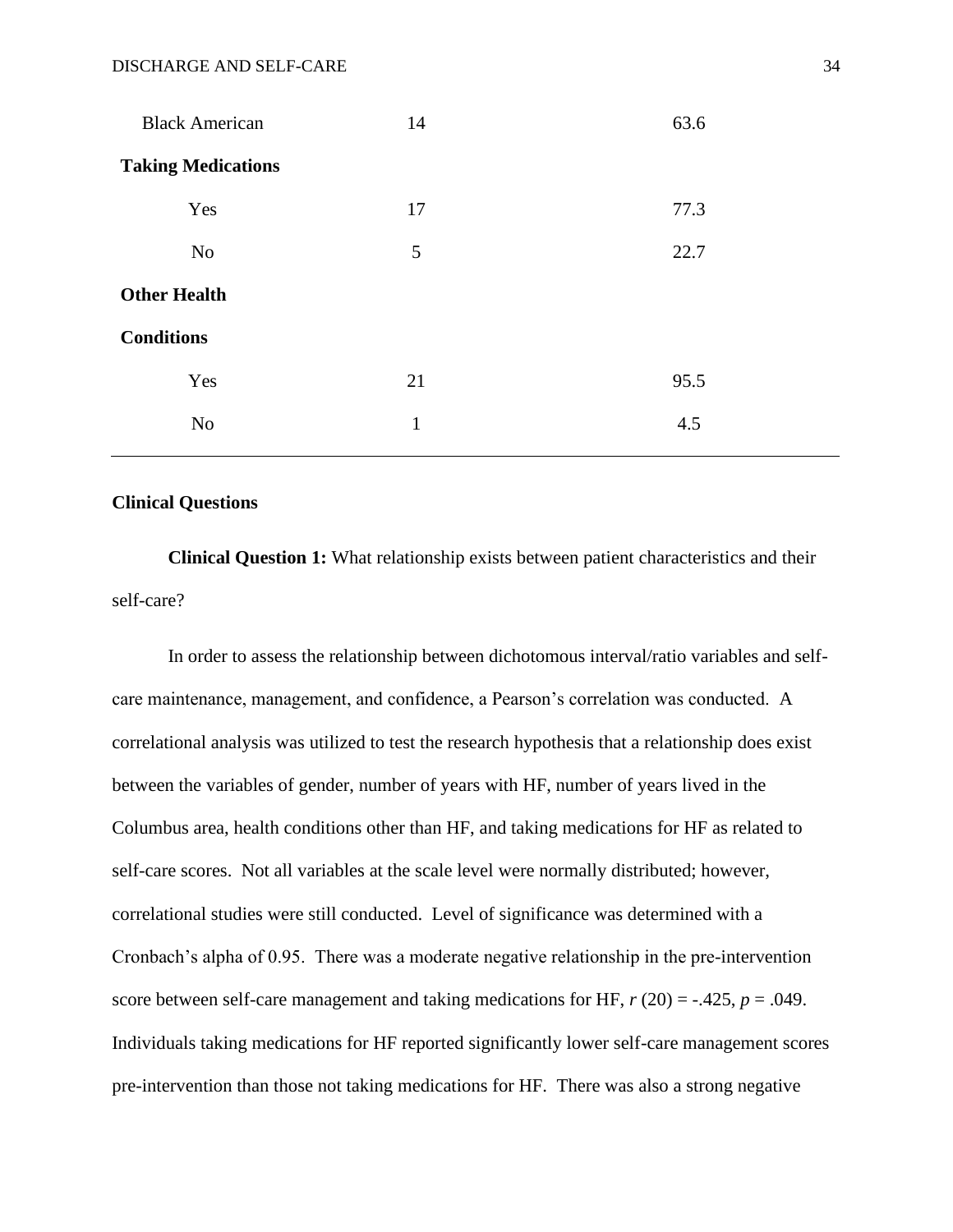relationship post-intervention between self-care maintenance total scores and health conditions other than HF,  $r(20) = -.507$ ,  $p = .016$ . Those with additional health conditions other than HF reported a significantly stronger decrease in self-care maintenance post-intervention than those who did not have other health conditions.

Pearson's correlation indicated no significance between self-care maintenance, management, or confidence pre-intervention for the following variables: gender  $r(20) = -.321$ , *p*  $= .145$ ,  $r(20) = .166$ ,  $p = .461$ , and  $r(20) = .136$ ,  $p = .546$ , number of years lived in Columbus *r*  $(20) = .246$ ,  $p = .311$ ,  $r(20) = -.095$ ,  $p = .699$ , and  $r(20) = .029$ ,  $p = .906$ , and number of years known to have HF  $r(20) = .070$ ,  $p = .758$ ,  $r(20) = .225$ ,  $p = .315$ ,  $r(20) = .006$ ,  $p = .977$ . There was no significant Pearson's correlation between self-care maintenance, management, or confidence post-intervention for the following variables: gender  $r(20) = .004$ ,  $p = .987$ ,  $r(20) = -$ .170,  $p = 450$ , and  $r(20) = -.075$ ,  $p = .742$ , number of years lived in Columbus  $r(20) = .255$ ,  $p =$ .293, *r* (20) = .139, *p* = .571, and *r* (20) = -.281, *p* = .244, and number of years known to have HF *r* (20) = -.074, *p* = .742, *r* (20) = .173, *p* = .441, and *r* (20) = .158, *p* = .482.

Table 2

*Pearson Product-Moment Correlation of Participant Demographic and SCHFI*

| Characteristic                                  | Self-Care   | Self-Care  | Self-care  | Self-care   | Self-care  | Self-care  |
|-------------------------------------------------|-------------|------------|------------|-------------|------------|------------|
| $N=22$                                          | Maintenance | Management | Confidence | Maintenance | Management | Confidence |
|                                                 | Pre         | Pre        | Pre        | Post        | Post       | Post       |
| Gender                                          | $-.321$     | .166       | .136       | .004        | $-.170$    | $-.075$    |
| Number of<br>Years in                           | .246        | $-.095$    | $-.029$    | .255        | .139       | $-.281$    |
| Columbus<br>Number of<br>Years with             | $-.070$     | $-.225$    | .006       | $-.074$     | .173       | .158       |
| <b>HF</b><br><b>Taking Other</b><br>Medications | $-.175$     | $-.425*$   | .215       | $-.049$     | $-.102$    | .137       |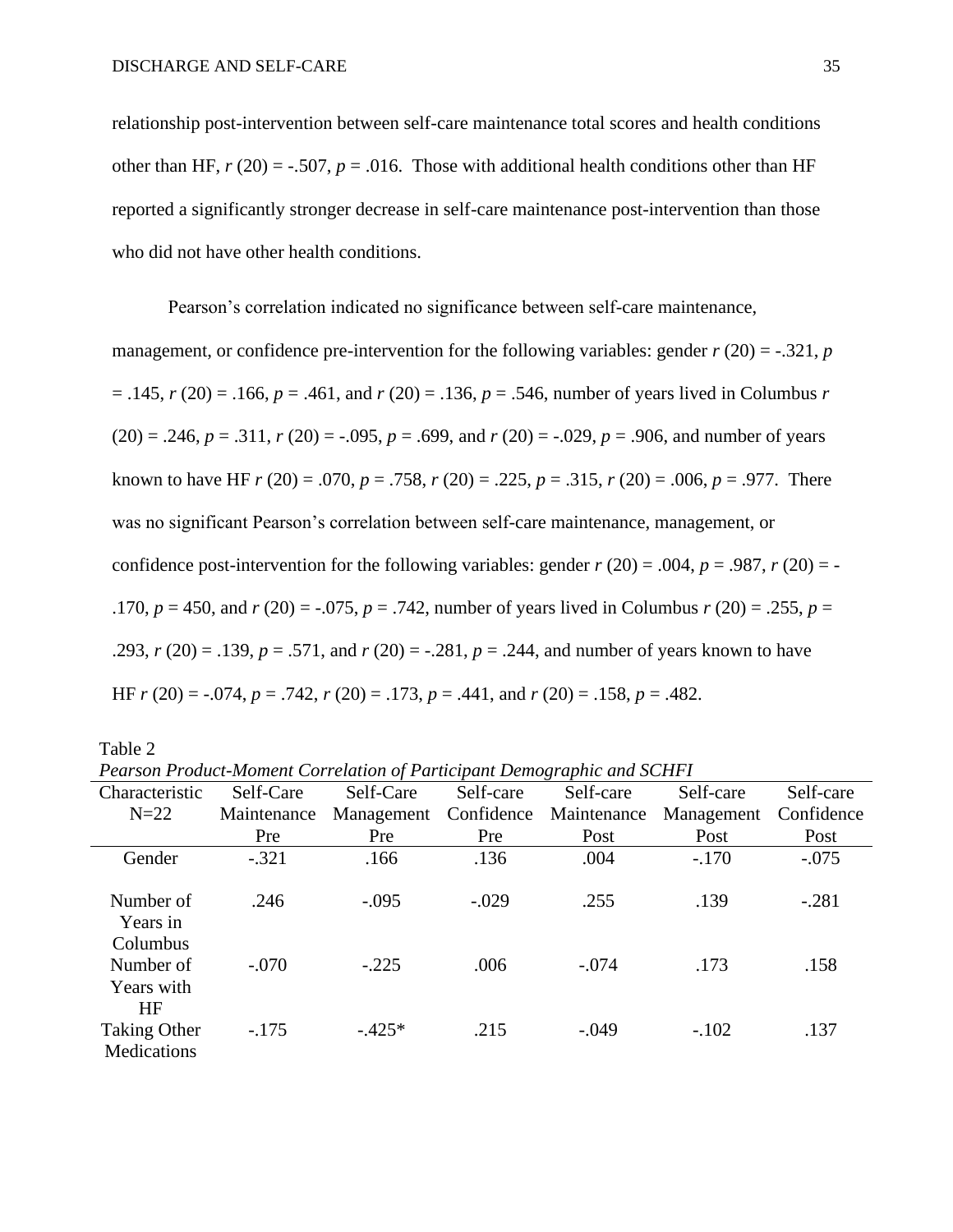| ________     | _______ | ___<br>____                      |                                            |                                    |         |      |
|--------------|---------|----------------------------------|--------------------------------------------|------------------------------------|---------|------|
| Conditions   |         |                                  |                                            |                                    |         |      |
| Other Health | .092    | .043<br>$\overline{\phantom{0}}$ | 345<br>$\overline{\phantom{0}}$<br>$\cdot$ | $507*$<br>$\overline{\phantom{0}}$ | $-.060$ | .000 |

*Note*. SCHFI= Self-Care of Heart Failure Index

 $* p < .05$ 

To assess for a relationship in ordinal level variables, a Pearson's chi-square analysis was used. The chi-square analysis was conducted on the variables age range, level of education, and race. Cell assumptions were not met on all variables due to low sample size. Variables were not collapsed. There was a statistically significant association between race and post-intervention self-care confidence scores,  $X^2$  (19.119),  $p = .039$ . No other significance was noted in the Chisquare analysis.

**Clinical Question 2:** What impact does a HF discharge educational intervention have on selfcare in HF patients from baseline to one week after discharge?

Descriptive statistics were used to assess participant's improvement on the SCHFI score. Scores were calculated for self-care maintenance, management, and confidence pre- and postdischarge educational intervention. A calculated score of at least 70 in each subsection indicates adequate self-care. Each question was evaluated pre- and post- intervention.

A dependent samples *t*-test was conducted to test the hypothesis that HF participants in an educational intervention would increase self-care maintenance, management, and confidence scores from baseline to one week. The research hypothesis was only partially supported. Selfcare management scores increased from baseline (*M*=50.45, *SD*=28.02) and one week after intervention, *M*=63.18, 95% CI [-24.230, -1.223], *t* (21) = -2.301, *p* = .032. The mean difference was statistically significant from zero. Therefore, the null hypothesis is rejected for self-care management and the research hypothesis that there is a statistical significance in self-care management from baseline to one-week after discharge with the use of a HF educational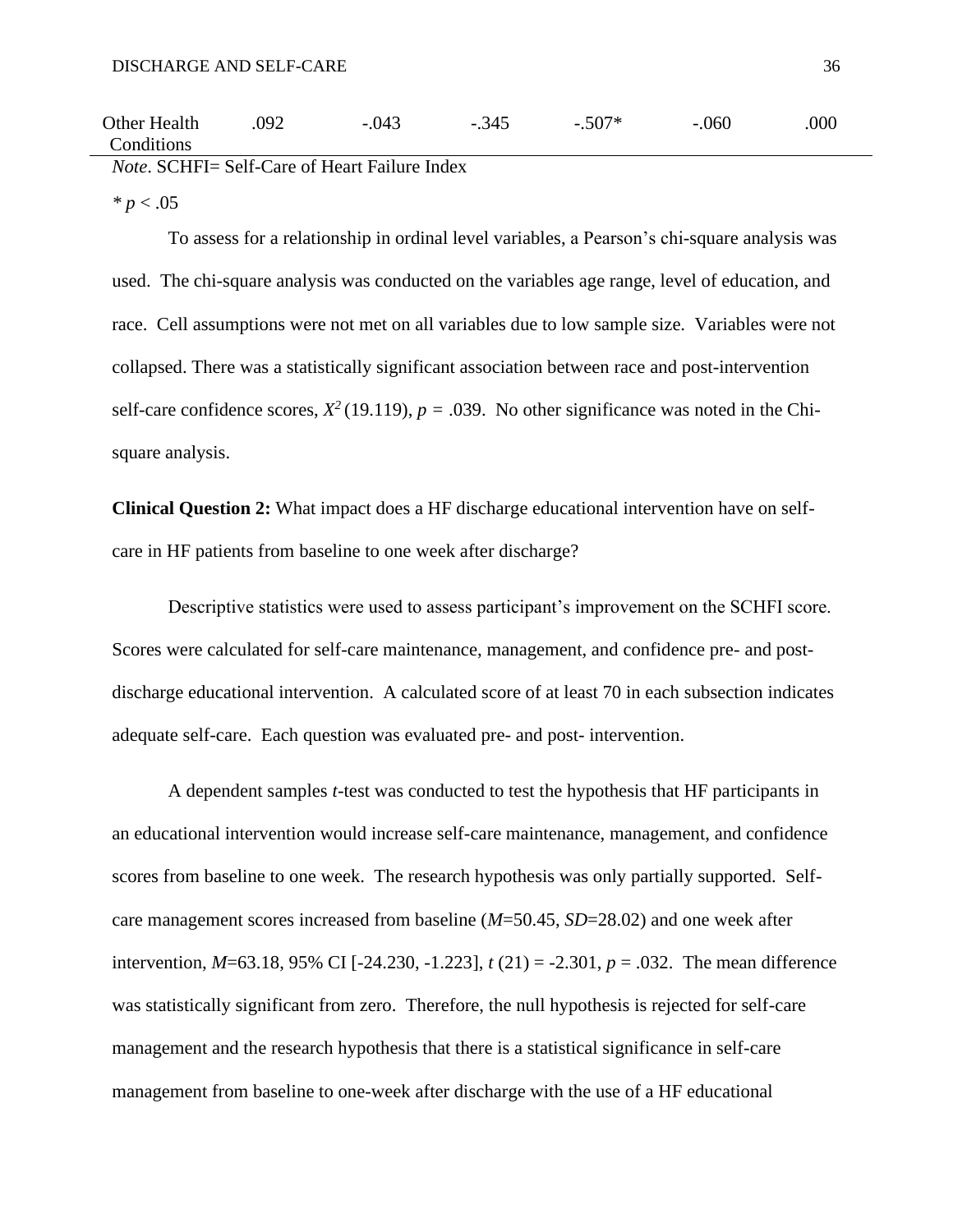intervention was accepted. No other statistical significance was identified in self-care scores from baseline to one-week post intervention for self-care maintenance,  $t(21) = -1.858$ ,  $p = .077$ , (CI -15.41- .86), or self-care confidence, *t* (21) = -1.699, *p* = .104, (CI -18.09-1.82).

## Table 3

| Question                                                                                                            | $x$ (SD) Pre-Intervention | $x$ (SD) Post-Intervention |
|---------------------------------------------------------------------------------------------------------------------|---------------------------|----------------------------|
| <b>Self-Care Maintenance</b>                                                                                        |                           |                            |
| 1. Weigh yourself?                                                                                                  | 2.05(.950)                | 2.45(1.143)                |
| 2. Check your ankles for<br>swelling?                                                                               | 3.32(1.041)               | 3.82(.501)                 |
| 3. Try to avoid getting sick<br>(e.g., flu shot, avoid ill                                                          | 3.68 (.780)               | 3.91 (.294)                |
| people)?<br>4. Do some physical<br>activity?                                                                        | 2.05(.844)                | 2.09(.750)                 |
| 5. Keep doctor or nurse<br>appointments?                                                                            | 3.32 (.780)               | 3.18 (.588)                |
| 6. Eat a low salt diet?                                                                                             | 2.55(.963)                | 2.86(.710)                 |
| Exercise for 30<br>7.<br>minutes?                                                                                   | 1.91(1.065)               | 2.14(.774)                 |
| 8. Forget to take one of<br>your medicines?                                                                         | 2.45(1.184)               | 2.50(1.102)                |
| 9. Ask for low salt items<br>when eating out or<br>visiting others?                                                 | 1.91(1.151)               | 2.73(.827)                 |
| 10. Use a system (pill box,<br>reminders) to help you<br>remember your<br>medicines?<br><b>Self-Care Management</b> | 3.14 (.889)               | 3.32(.477)                 |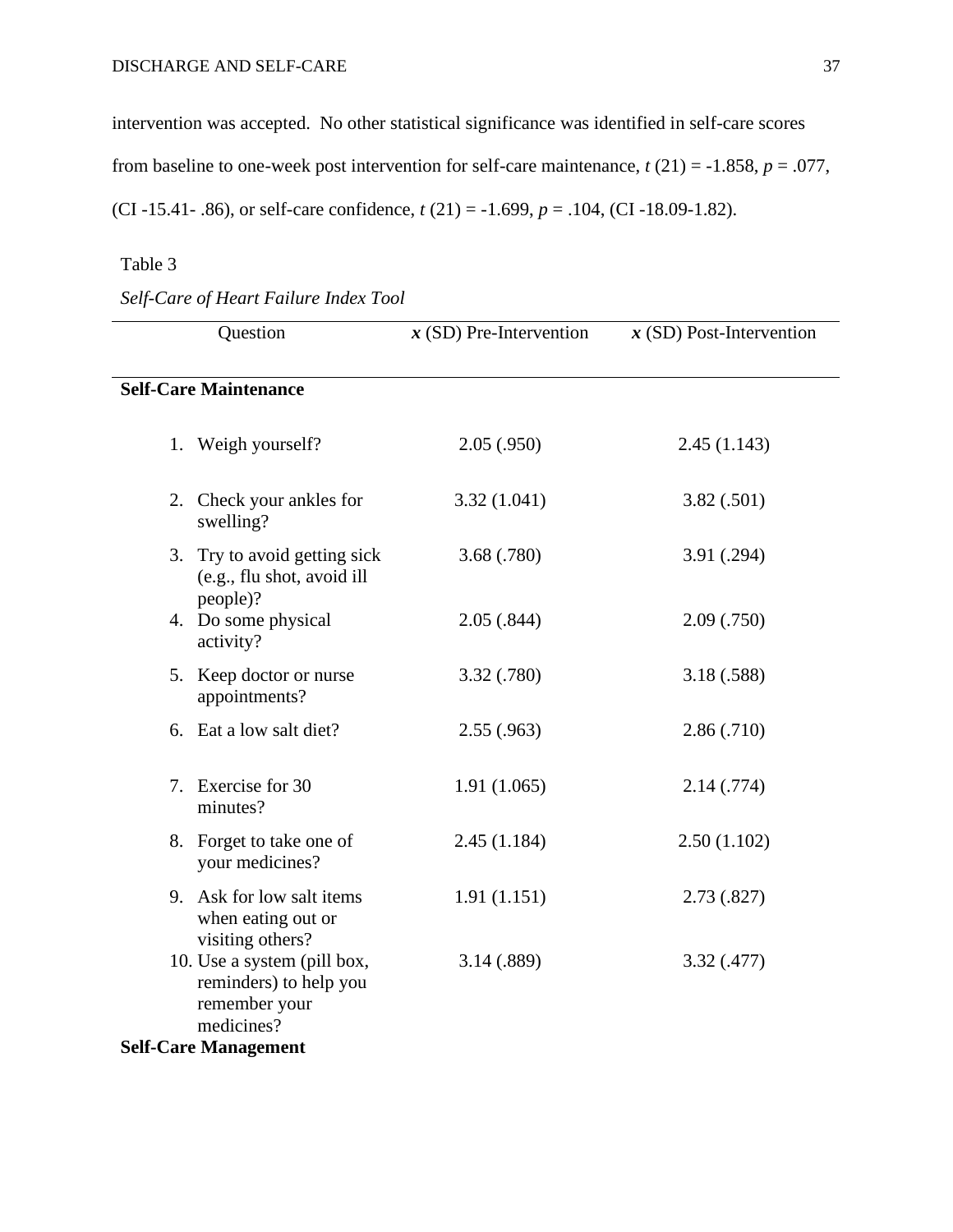| 1.00(0.000) | 1.00(0.000) |
|-------------|-------------|
| 2.14(1.754) | 2.73(.767)  |
|             |             |
| 2.50(1.263) | 2.77(.612)  |
| 2.36(1.002) | 2.64(.581)  |
| 2.23(1.110) | 2.41 (.796) |
| 2.68(1.086) | 3.23(0.612) |
|             |             |
| 2.18(1.053) | 2.86 (.468) |
| 2.32(.995)  | 2.73(.767)  |
| 2.91 (.750) | 3.05(.653)  |
| 3.05(.653)  | 3.27(.631)  |
|             |             |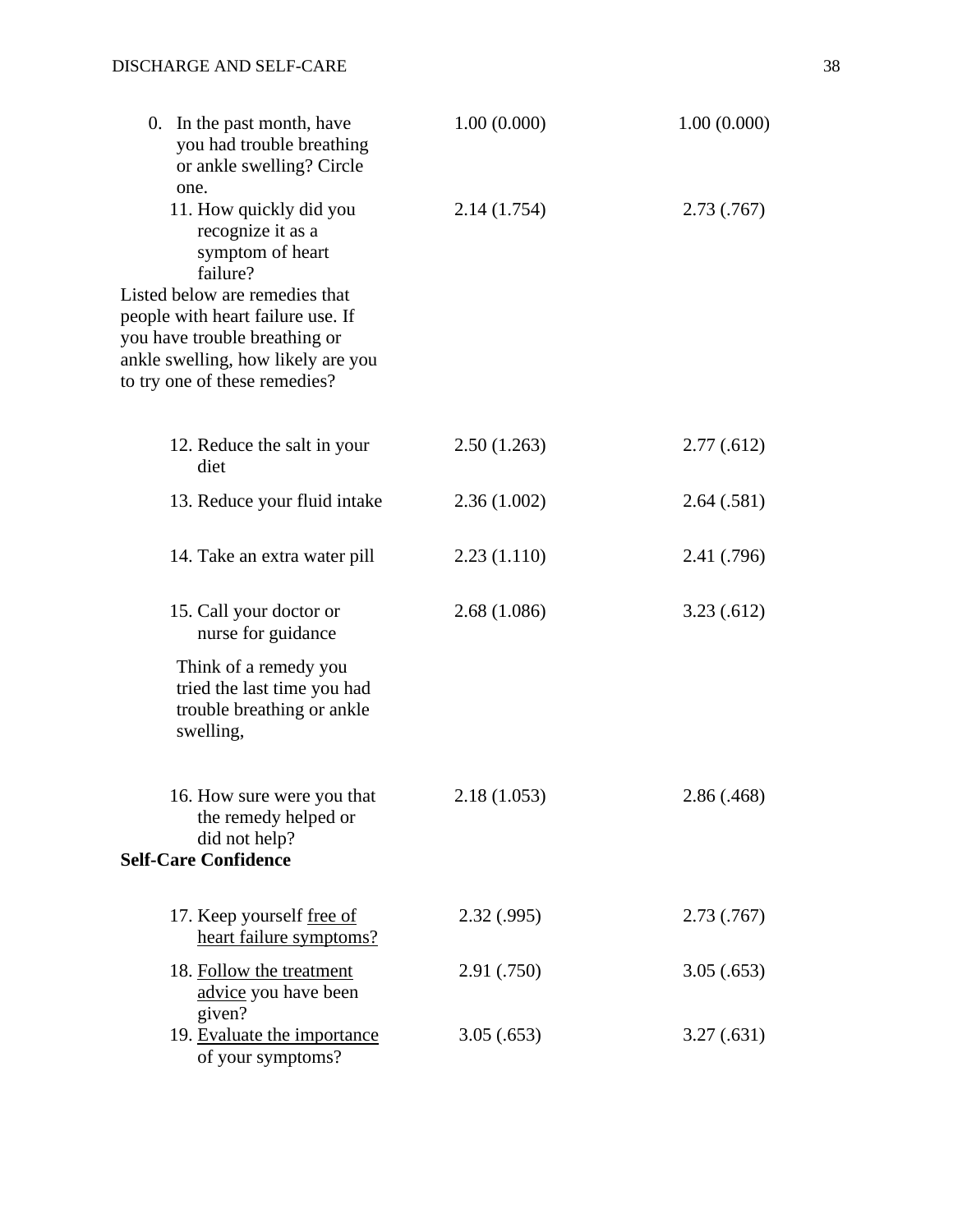| 20. Recognize changes in<br>your health if they<br>occur? | 3.23(.752) | 3.27(.550) |
|-----------------------------------------------------------|------------|------------|
| 21. Do something that will<br>relieve your symptoms?      | 2.50(.802) | 2.68(.568) |
| 22. Evaluate how well a<br>remedy works                   | 2.59(.854) | 3.05(.785) |

Table 4

# *Dependent Samples t-test for self-care scores*

| <b>Variable</b>                               | x(SD)         | <b>Possible Range</b> | <b>Actual Range</b> | $\boldsymbol{p}$ |
|-----------------------------------------------|---------------|-----------------------|---------------------|------------------|
| Self-Care                                     | 54.68 (12.93) | $0 - 100$             | 30-83               |                  |
| Maintenance                                   |               |                       |                     | .077             |
| Pre-intervention                              |               |                       |                     |                  |
| Self-Care<br>Maintenance<br>Post-intervention | 61.95 (15.39) | $0 - 100$             | 27-100              |                  |
| Self-Care                                     | 50.45 (28.02) | $0 - 100$             | $0 - 95$            |                  |
| Management<br>Pre-intervention                |               |                       |                     | $*032$           |
| Self-Care<br>Management<br>Post-intervention  | 63.18 (11.90) | $0 - 100$             | $35 - 85$           |                  |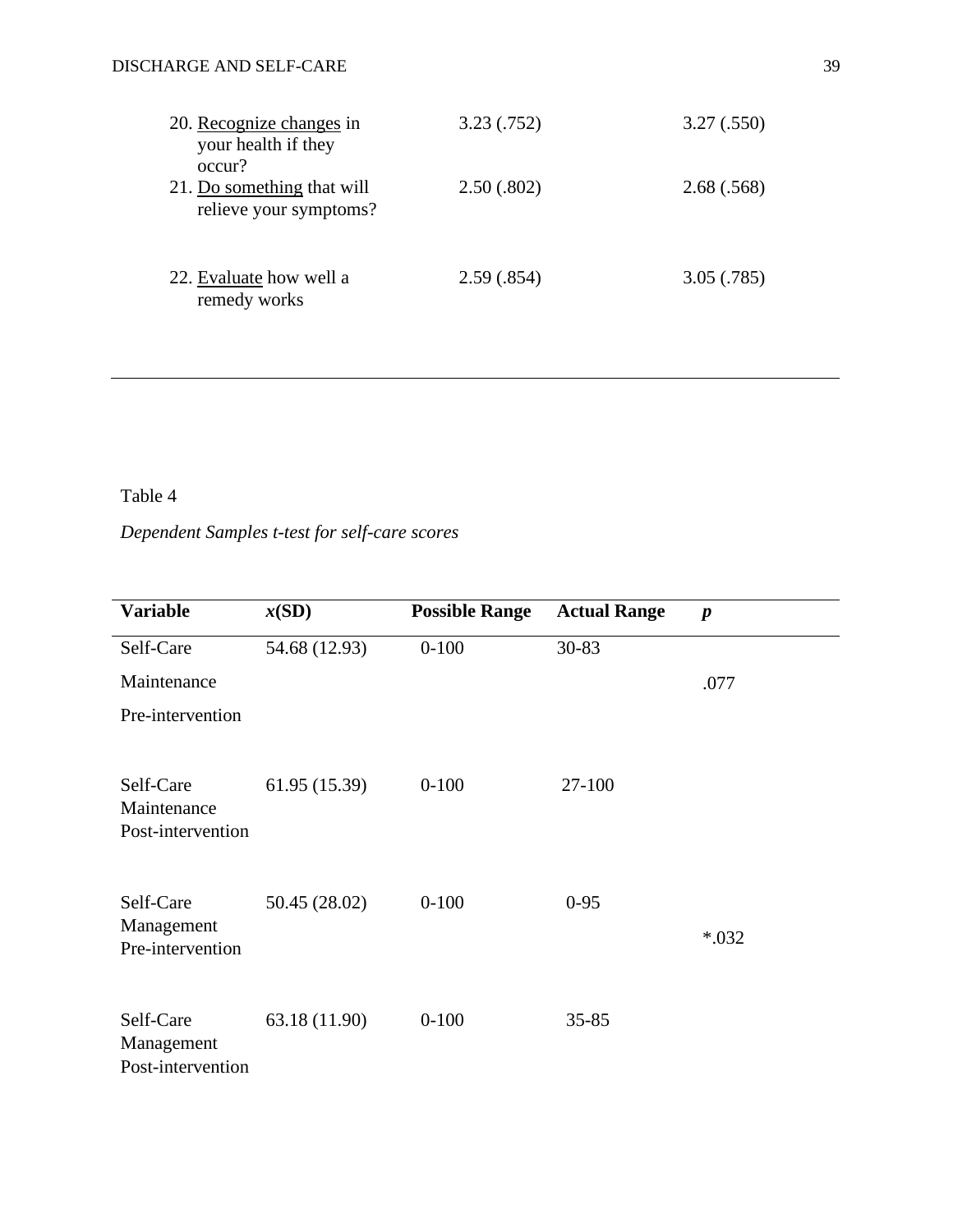| Self-Care<br>Confidence Pre-<br>intervention | 58.86 (19.99) | $0-100$ | 28-100     | .104 |
|----------------------------------------------|---------------|---------|------------|------|
| Self-Care<br>Confidence<br>Post-intervention | 67.00 (17.78) | $0-100$ | $33 - 100$ |      |

 $*_{p < .05}$ 

#### **Chapter V**

## **Conclusions**

This chapter will discuss the findings and conclusions of this correlational study which assessed the effects of a discharge educational intervention on the self-care of HF patients from baseline to one week. Demographic results will also discussed and compared to additional research findings. Strengths, limitations, and future implications will also be discussed in this chapter.

The majority of participants in this study ranged in age from 51-80 years old (62.8%), were female (59.1%), Black American (63.6%), and held at least a high school diploma (40.9%). Data from the 2019 America's Health Ranking Annual Report for the state of Georgia illustrated that heart disease in general for individuals in Georgia affected men more than women with 5.5% versus 3.7% affected. Most individuals had less than a high school diploma (7.6%) were white American (5.5%), and older than 65 years (13.3%) (United Health Foundation, 2019).

#### **Clinical Question 1: Patient Demographics and Self-Care**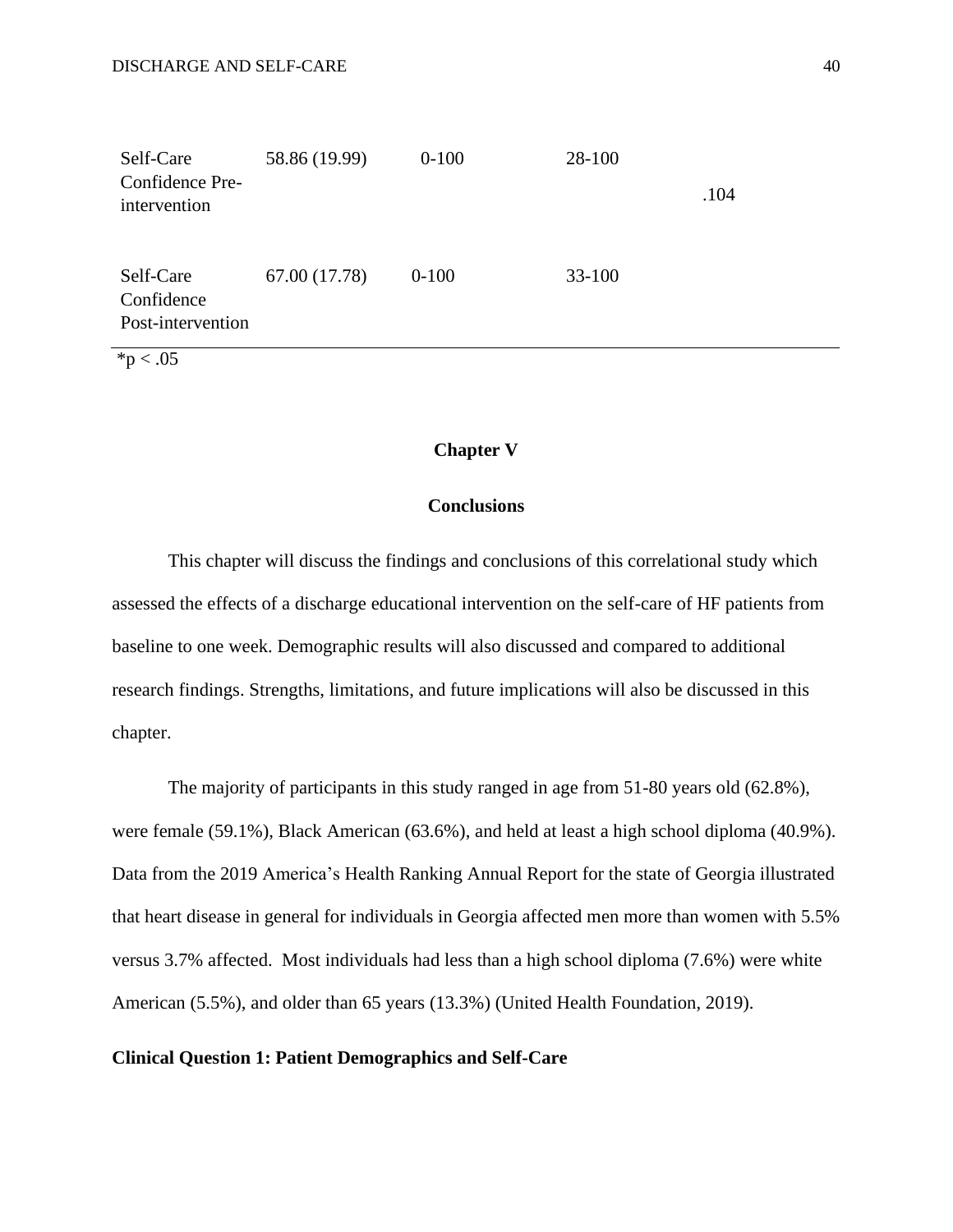The current study identified significant relationships in certain patient characteristics and aspects of self-care. Self-care management scores were lower pre-intervention for individuals taking medications for HF and post- intervention for those with comorbidities other than HF. Other studies have shown a significance in self-care management skills for HF subjects related to age, socioeconomic factors, living in rural and southern states, and education level (Young, Hertzog  $\&$ Barnason, 2016; CDC 2016; Professional Research Consultants 2015; Dickson, Buck, & Riegal 2013). This indicates that certain patient demographic factors can have significant outcomes for self-care management, maintenance, and confidence. Though this current study did not have significant results for all demographic data, it continues to be important for demographic factors to be considered when assessing self-care maintenance, management, and confidence for heart failure patients.

#### **Clinical Question 2: Impact of HF Educational Intervention**

In the current study, there were significant relationships in self-care management from preintervention to post-intervention. No statistical significance was noted in self-care maintenance or confidence from pre- to post-intervention. Current research supports the use of a discharge educational intervention for HF patients followed by a follow-up phone call. Gonzaga, (2018), using the SCHFI tool, identified that spending 15-20 minutes with HF patients and their families while in the hospital had a significant outcome on the patient's self-care maintenance, management, and confidence skills post hospitalization. Other studies have indicated that patientcentered educational intervention for HF patients has significance in one or all three aspects of self-care maintenance, management, and confidence (Goodman et al., 2013; Ryan et al., 2019; Young et al., 2016; Musekamp et al., 2017; Lee et al., 2017; Henke et al., 2017, Ptoka et al., 2017; Haney & Shepherd, 2014; Yancy, et al., 2013).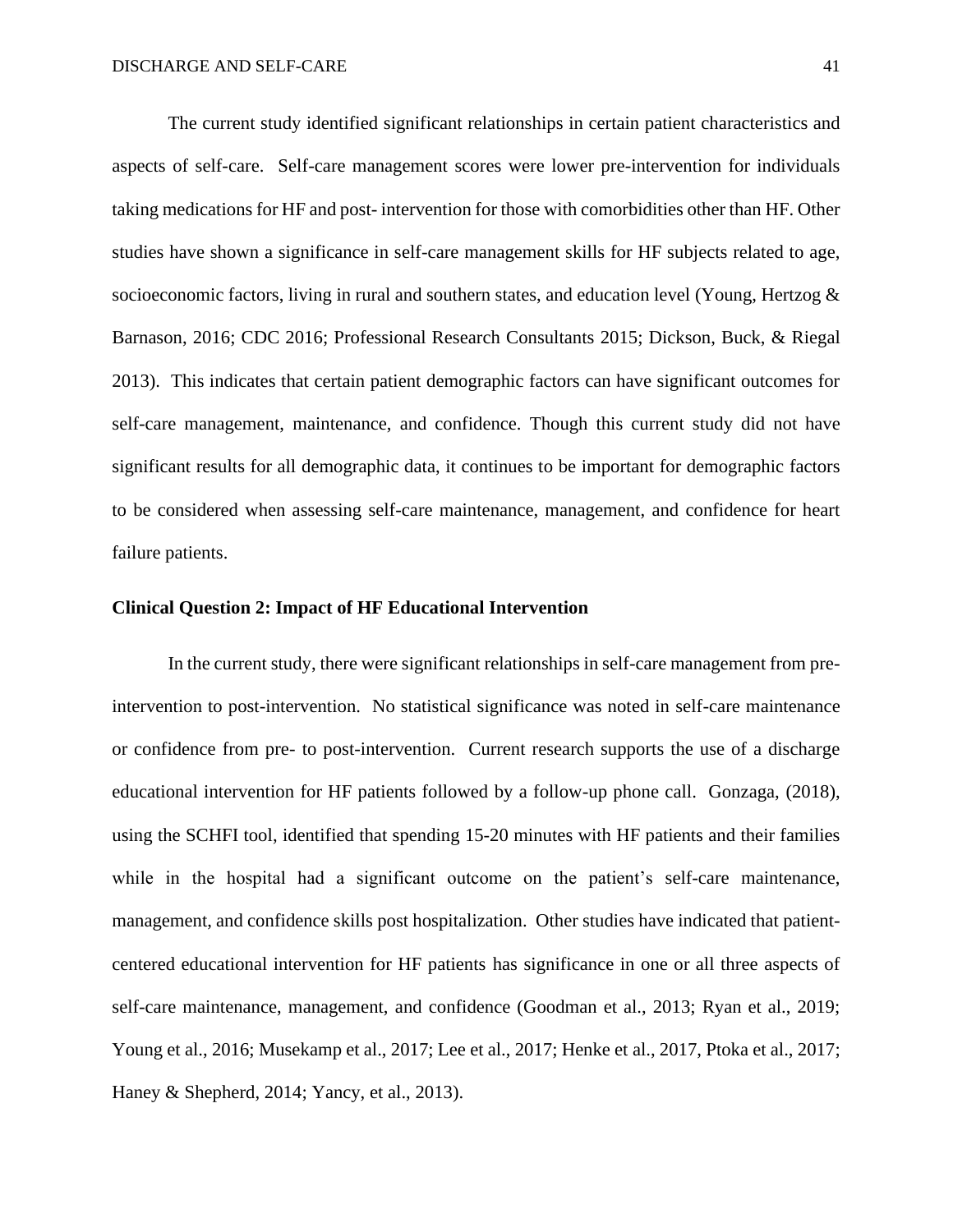#### **Strengths and Limitations**

This study allowed for HF patients and their families to be active learners in their HF plan of care. The unit where the study was conducted does not have a current HF educational standard; this allowed for the HF project to identify gaps in the standard of practice for HF patients and identify self-care habits subjects found difficult to maintain. The study also revealed that though subjects were educated regarding HF in the hospital setting, one week after discharge there were varying degrees of confidence. This may be attributed to a fuller understanding of HF and the complexity and management of the disease process (Riegal et. al, 2013). Another noteworthy strength is the subjective data gathered from the study. Common responses included: "I wish I would have known this stuff before I came to the hospital," "Is this something that you all are starting to offer now?", and "This has helped me so much, thank you."

It was noted from the study that participants had a significantly lower rate of readmission. Length of stay (LOS) and 30-day readmission rates were also analyzed. According to a previous needs assessment conducted by the primary investigator, the average LOS for this facility was 4.63 days at the time of the assessment. The length of stay for the participants in this study decreased to 3.91 days. Of those in the study, only 2 of 22 or 9.1% were readmitted within 30 days after discharge. There was a statistically significant, moderately positive correlation noted between participant self-care management pre-intervention and self-care maintenance postintervention,  $r(20) = .46$ ,  $p = .028$ . Pearson Correlation revealed a statistically significant, moderately positive correlation between participant self-care maintenance pre-intervention and self-care maintenance post intervention,  $r(20) = .47$ ,  $p = .027$ . These results support existing research that an educational intervention for HF does decrease readmission rates (Sterne, Grossman, Migliardi, & Swallow, 2014).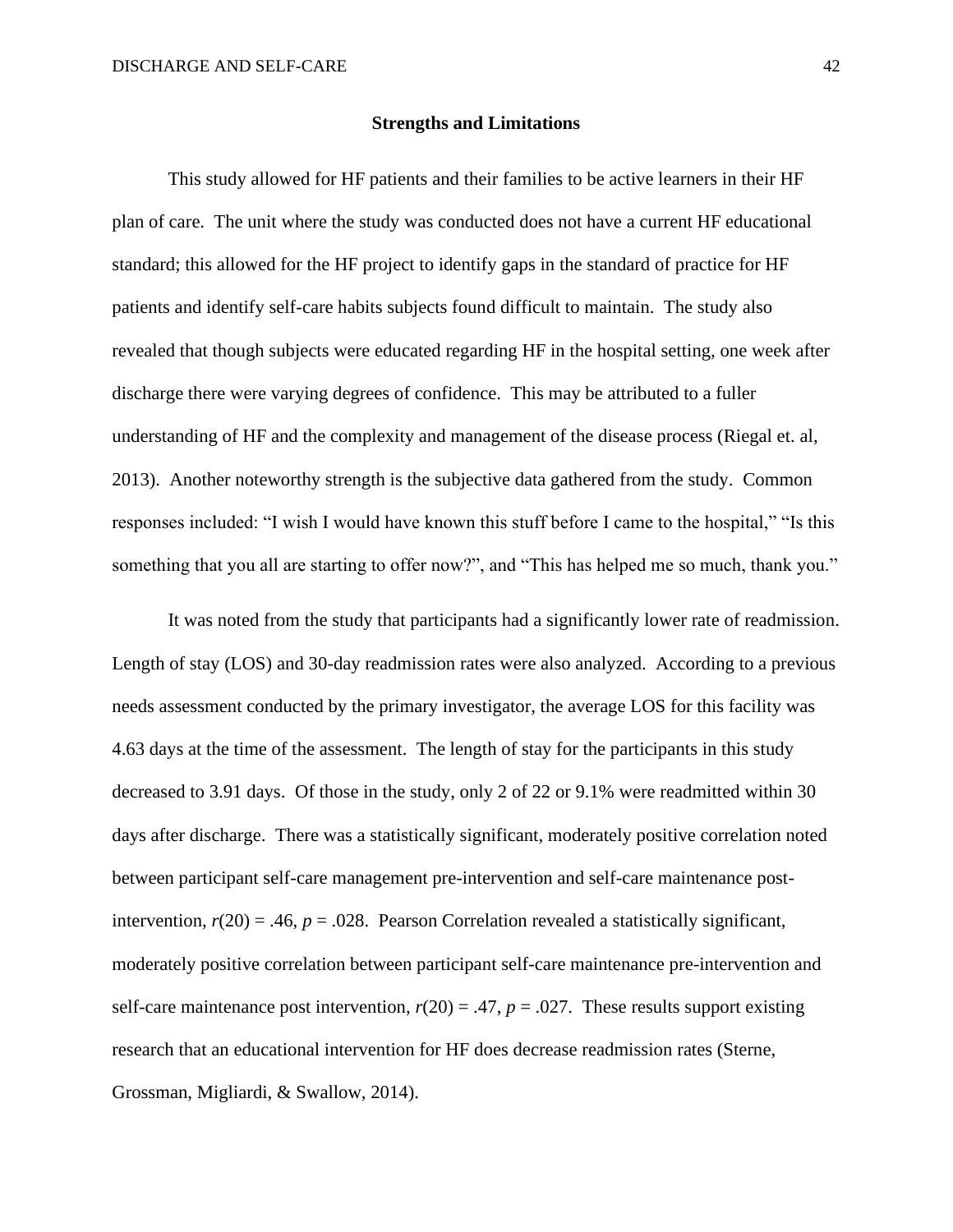#### **Limitations**

Beyond the strengths mentioned above, the study had several weaknesses. A primary limitation in the study to note was the small sample size. This smaller sample size did allow for areas of significance; however, generalizability cannot be determined. Another limitation in the study was the use of convenience sampling. HF patients were selected on the basis of ease of availability. Subjects were identified from only one unit of the facility; a larger sample size may have been attainable if subjects were selected hospital wide.

Subjects completed the pre- and post- surveys, however, there was no way to assess retention or understanding of education in the facility. Participants may have benefited from a test or quiz to identify areas of weakness. A more patient-centered teaching approach would emphasize specific self-care skills. This factor may have contributed to a lack of statistical significance of self-care from the pre- and post- intervention period. Demographic questions were mostly nominal or ordinal in levels of measurement. Allowing for more interval/ratio data may have allowed richer data points to be analyzed.

A minimum total score of at least 70 out of 100 is required on each section of the SCHFI tool to determine if a patient has adequate self-care skills. The mean total score pre-and – post intervention for self-care maintenance, management, and confidence did not total 70. Future studies should focus on each section of the SCHFI tool and hone in on educational interventions specific to self-care maintenance, management, confidence, and assess SCHFI scores pre- and post- intervention.

#### **Future Implications**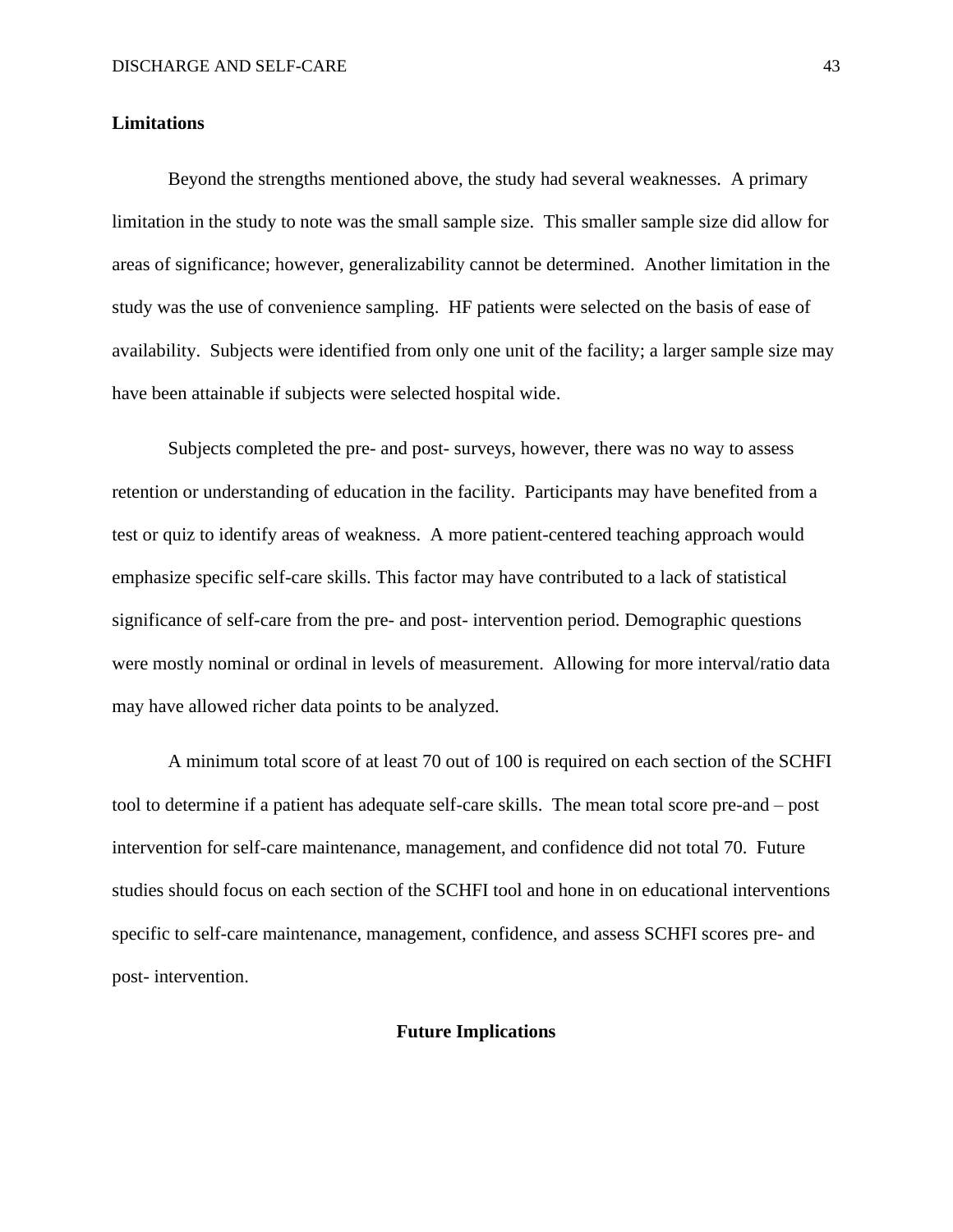Individuals admitted with HF must have HF specific education while in the hospital that is emphasized at least one week after discharge. Participants benefited in knowledge in all aspects of self-care from an educational intervention for HF. However, knowledge acquisition is not enough for HF patients, these individuals must possess the skills to manage HF out of the hospital. This study indicates an educational intervention is the start of HF education, but it cannot be the sole aspect.

The future of HF education interventions should be patient-centered. At this facility and due to the prevalence of HF in this area, a HF educator would emphasize the importance of patient-centered learning. Educational sessions must be part of the HF patient's daily care and allowing for the patient to be an active participant is mandatory (Riegal, et. al, 2013).

#### **Conclusions**

The study identifies that an educational intervention for HF participants has a significant impact on self-care management, maintenance, and confidence. Future research should focus on educational interventions that are sustainable and patient centered. As HF financial and medical demands increase in the United States, self-care skills become more important. Further studies should also focus on the time commitment of hospital staff to provide HF specific patient education.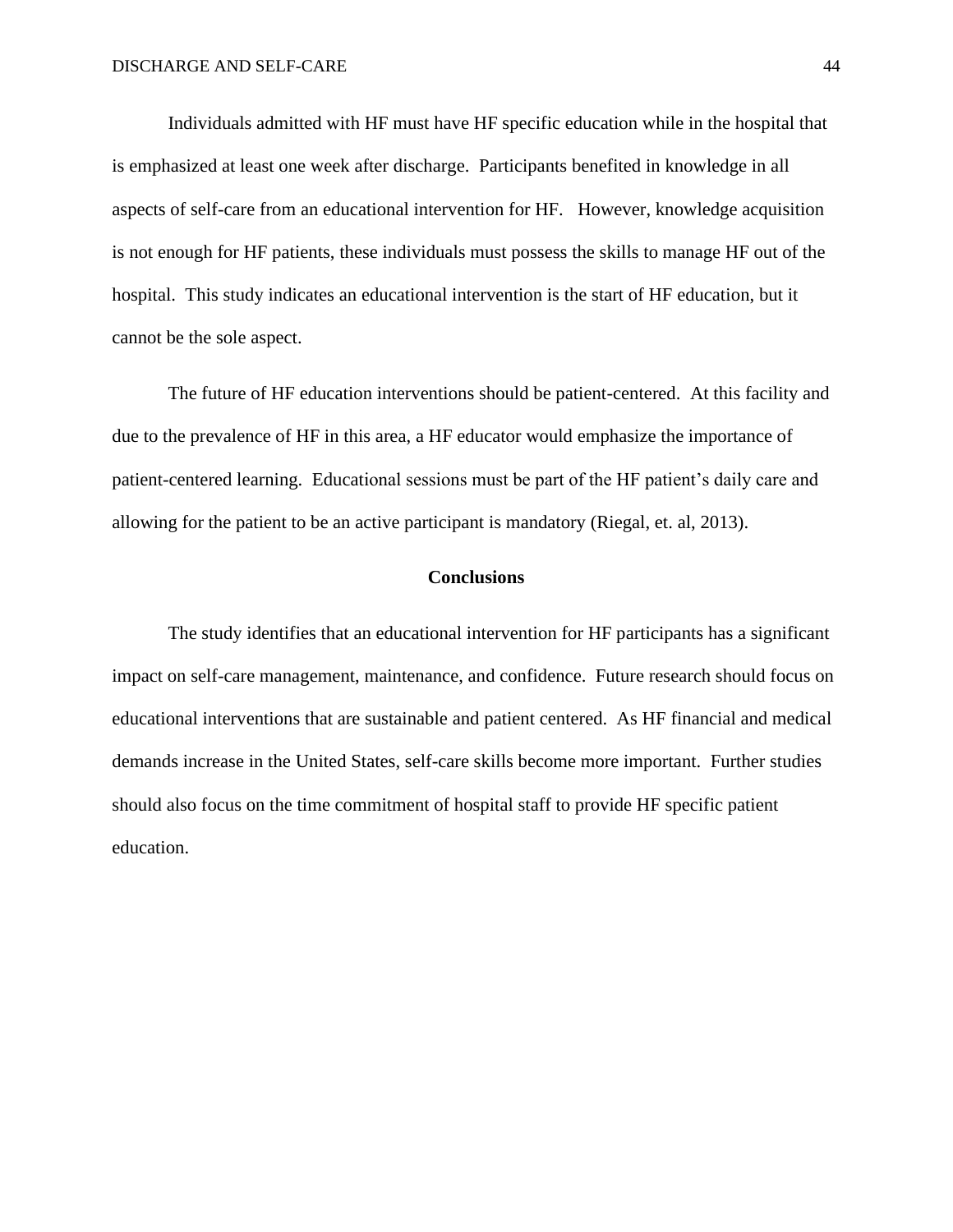*Plan-Do-Study-Act*

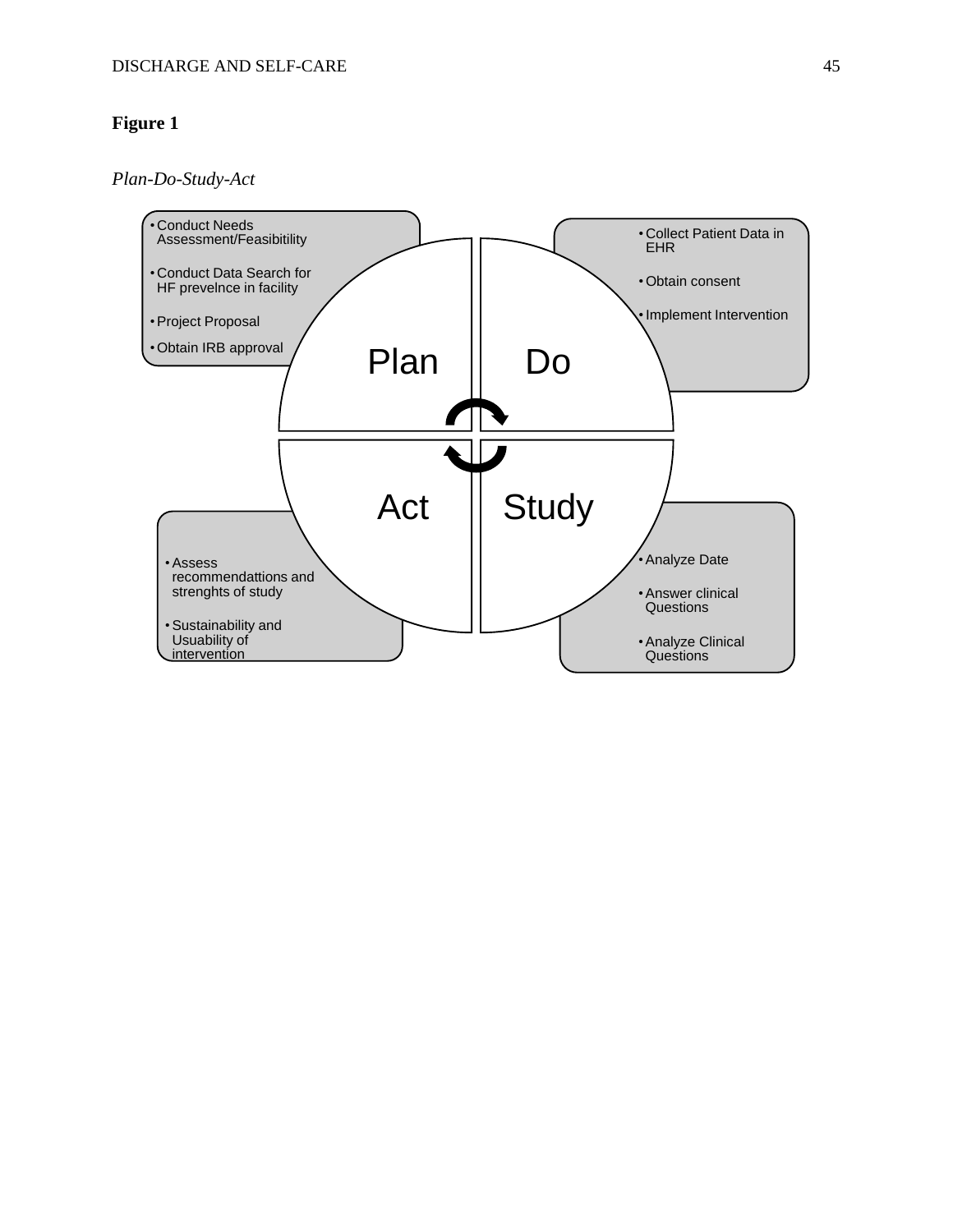*Chronic Care Model*

# **The Chronic Care Model**



Retrieved from: <http://www.improvingchroniccare.org/index.php?p=Chronic+Care+Model&s=124>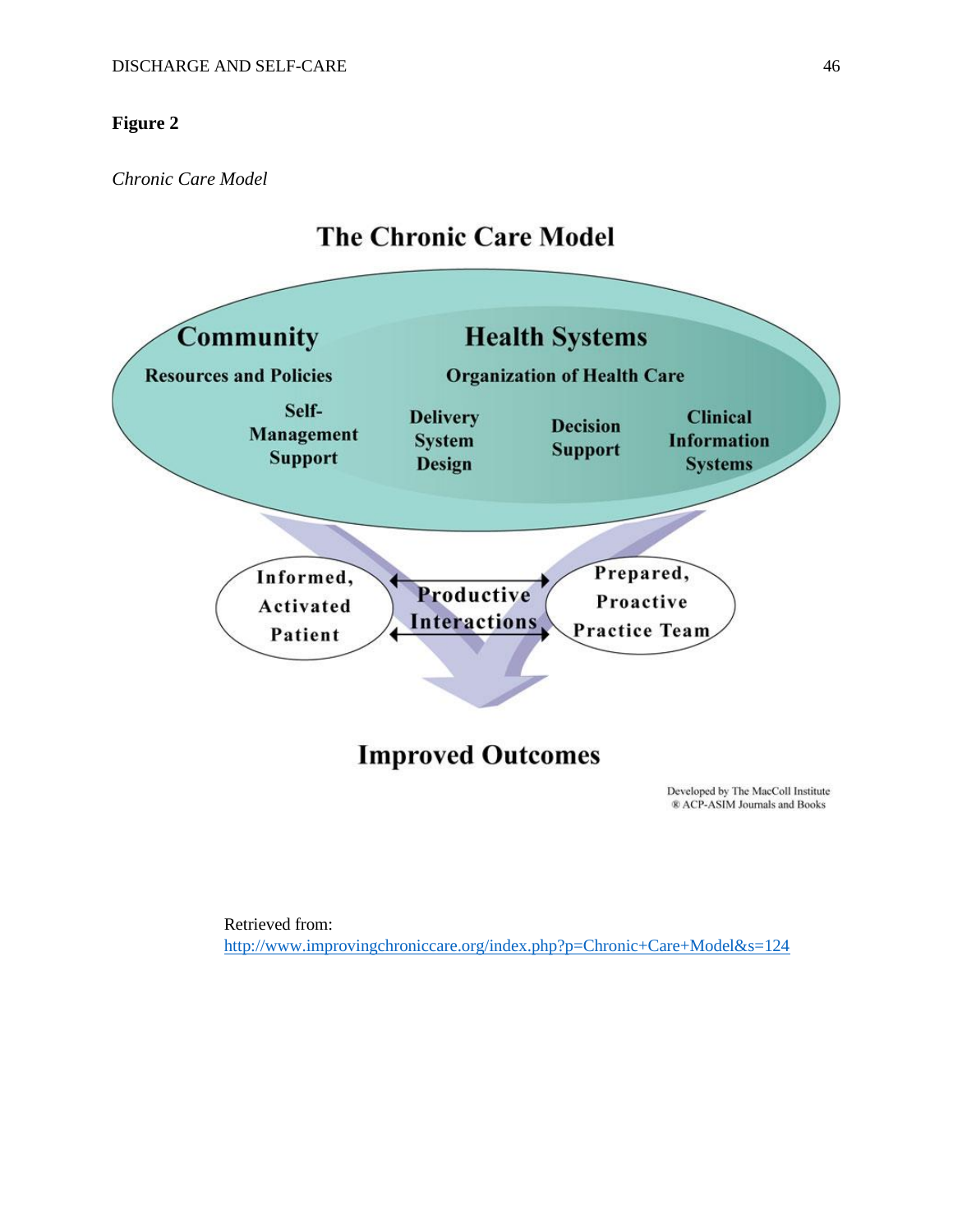*Self-Care of Heart Failure Index* 

## **SELF-CARE OF HEART FAILURE INDEX**

*All answers are confidential.*

Think about how you have been feeling in the last month or since we last spoke as you complete these items.

## **SECTION A:**

Listed below are common instructions given to persons with heart failure. How routinely do you do the following?

|                                                                                | Never or<br>rarely |                             | <b>Sometimes</b> Frequently | <b>Always or</b><br>daily |
|--------------------------------------------------------------------------------|--------------------|-----------------------------|-----------------------------|---------------------------|
| 1. Weigh yourself?                                                             |                    |                             | 3                           |                           |
| 2. Check your ankles for swelling?                                             |                    |                             | 3                           |                           |
| 3. Try to avoid getting sick (e.g., flu<br>shot, avoid ill people)?            |                    | 2                           | 3                           |                           |
| 4. Do some physical activity?                                                  |                    | $\mathfrak{D}$              | 3                           |                           |
| 5. Keep doctor or nurse appointments?                                          |                    | 2                           | 3                           |                           |
| 6. Eat a low salt diet?                                                        |                    | $\mathcal{D}_{\mathcal{L}}$ | 3                           |                           |
| 7. Exercise for 30 minutes?                                                    |                    |                             | 3                           |                           |
| 8. Forget to take one of your medicines?                                       |                    |                             | 3                           |                           |
| 9. Ask for low salt items when eating<br>out or visiting others?               |                    | 2                           | 3                           |                           |
| 10. Use a system (pill box, reminders) to<br>help you remember your medicines? |                    | 2                           | 3                           |                           |

**SECTION B:**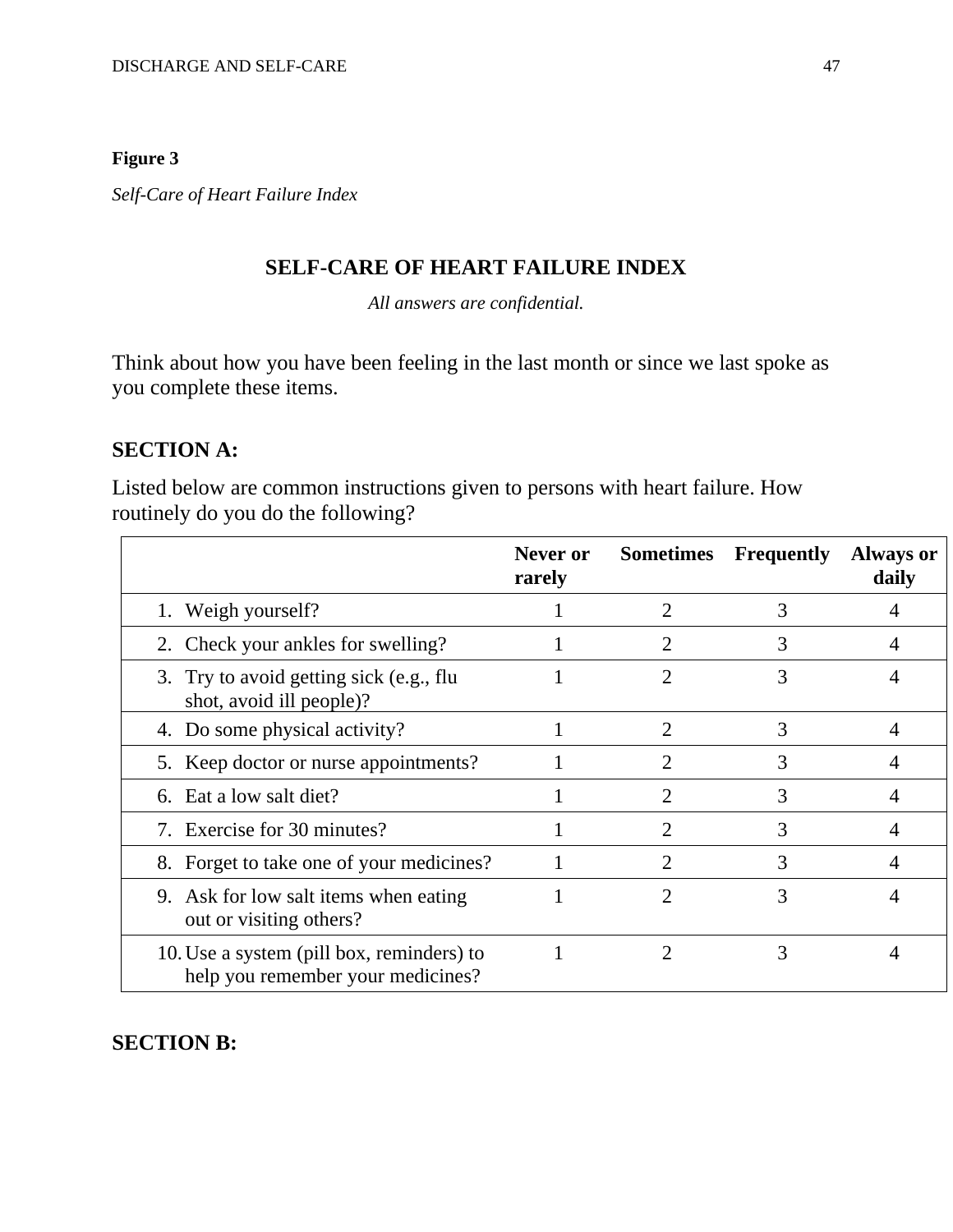Many patients have symptoms due to their heart failure. Trouble breathing and ankle swelling are common symptoms of heart failure.

In the past month, have you had trouble breathing or ankle swelling? Circle one.

- 0) No
- 1) Yes

11.If you had trouble breathing or ankle swelling in the past month…

|                                                                    |     |                                                                  | (circle <b>one</b> number) |                                               |  |                 |
|--------------------------------------------------------------------|-----|------------------------------------------------------------------|----------------------------|-----------------------------------------------|--|-----------------|
|                                                                    |     | Have not   I did not  <br>had these $ $ recognize it $ $ Quickly |                            | <b>Not</b> Somewhat Quickly<br><b>Quickly</b> |  | Verv<br>Quickly |
| How quickly did you recognize<br>it as a symptom of heart failure? | N/A |                                                                  |                            |                                               |  |                 |

Listed below are remedies that people with heart failure use. If you have trouble breathing or ankle swelling, how likely are you to try one of these remedies?

|                                               | (circle one number for each remedy) |                                  |               |                    |
|-----------------------------------------------|-------------------------------------|----------------------------------|---------------|--------------------|
|                                               | <b>Not Likely</b>                   | <b>Somewhat</b><br><b>Likely</b> | <b>Likely</b> | <b>Very Likely</b> |
| 12. Reduce the salt in your diet              |                                     |                                  |               |                    |
| 13. Reduce your fluid intake                  |                                     |                                  |               |                    |
| 14. Take an extra water pill                  |                                     |                                  |               |                    |
| 15. Call your doctor or nurse for<br>guidance |                                     |                                  |               |                    |

## 16.Think of a remedy you tried the last time you had trouble breathing or ankle swelling,

|                                                              |                           | (circle one number) |                                |             |                  |
|--------------------------------------------------------------|---------------------------|---------------------|--------------------------------|-------------|------------------|
|                                                              | I did not try<br>anything | <b>Not Sure</b>     | <b>Somewhat</b><br><b>Sure</b> | <b>Sure</b> | <b>Very Sure</b> |
| How sure were you that the<br>remedy helped or did not help? |                           |                     |                                |             |                  |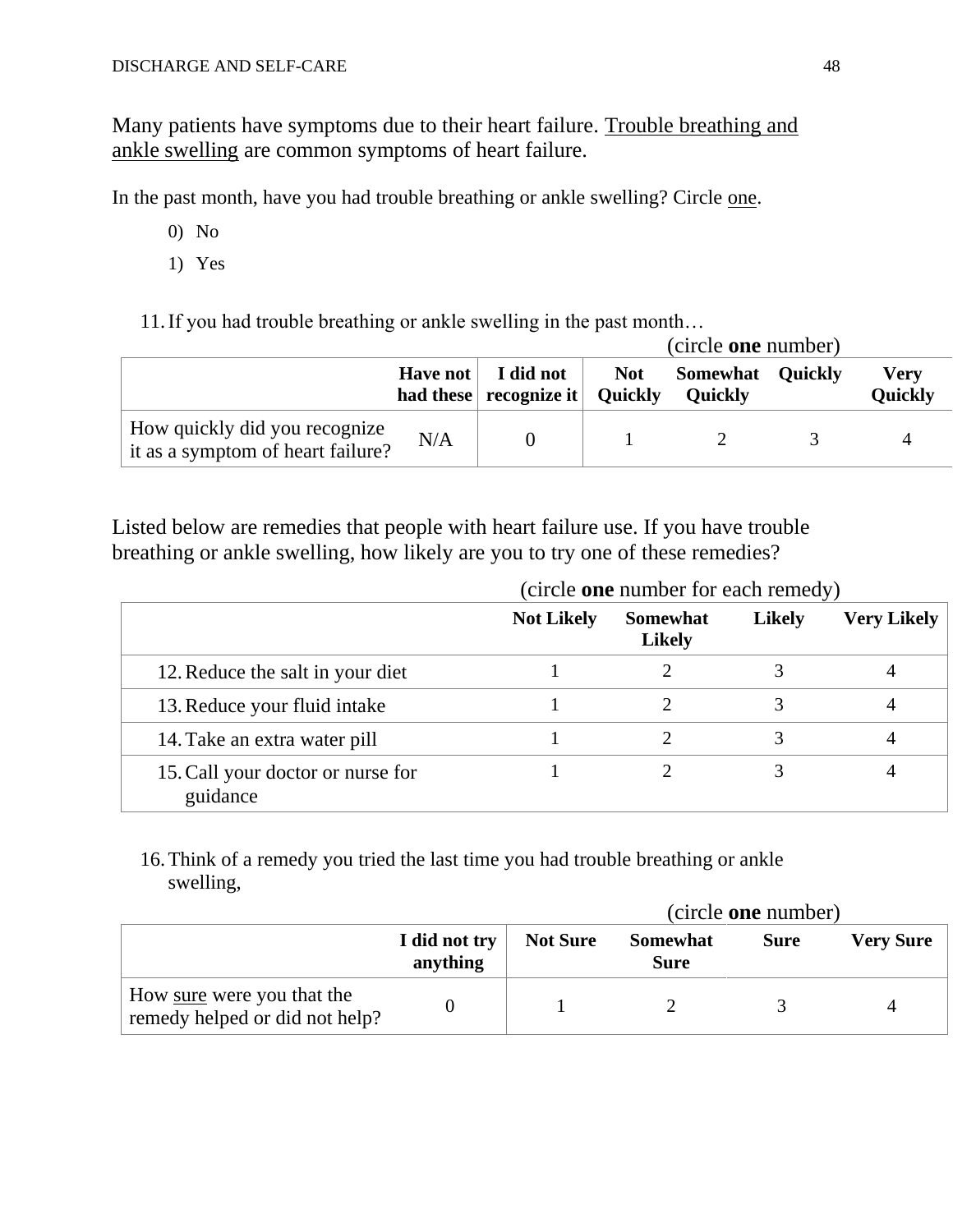# **SECTION C**:

In general, how confident are you that you can:

|                                                         | <b>Not</b><br><b>Confident</b> | <b>Somewhat</b><br>Confident | <b>Very</b><br>Confident | <b>Extremely</b><br><b>Confident</b> |
|---------------------------------------------------------|--------------------------------|------------------------------|--------------------------|--------------------------------------|
| 17. Keep yourself free of heart failure<br>symptoms?    |                                | $\mathcal{D}_{\mathcal{L}}$  |                          |                                      |
| 18. Follow the treatment advice you have<br>been given? |                                | $\mathcal{D}_{\mathcal{L}}$  | 3                        |                                      |
| 19. Evaluate the importance of your<br>symptoms?        |                                | 2                            |                          | 4                                    |
| 20. Recognize changes in your health if<br>they occur?  |                                |                              |                          |                                      |
| 21. Do something that will relieve your<br>symptoms?    |                                |                              |                          | 4                                    |
| 22. Evaluate how well a remedy works?                   |                                |                              | 3                        |                                      |

Retrieved from: [http://self-care-measures.com/wp](http://self-care-measures.com/wp-content/uploads/2018/04/SCHFI_R6.2_revised_3-09.pdf)content/uploads/2018/04/SCHFI\_R6.2\_revised\_3-09.pdf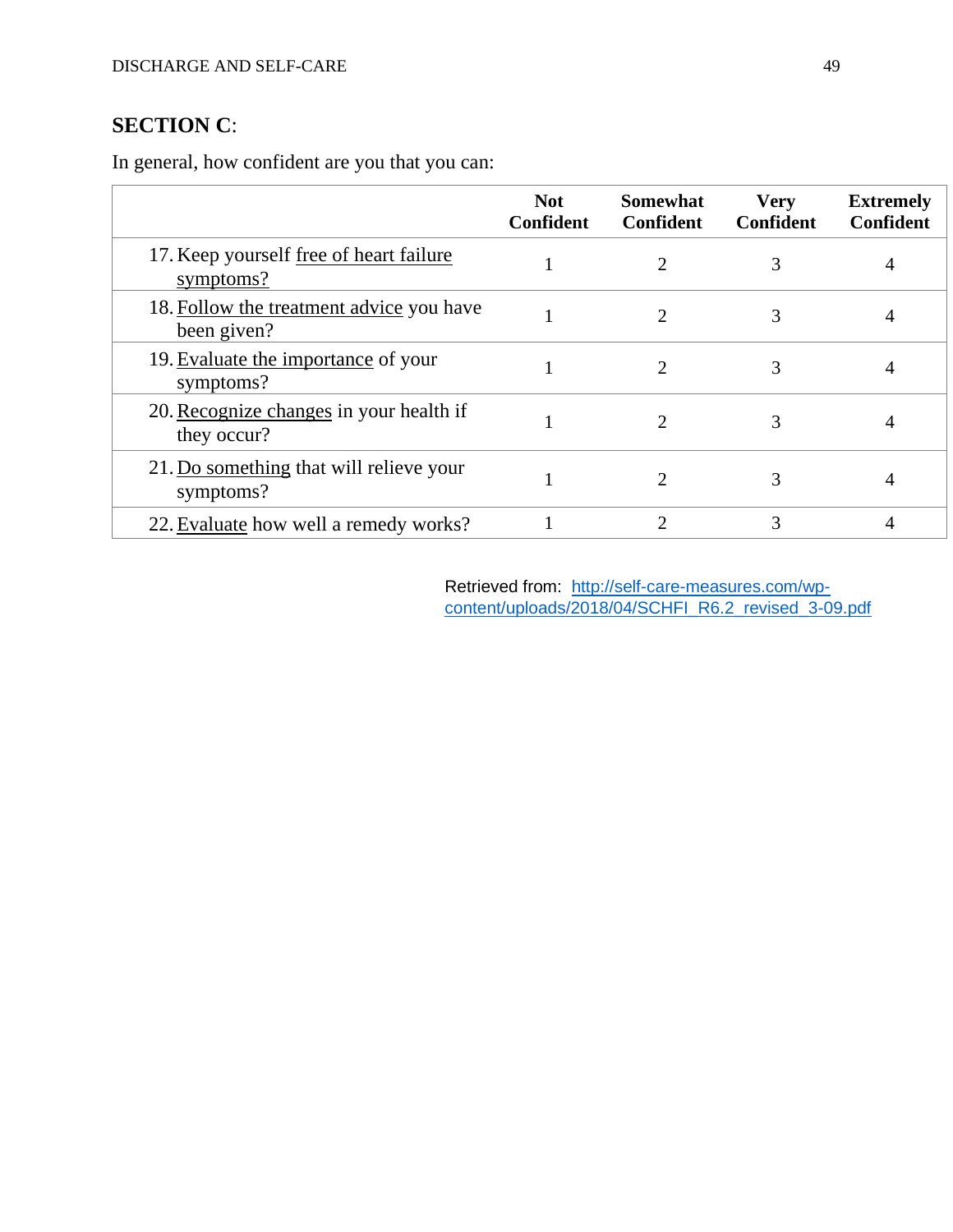*Demographic/Patient Characteristic Survey*

## PLEASE ANSWER THE FOLLOWING QUESTIONS

Thank you for your participation in this study. Please answer the following questions below to the best of your ability.

| What is your gender?                                                                 | Male | Female |                      |     |           |  |
|--------------------------------------------------------------------------------------|------|--------|----------------------|-----|-----------|--|
| What is your age? ___________                                                        |      |        |                      |     |           |  |
| How long have you been diagnosed with heart failure? ___________________________     |      |        |                      |     |           |  |
| How long have you lived in the Columbus area? __________________________________     |      |        |                      |     |           |  |
| What is your race? Caucasian Black America                                           |      |        | Hispanic Asian Other |     |           |  |
| Circle your highest-grade level completed?                                           |      |        |                      |     |           |  |
| 0- less than high school 1- High School Degree/GED 2- Some College 3- Beyond College |      |        |                      |     |           |  |
| Do you have any other health problems other than heart failure?                      |      |        |                      | Yes | <b>No</b> |  |
| Are you currently taking any medications for heart failure?                          |      |        |                      | Yes | No        |  |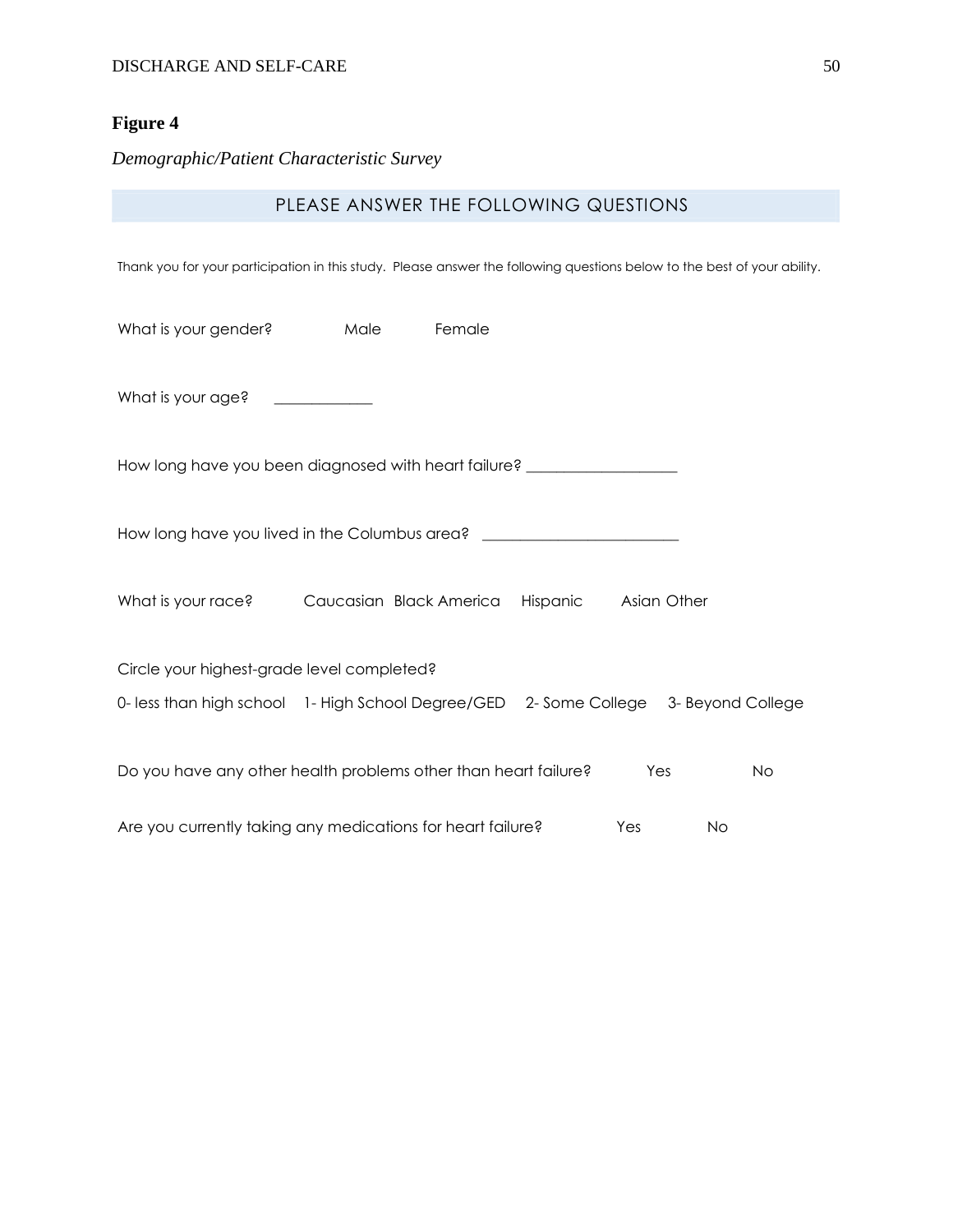## *IRB Consent Form*

## INFORMED CONSENT *Improving self-care in Heart Failure patients*

I, \_\_\_\_\_\_\_\_\_\_\_\_\_\_\_\_\_\_\_\_\_\_\_\_\_\_\_\_\_\_\_\_\_\_\_\_\_\_\_\_\_\_\_\_\_\_\_\_\_, agree to participate in the research Does the Implementation of a standard heart failure discharge pamphlet increase patient self-care efficacy when using the Self-Care of Heart Failure Index and follow-up phone calls? which is being conducted by Nickelow Carlton, who can be reached at niceklow.carlton@bobcats.gcsu.edu. I understand that my participation is voluntary; I can withdraw my consent at any time. If I withdraw my consent, my data will not be used as part of the study and will be destroyed.

The following points have been explained to me:

- 1. The purpose of this study is to identify and improve patient's self-management of their heart failure at home through a heart failure specific discharge pamphlet and follow-up phone call.
- 2. The procedures are as follows: you will be asked to participate in a demographic and self-care survey during admission. You will be asked to participate in one- on- one heart failure education during your hospital stay and demonstrate understanding of concepts learned. You will also be asked to participate in a one-week post hospital follow-up phone call where you will be asked about your management of heart failure using the Self-Care of Heart Failure Index tool.
- 3. Your name will not be connected to your data. Therefore, the information gathered will be confidential.
- 4. You will be asked to sign two identical consent forms. You must return one form to the investigator before the study begins, and you may keep the other consent form for your records.
- 5. You may find that some questions are invasive or personal. If you become uncomfortable answering any questions, you may cease participation at that time.
- 6. This research project is being conducted because of its potential benefits, either to individuals or to humans in general. The expected benefits of this study include the opportunity to review heart failure self-care management skills with the investigator and be provided additional local community resources. One on one education will be provided and opportunities to promote an increased quality of life.
- 7. You are not likely to experience physical, psychological, social, or legal risks beyond those ordinarily encountered in daily life or during the performance of routine examinations or tests by participating in this study.
- 8. Your individual responses will be confidential and will not be released in any individually identifiable form without your prior consent unless required by law.
- 9. The investigator will answer any further questions about the research should you have them now or in the future (see above contact information).
- 10. In addition to the above, further information, including a full explanation of the purpose of this research, will be provided at the completion of the research project on request.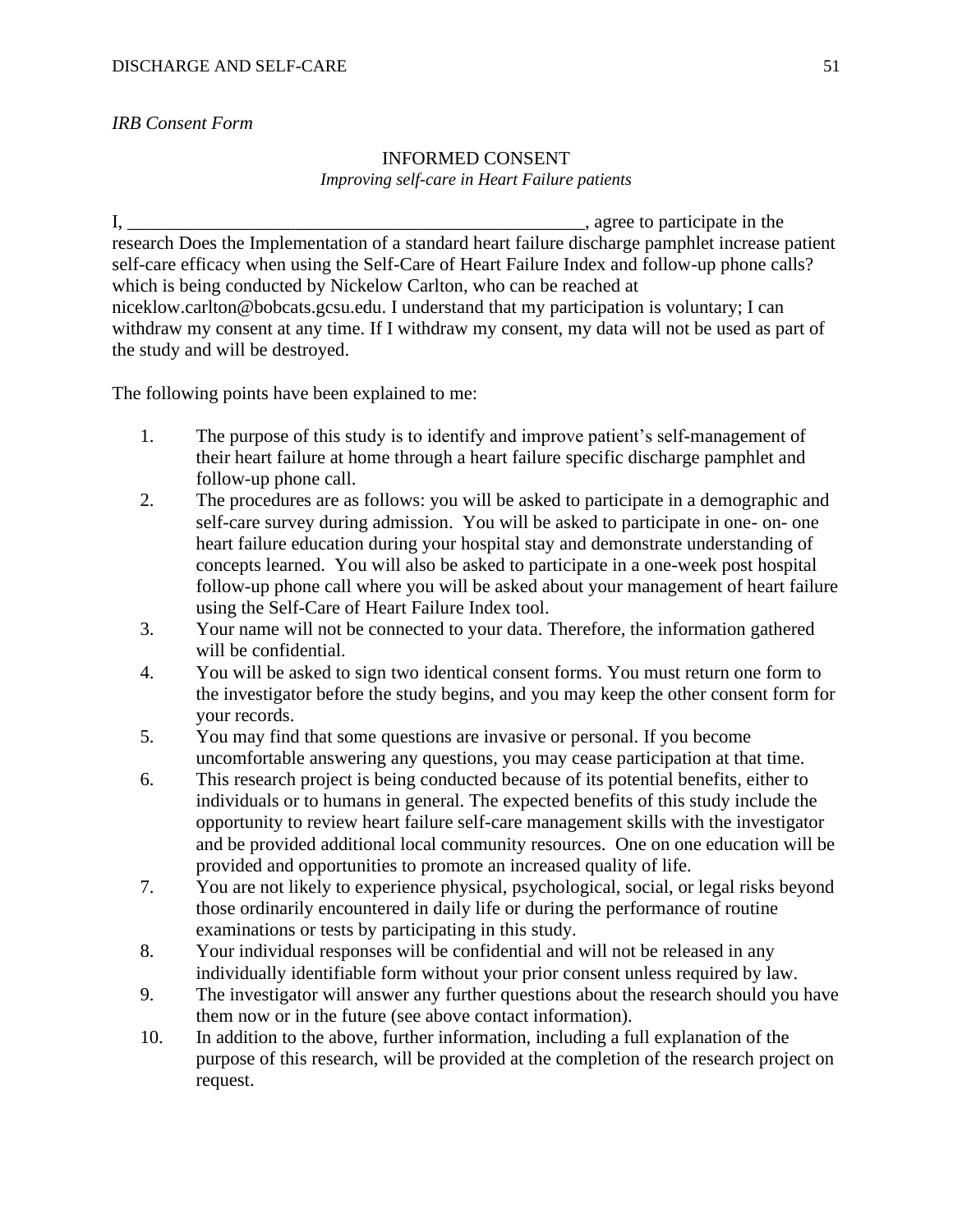11. By signing and returning this form, you are acknowledging that you are 18 years of age or older.

| Signature of Investigator       | Date |  |
|---------------------------------|------|--|
| <b>Signature of Participant</b> | Date |  |

Research at Georgia College involving human participants is carried out under the oversight of the Institutional Review Board. Address questions or problems regarding these activities to the GC IRB Chair, email: [irb@gcsu.edu.](mailto:irb@gcsu.edu)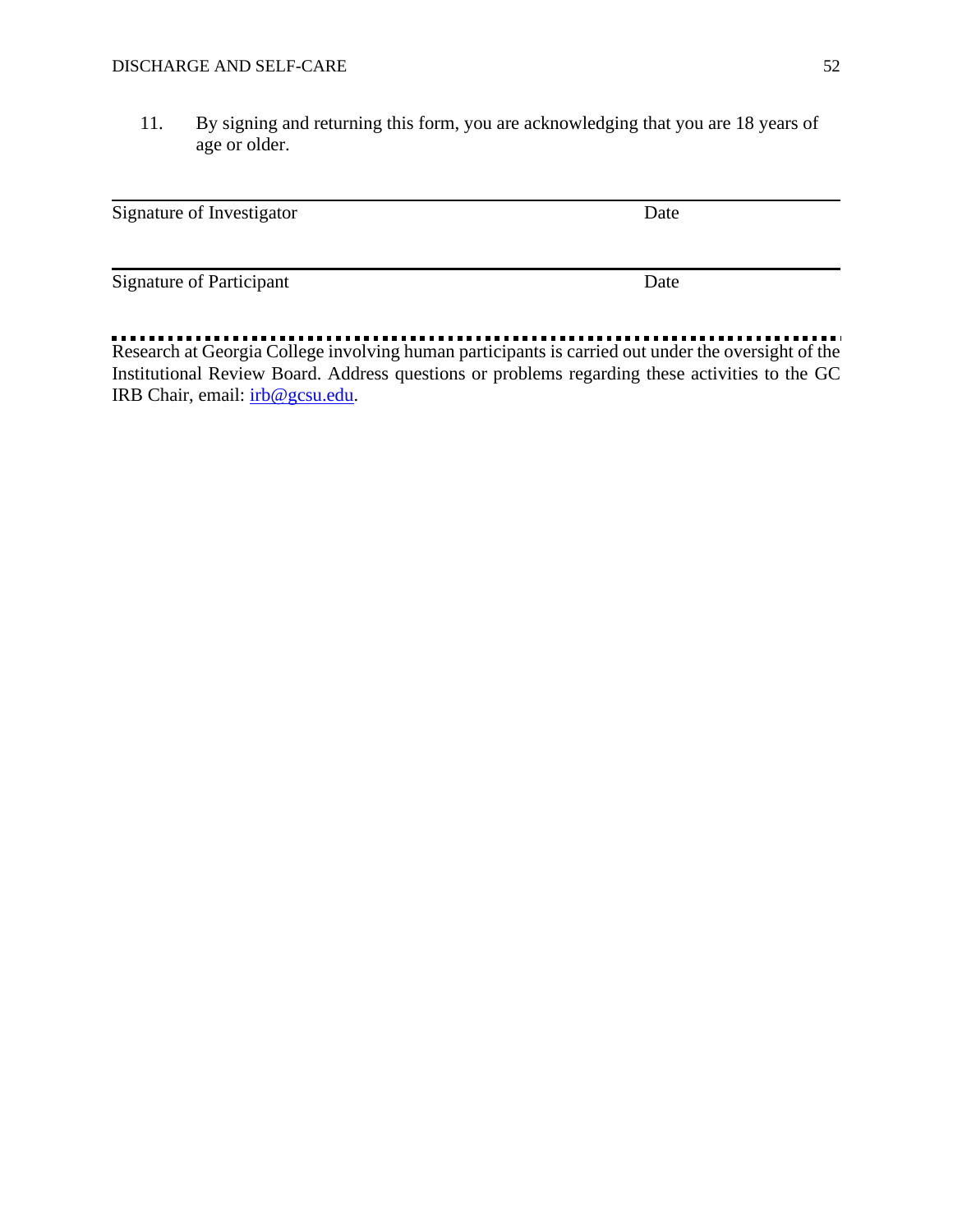#### **References**

- Agency for Healthcare Research and Quality (2016). CAHPS: Assessing healthcare quality from the patient's perspective. Retrieved from [https://www.ahrq.gov/cahps/about](https://www.ahrq.gov/cahps/about-cahps/cahps-program/cahps_brief.html#Uses)[cahps/cahps-program/cahps\\_brief.html#Uses.](https://www.ahrq.gov/cahps/about-cahps/cahps-program/cahps_brief.html#Uses)
- Agency for Healthcare Research and Quality (2015). Use the teach-back method: tool #5. Retrieved from [https://www.ahrq.gov/professionals/quality-patient-safety/quality](https://www.ahrq.gov/professionals/quality-patient-safety/quality-resources/tools/literacy-toolkit/healthlittoolkit2-tool5.html)[resources/tools/literacy-toolkit/healthlittoolkit2-tool5.html.](https://www.ahrq.gov/professionals/quality-patient-safety/quality-resources/tools/literacy-toolkit/healthlittoolkit2-tool5.html)
- Albert, N. M., Cohen, B., Liu, X., Best, C. H., Aspinwall, L., & Pratt, L. (2015). Hospital nurses' comfort in and frequency of delivering heart failure self-care education. *European Journal of Cardiovascular Nursing*, *14*(5), 431–440. <https://doi.org/10.1177/1474515114540756>

- American Heart Association (n.d.). Heart failure. Retrieved from [https://www.heart.org/en/health-topics/heart-failure.](https://www.heart.org/en/health-topics/heart-failure)
- Boyde, M., Peters, R., Hwang, R., Korczyk, D., Ha, T., & New, N. (2017). The self-care educational intervention for patients with heart failure. *Journal of Cardiovascular Nursing*, *32*(2), 165. Retrieved from

[http://search.ebscohost.com/login.aspx?direct=true&db=edb&AN=121447466&site=eds](http://search.ebscohost.com/login.aspx?direct=true&db=edb&AN=121447466&site=eds-live&scope=site)[live&scope=site](http://search.ebscohost.com/login.aspx?direct=true&db=edb&AN=121447466&site=eds-live&scope=site) 

Boykin, A., Wright, D., Stevens, L., & Gardner, L. (2018). Interprofessional care collaboration for patients with heart failure. *American Journal Of Health-System Pharmacy: AJHP: Official Journal Of The American Society Of Health-System Pharmacists*, *75*(1), e45– e49.<https://doi.org/10.2146/ajhp160318>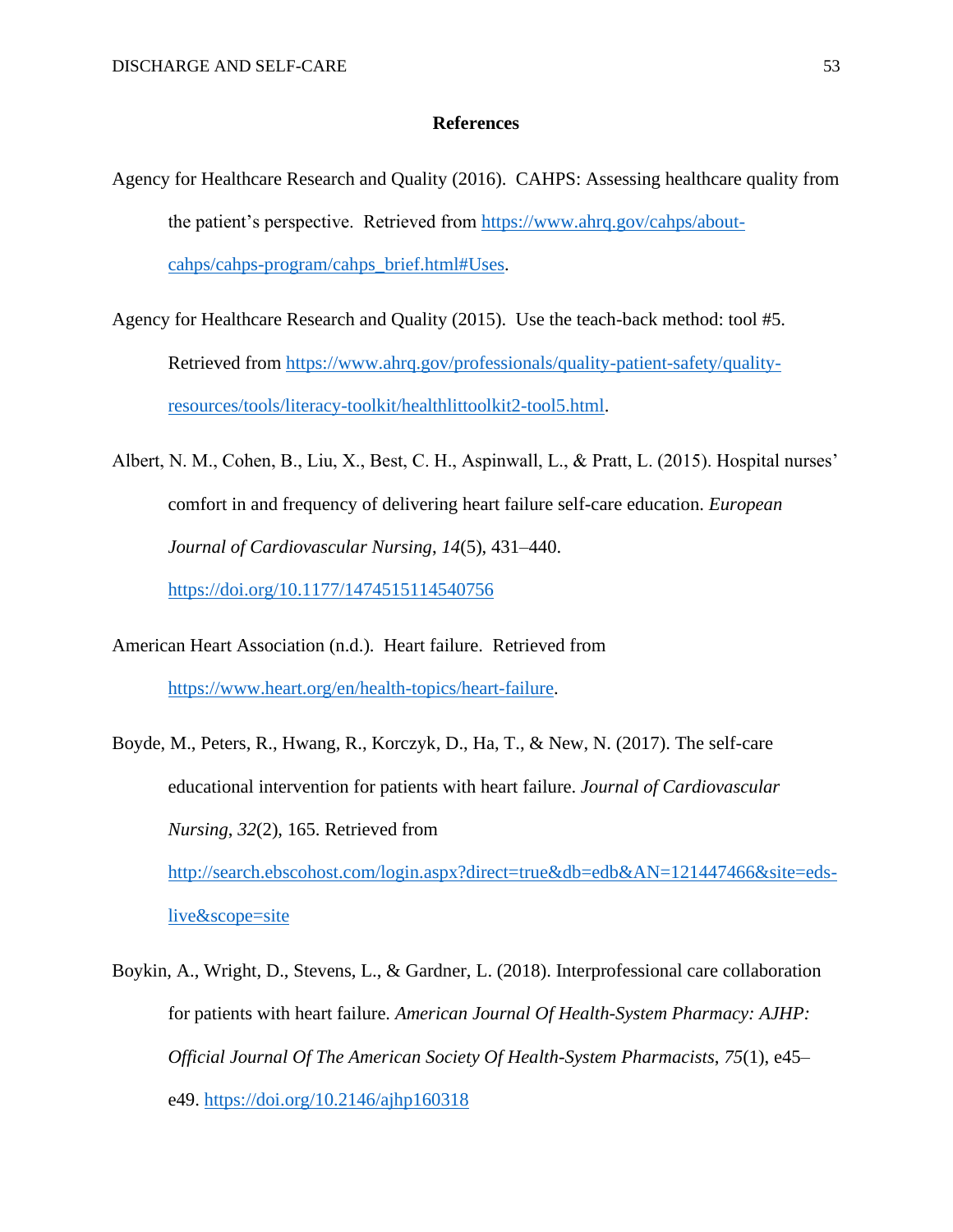- Buck, H. G., Dickson, V. V., Fida, R., Riegel, B., D, A. F., Alvaro, R., & Vellone, E. (2015). Predictors of hospitalization and quality of life in heart failure: A model of comorbidity, self-efficacy and self-care. *International Journal of Nursing Studies*, *52*(11), 1714–1722. <https://doi.org/10.1016/j.ijnurstu.2015.06.018>
- Capilouto, S., Brewer, E. M., & Crawford, W. (2018). Implementing a protocol to improve selfcare behaviors in adult patients with heart failure. *Journal of Doctoral Nursing Practice*, *11*(1), 59. Retrieved from [http://search.ebscohost.com/login.aspx?direct=true&db=edb&AN=129832544&site=eds-](http://search.ebscohost.com/login.aspx?direct=true&db=edb&AN=129832544&site=eds-live&scope=site)

[live&scope=site](http://search.ebscohost.com/login.aspx?direct=true&db=edb&AN=129832544&site=eds-live&scope=site) 

- Carlson, B., Austel Nadeau, C., Glaser, D., & Fields, W. (2019). Evaluation of the effectiveness of the healthy heart tracker on heart failure self-care. *Patient Education and Counseling*. <https://doi.org/10.1016/j.pec.2019.02.010>
- Centers for Disease Control and Prevention (2016). Heart failure fact sheet. Retrieved from [https://www.cdc.gov/dhdsp/data\\_statistics/fact\\_sheets/fs\\_heart\\_failure.htm](https://www.cdc.gov/dhdsp/data_statistics/fact_sheets/fs_heart_failure.htm)
- Centers for Disease Control and Prevention (n.d.). Interactive atlas of heart disease and stroke tables. Retrieved from [https://nccd.cdc.gov/DHDSPAtlas/reports.aspx?geographyType=county&state=GA&cou](https://nccd.cdc.gov/DHDSPAtlas/reports.aspx?geographyType=county&state=GA&countyTab#report) [ntyTab#report](https://nccd.cdc.gov/DHDSPAtlas/reports.aspx?geographyType=county&state=GA&countyTab#report)
- Dickson, V. V., Buck, H., & Riegel, B. (2013). Multiple comorbid conditions challenge heart failure self-care by decreasing self-efficacy. *Nursing Research*, *62*(1), 2–9. [https://doi.org/10.1097/NNR.0b013e31827337b3.](https://doi.org/10.1097/NNR.0b013e31827337b3)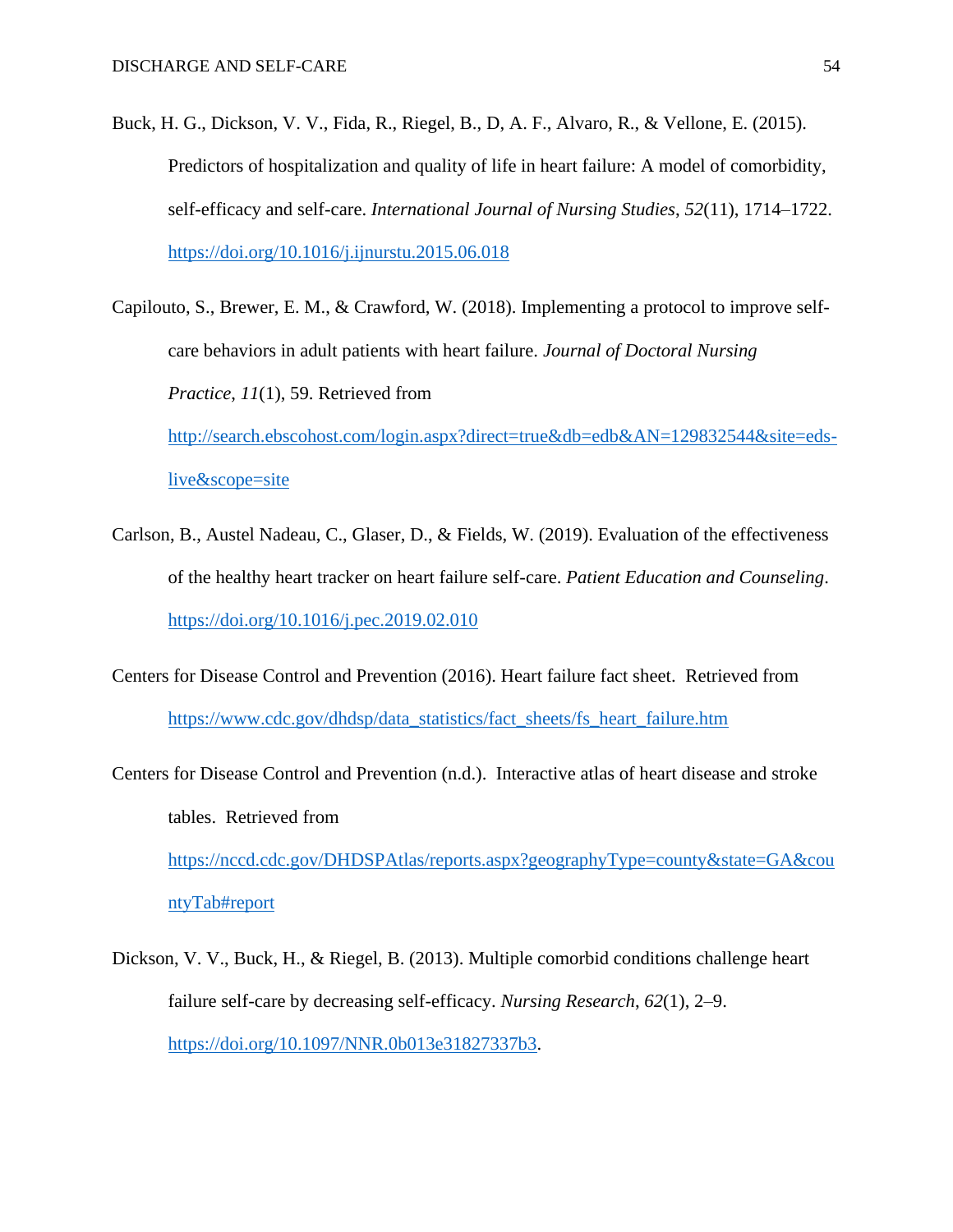- Gonzaga, M. C. V. (2018). Enhanced Patient-Centered Educational Program for HF Self-care management in Sub-acute settings. *Applied Nursing Research*, *42*, 22–34. [https://doi.org/10.1016/j.apnr.2018.03.010.](https://doi.org/10.1016/j.apnr.2018.03.010)
- Goodman, H., Firouzi, A., Banya, W., Lau-Walker, M., & Cowie, M. R. (2013). Illness perception, self-care behaviour and quality of life of heart failure patients: A longitudinal questionnaire survey. *International Journal of Nursing Studies*, *50*(7), 945–953. [https://doi.org/10.1016/j.ijnurstu.2012.11.007.](https://doi.org/10.1016/j.ijnurstu.2012.11.007)
- Grafton, T., & Bassett, A. (2017). The role of confidence in self-care of patients with a diagnosis of heart failure. *MEDSURG Nursing*, *26*(4), 263–268. Retrieved from [http://search.ebscohost.com/login.aspx?direct=true&db=a9h&AN=124650214&site=eds](http://search.ebscohost.com/login.aspx?direct=true&db=a9h&AN=124650214&site=eds-live&scope=site)[live&scope=site.](http://search.ebscohost.com/login.aspx?direct=true&db=a9h&AN=124650214&site=eds-live&scope=site)
- Haney, M., & Shepherd, J. (2014). Can teach-back reduce hospital readmissions? *American Nurse Today*, *9*(3), 50–52. Retrieved from [http://search.ebscohost.com/login.aspx?direct=true&db=ccm&AN=107894854&site=eds](http://search.ebscohost.com/login.aspx?direct=true&db=ccm&AN=107894854&site=eds-live&scope=site) [-live&scope=site.](http://search.ebscohost.com/login.aspx?direct=true&db=ccm&AN=107894854&site=eds-live&scope=site)
- Henke, R. M., Karaca, Z., Jackson, P., Marder, W. D., & Wong, H. S. (2017). Discharge planning and hospital readmissions. *Medical Care Research & Review*, *74*(3), 345. Retrieved from [http://search.ebscohost.com/login.aspx?direct=true&db=edb&AN=122842135&site=eds](http://search.ebscohost.com/login.aspx?direct=true&db=edb&AN=122842135&site=eds-live&scope=site)[live&scope=site.](http://search.ebscohost.com/login.aspx?direct=true&db=edb&AN=122842135&site=eds-live&scope=site)
- Institute for Healthcare Improvement (n.d.). Plan-Do-Study-Act (PDSA) worksheet. Retrieved from [http://www.ihi.org/resources/Pages/Tools/PlanDoStudyActWorksheet.aspx.](http://www.ihi.org/resources/Pages/Tools/PlanDoStudyActWorksheet.aspx)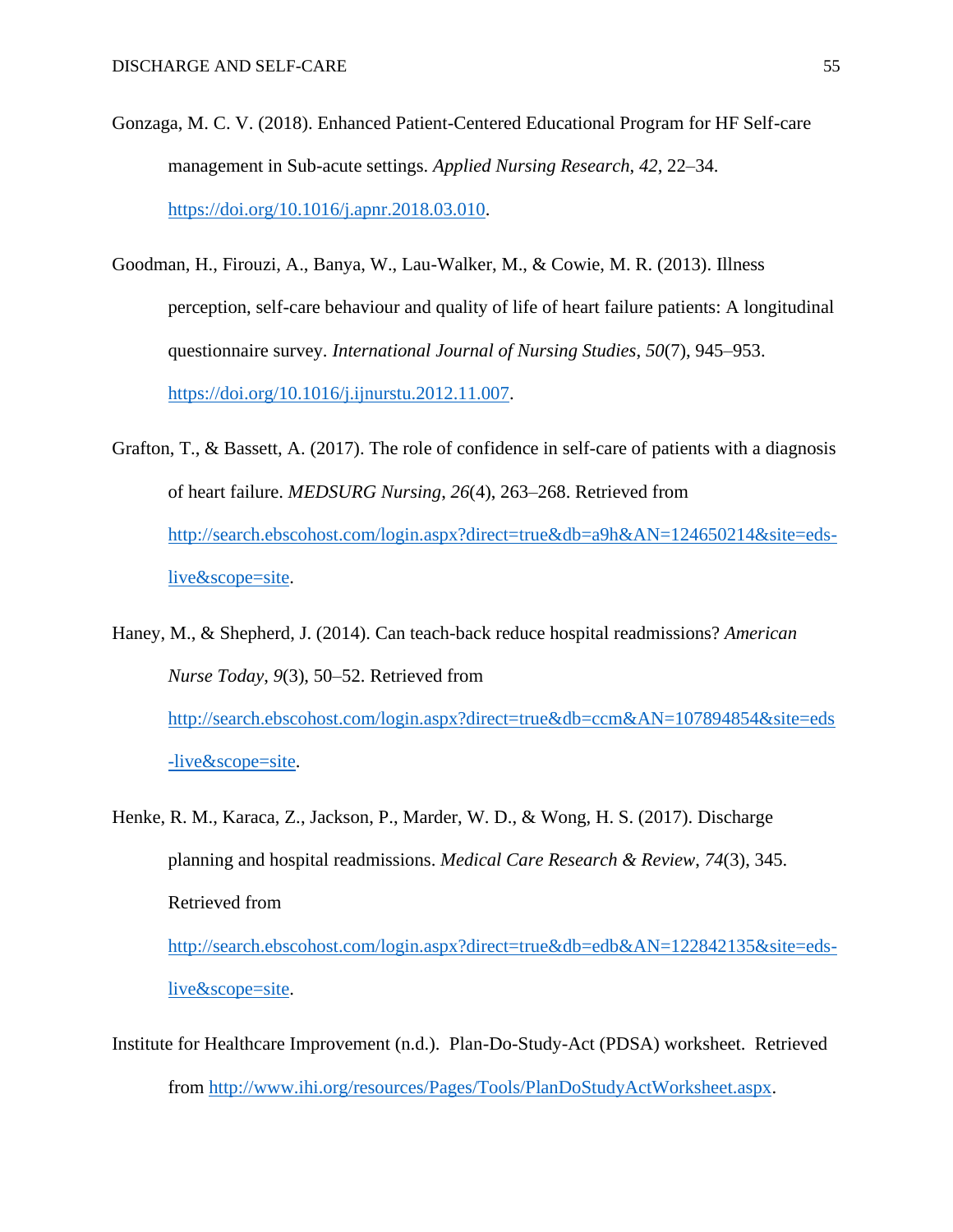Institute of Medicine. (2001). Crossing the chasm: a new health system for the  $21<sup>st</sup>$  century. Retrieved from

[http://www.nationalacademies.org/hmd/~/media/Files/Report%20Files/2001/Crossing](http://www.nationalacademies.org/hmd/~/media/Files/Report%20Files/2001/Crossing-the-Quality-Chasm/Quality%20Chasm%202001%20%20report%20brief.pdf)[the-Quality-Chasm/Quality%20Chasm%202001%20%20report%20brief.pdf.](http://www.nationalacademies.org/hmd/~/media/Files/Report%20Files/2001/Crossing-the-Quality-Chasm/Quality%20Chasm%202001%20%20report%20brief.pdf)

- Jacobson, A. F., Sumodi, V., Albert, N. M., Butler, R. S., DeJohn, L., Walker, D., … Ross, D. M. (2018). Patient activation, knowledge, and health literacy association with selfmanagement behaviors in persons with heart failure. *Heart & Lung*, *47*(5), 447–451. [https://doi.org/10.1016/j.hrtlng.2018.05.021.](https://doi.org/10.1016/j.hrtlng.2018.05.021)
- Kim, S. & Han, H. (2013). Evidence-based strategies to reduce readmission in patients with heart failure. *Journal for Nurse Practitioners*, *9*(4), 224–232. [https://doi.org/10.1016/j.nurpra.2013.01.00.](https://doi.org/10.1016/j.nurpra.2013.01.00)
- Lee, K. S., Moser, D. K., & Dracup, K. (2018). Relationship between self-care and comprehensive understanding of heart failure and its signs and symptoms. *European Journal of Cardiovascular Nursing*, *17*(6), 496–504.

[https://doi.org/10.1177/1474515117745056.](https://doi.org/10.1177/1474515117745056)

- Liou, H.-L., Chen, H.-I., Hsu, S.-C., Lee, S.-C., Chang, C.-J., & Wu, M.-J. (2015). The effects of a self-care program on patients with heart failure. *Journal of the Chinese Medical Association*, *78*(11), 648–656. [https://doi.org/10.1016/j.jcma.2015.06.004.](https://doi.org/10.1016/j.jcma.2015.06.004)
- Young L., Barnason, S., & Kupzyk, K. (2016). Mechanism of engaging self-management behavior in rural heart failure patients. *Applied Nursing Research*, *30*, 222–227. [https://doi.org/10.1016/j.apnr.2015.09.008.](https://doi.org/10.1016/j.apnr.2015.09.008)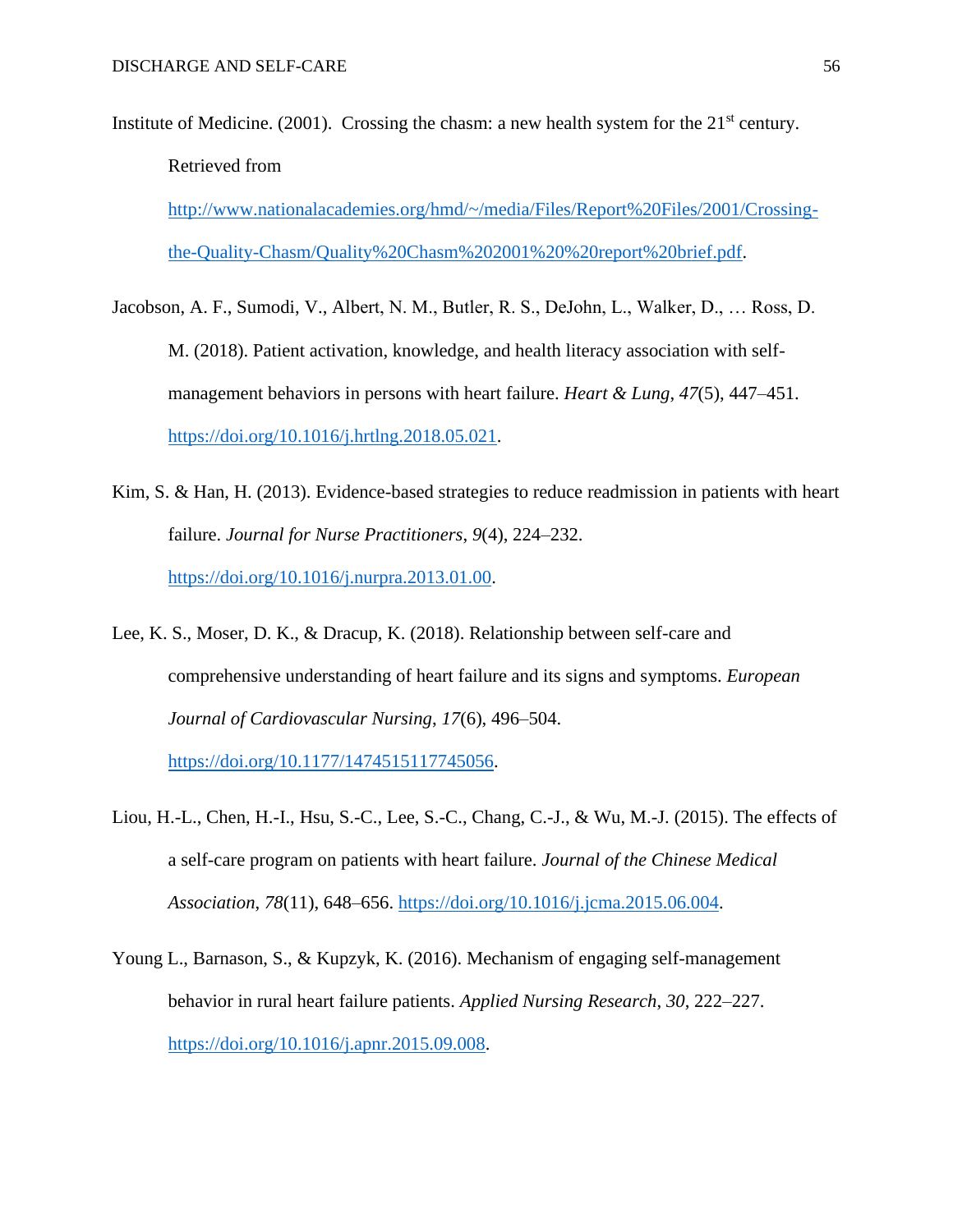- Marti, C. N., Georgiopoulou, V. V., Giamouzis, G., Cole, R. T., Deka, A., Tang, W. H. W., … Butler, J. (2013). Patient-reported selective adherence to heart failure self-care recommendations: a prospective cohort study: the Atlanta Cardiomyopathy Consortium. *Congestive Heart Failure (Greenwich, Conn.)*, *19*(1), 16–24. [https://doi.org/10.1111/j.1751-7133.2012.00308.x.](https://doi.org/10.1111/j.1751-7133.2012.00308.x)
- Mathew, S., & Thukha, H. (2018). Pilot testing of the effectiveness of nurse-guided, patientcentered heart failure education for older adults. *Geriatric Nursing*, *39*(4), 376–381. [https://doi.org/10.1016/j.gerinurse.2017.11.006.](https://doi.org/10.1016/j.gerinurse.2017.11.006)
- Musekamp, G., Schuler, M., Seekatz, B., Bengel, J., Faller, H., & Meng, K. (2017). Does improvement in self-management skills predict improvement in quality of life and depressive symptoms? A prospective study in patients with heart failure up to one year after self-management education. *BMC Cardiovascular Disorders*, *17*(1), 51. [https://doi.org/10.1186/s12872-017-0486-5.](https://doi.org/10.1186/s12872-017-0486-5)
- National Heart Lung and Blood Institute. (2017). Heart failure. Retrieved from [https://www.nhlbi.nih.gov/health-topics/heart-failure.](https://www.nhlbi.nih.gov/health-topics/heart-failure)
- Płotka, A., Prokop, E., Migaj, J., Straburzyńska-Migaj, E., & Grajek, S. (2017). Patient's knowledge of heart failure and their perception of the disease. *Patient Preference & Adherence*, *11*, 1459–1467. [https://doi.org/10.2147/PPA.S126133.](https://doi.org/10.2147/PPA.S126133)
- Professional Research Consultants. (2015). Executive report: 2015 community health needs assessment. Retrieved from [https://columbusregional.com/media/1588/2015-chna-report](https://columbusregional.com/media/1588/2015-chna-report-muscogee-county-gapdf.pdf)[muscogee-county-gapdf.pdf.](https://columbusregional.com/media/1588/2015-chna-report-muscogee-county-gapdf.pdf)